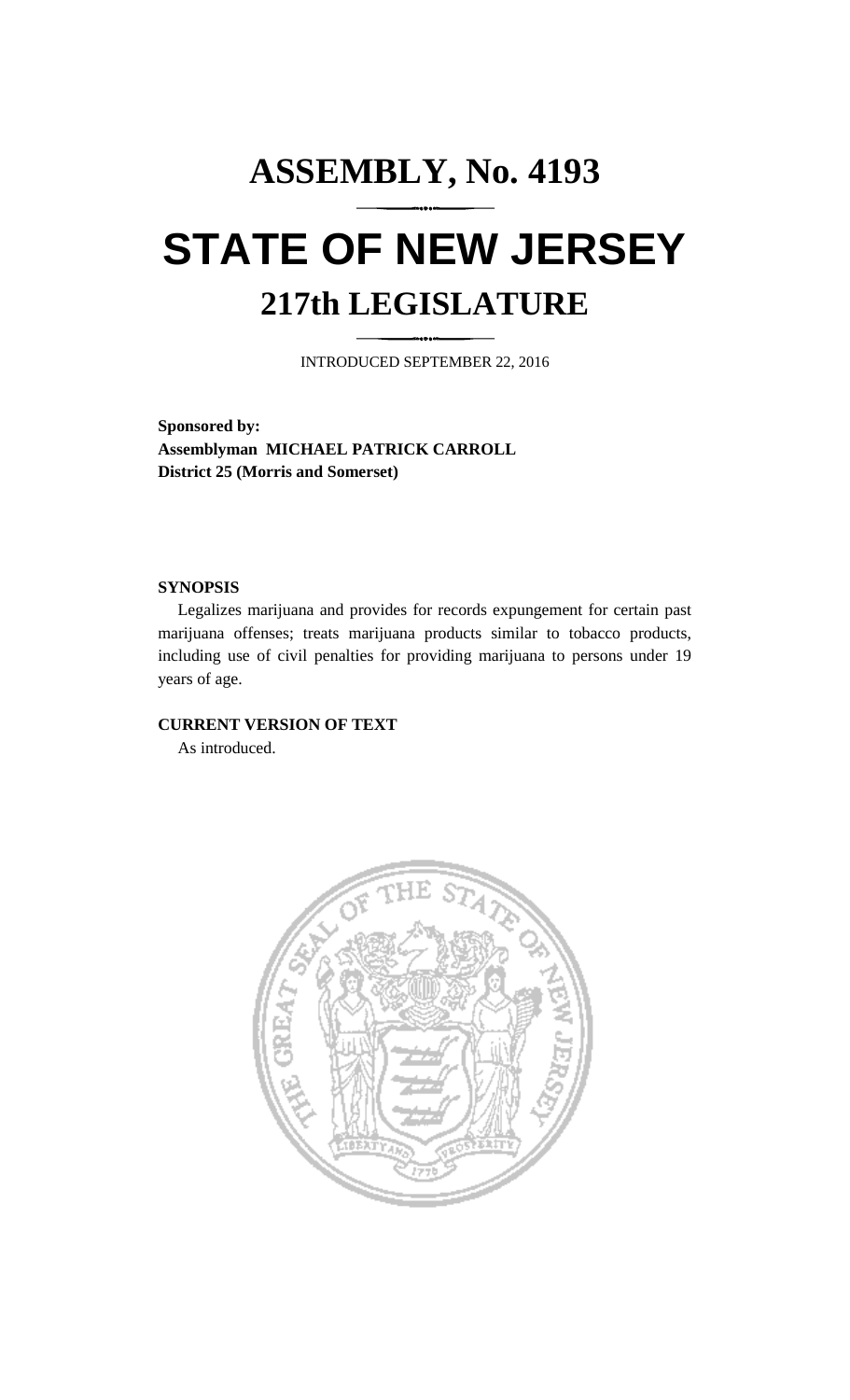**AN ACT** concerning marijuana legalization, revising various parts of the statutory law, and supplementing chapter 170 of Title 2A of the New Jersey Statutes and Title 26 of the Revised Statutes. **BE IT ENACTED** *by the Senate and General Assembly of the State of New Jersey:* 8 1. N.J.S.2C:35-2 is amended to read as follows: 2C:35-2. As used in this chapter: "Administer" means the direct application of a controlled dangerous substance or controlled substance analog, whether by injection, inhalation, ingestion, or any other means, to the body of a patient or research subject by: (1) a practitioner (or, in his presence, by his lawfully authorized agent), or (2) the patient or research subject at the lawful direction and in the presence of the practitioner. "Agent" means an authorized person who acts on behalf of or at the direction of a manufacturer, distributor, or dispenser but does not include a common or contract carrier, public warehouseman, or employee thereof. "Controlled dangerous substance" means a drug, substance, or immediate precursor in Schedules I through V, any substance the distribution of which is specifically prohibited in N.J.S.2C:35-3, in section 3 of P.L.1997, c.194 (C.2C:35-5.2), in section 5 of P.L.1997, c.194 (C.2C:35-5.3), in section 2 of P.L.2011, c.120 (C.2C:35-5.3a), or in section 2 of P.L.2013, c.35 (C.2C:35-5.3b), and any drug or substance which, when ingested, is metabolized or otherwise becomes a controlled dangerous substance in the human body. When any statute refers to controlled dangerous substances, or to a specific controlled dangerous substance, it shall also be deemed to refer to any drug or substance which, when ingested, is metabolized or otherwise becomes a controlled dangerous substance or the specific controlled dangerous substance, and to any substance that is an immediate precursor of a controlled dangerous substance or the specific controlled dangerous substance. The term shall not include distilled spirits, wine, malt beverages, as those terms are defined or used in R.S.33:1-1 et seq., **[**or**]** tobacco and tobacco products, or marijuana and marijuana products, other than medical marijuana as provided under the "New Jersey Compassionate Use Medical Marijuana Act," P.L.2009, c.307 (C.24:6I-1 et al.). The term, wherever it appears in any law or administrative regulation of this State, shall include controlled substance analogs. "Controlled substance analog" means a substance that has a chemical structure substantially similar to that of a controlled dangerous substance and that was specifically designed to produce

**EXPLANATION – Matter enclosed in bold-faced brackets [thus] in the above bill is not enacted and is intended to be omitted in the law.**

**Matter underlined thus is new matter.**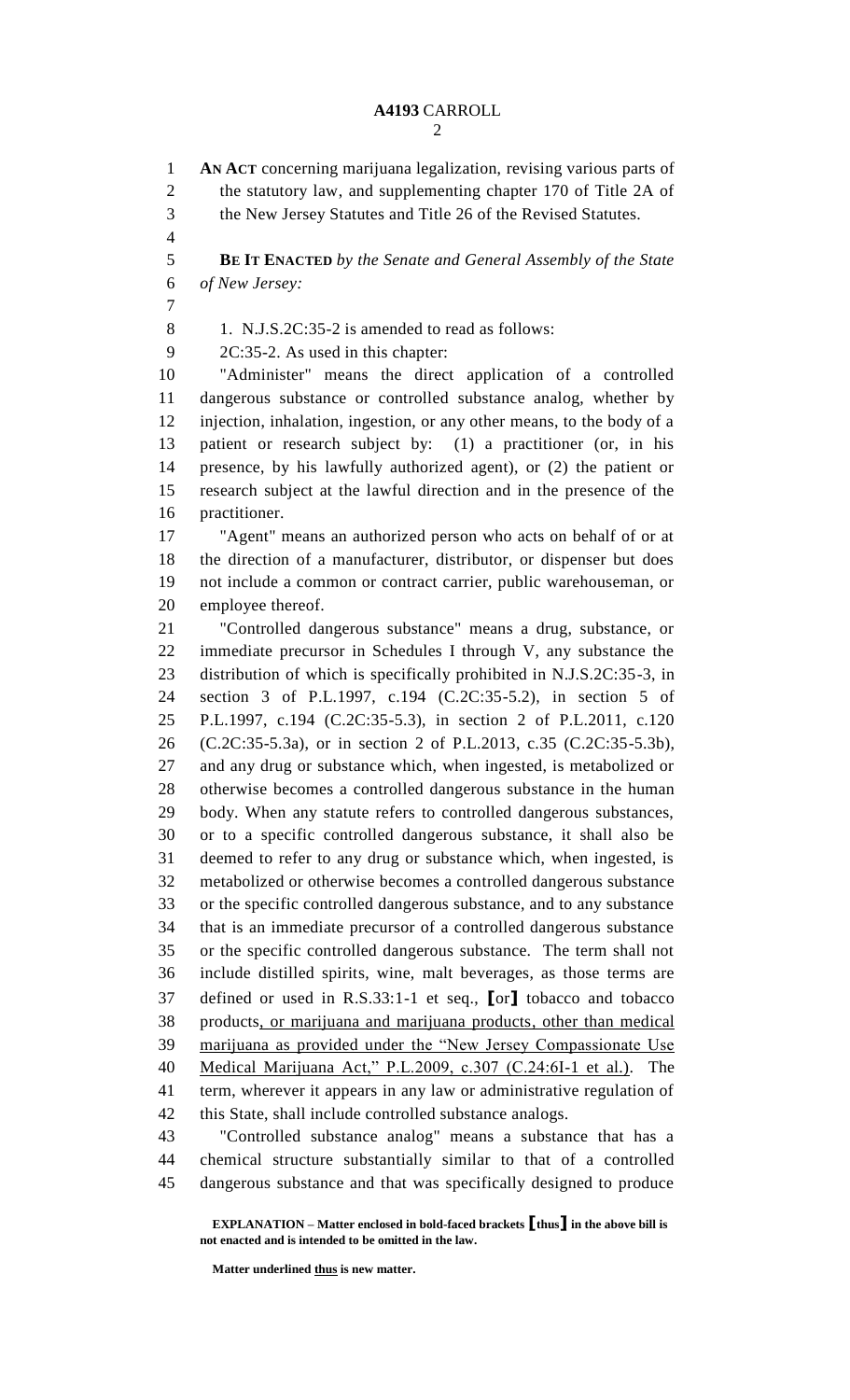an effect substantially similar to that of a controlled dangerous substance. The term shall not include a substance manufactured or distributed in conformance with the provisions of an approved new drug application or an exemption for investigational use within the meaning of section 505 of the "Federal Food, Drug, and Cosmetic Act," 52 Stat. 1052 (21 U.S.C. s.355).

 "Counterfeit substance" means a controlled dangerous substance or controlled substance analog which, or the container or labeling of which, without authorization, bears the trademark, trade name, or other identifying mark, imprint, number, or device, or any likeness thereof, of a manufacturer, distributor, or dispenser other than the person or persons who in fact manufactured, distributed, or dispensed the substance and which thereby falsely purports or is represented to be the product of, or to have been distributed by, such other manufacturer, distributor, or dispenser.

 "Deliver" or "delivery" means the actual, constructive, or attempted transfer from one person to another of a controlled dangerous substance or controlled substance analog, whether or not there is an agency relationship.

 "Dispense" means to deliver a controlled dangerous substance or controlled substance analog to an ultimate user or research subject by or pursuant to the lawful order of a practitioner, including the prescribing, administering, packaging, labeling, or compounding necessary to prepare the substance for that delivery. "Dispenser" means a practitioner who dispenses.

 "Distribute" means to deliver other than by administering or dispensing a controlled dangerous substance or controlled substance analog. "Distributor" means a person who distributes.

 "Drugs" means (a) substances recognized in the official United States Pharmacopoeia, official Homeopathic Pharmacopoeia of the United States, or official National Formulary, or any supplement to any of them; and (b) substances intended for use in the diagnosis, cure, mitigation, treatment, or prevention of disease in man or other animals; and (c) substances (other than food) intended to affect the structure or any function of the body of man or other animals; and (d) substances intended for use as a component of any article specified in subsections (a), (b), and (c) of this section; but does not include devices or their components, parts, or accessories.

 "Drug or alcohol dependent person" means a person who as a result of using a controlled dangerous substance or controlled substance analog or alcohol has been in a state of psychic or physical dependence, or both, arising from the use of that controlled dangerous substance or controlled substance analog or alcohol on a continuous or repetitive basis. Drug or alcohol dependence is characterized by behavioral and other responses, including but not limited to a strong compulsion to take the substance on a recurring basis in order to experience its psychic effects, or to avoid the discomfort of its absence.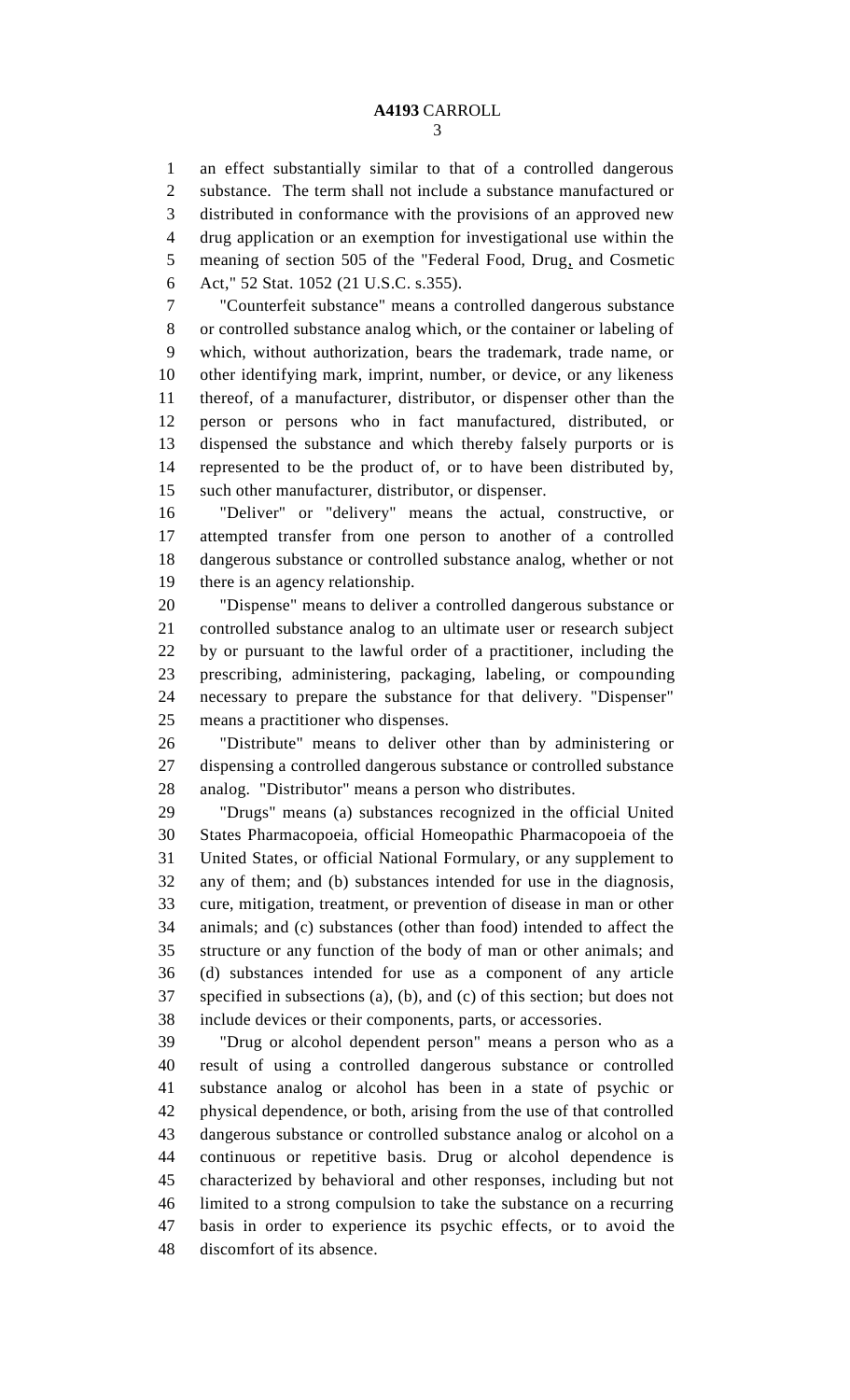"Hashish" means the resin extracted from any part of the plant Genus Cannabis L. and any compound, manufacture, salt, derivative, mixture, or preparation of such resin.

 "Manufacture" means the production, preparation, propagation, compounding, conversion, or processing of a controlled dangerous substance or controlled substance analog, either directly or by extraction from substances of natural origin, or independently by means of chemical synthesis, or by a combination of extraction and chemical synthesis, and includes any packaging or repackaging of the substance or labeling or relabeling of its container, except that this term does not include the preparation or compounding of a controlled dangerous substance or controlled substance analog by an individual for his own use or the preparation, compounding, packaging, or labeling of a controlled dangerous substance: (1) by a practitioner as an incident to his administering or dispensing of a controlled dangerous substance or controlled substance analog in the course of his professional practice, or (2) by a practitioner (or under his supervision) for the purpose of, or as an incident to, research, teaching, or chemical analysis and not for sale.

 "Marijuana" means all parts of the plant Genus Cannabis L., whether growing or not; the seeds thereof, and every compound, manufacture, salt, derivative, mixture, or preparation of the plant or its seeds, except those containing resin extracted from the plant; but shall not include the mature stalks of the plant, fiber produced from the stalks, oil, or cake made from the seeds of the plant, any other compound, manufacture, salt, derivative, mixture, or preparation of mature stalks, fiber, oil, or cake, or the sterilized seed of the plant which is incapable of germination.

 "Narcotic drug" means any of the following, whether produced directly or indirectly by extraction from substances of vegetable origin, or independently by means of chemical synthesis, or by a combination of extraction and chemical synthesis:

(a) Opium, coca leaves, and opiates;

 (b) A compound, manufacture, salt, derivative, or preparation of opium, coca leaves, or opiates;

 (c) A substance (and any compound, manufacture, salt, derivative, or preparation thereof) which is chemically identical with any of the substances referred to in subsections (a) and (b), except that the words "narcotic drug" as used in this act shall not include decocainized coca leaves or extracts of coca leaves, which extracts do not contain cocaine or ecogine.

 "Opiate" means any dangerous substance having an addiction- forming or addiction-sustaining liability similar to morphine or being capable of conversion into a drug having such addiction- forming or addiction-sustaining liability. It does not include, unless specifically designated as controlled pursuant to the provisions of section 3 of P.L.1970, c.226 (C.24:21-3), the dextrorotatory isomer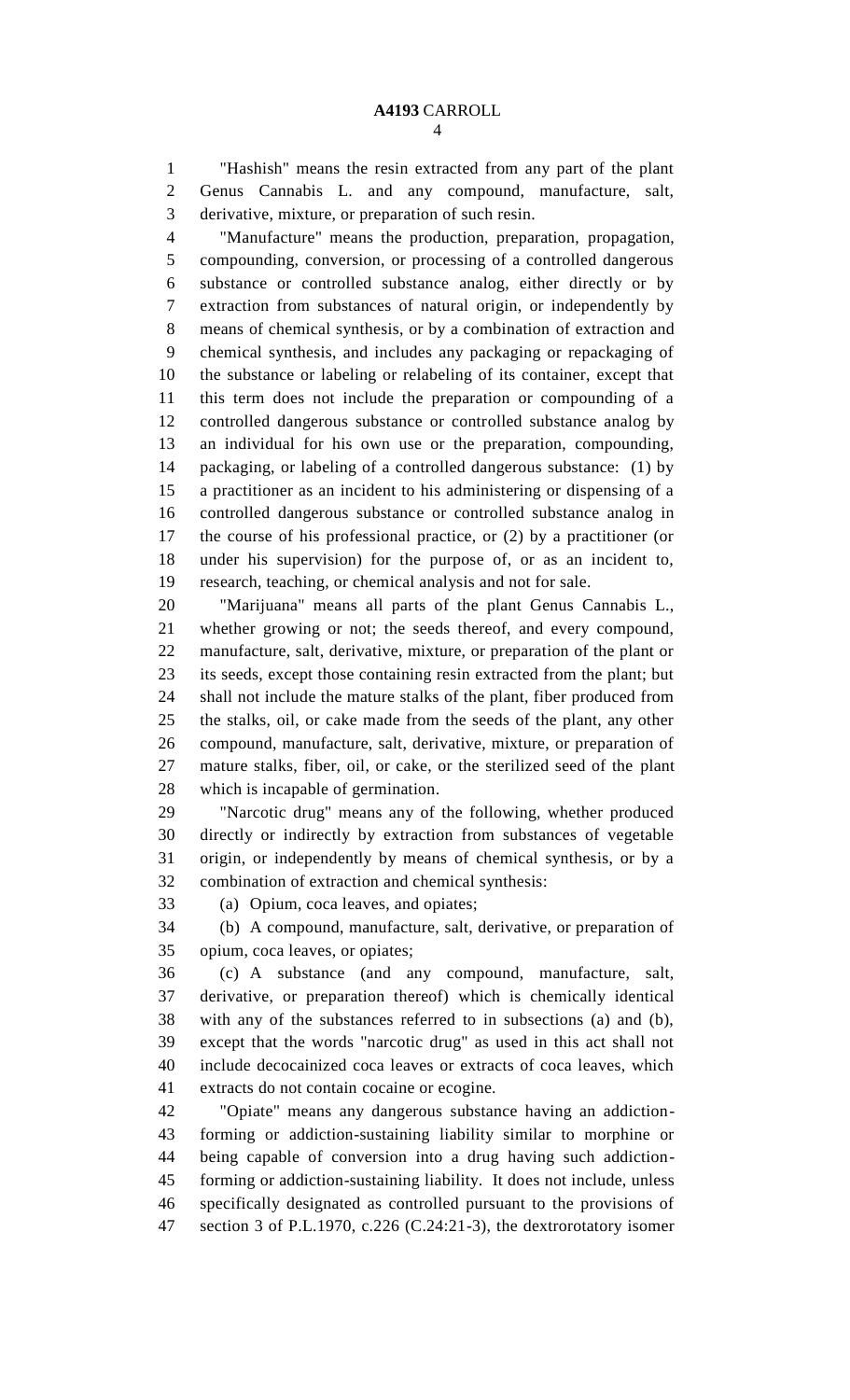of 3-methoxy-n-methylmorphinan and its salts (dextromethorphan). It does include its racemic and levorotatory forms. "Opium poppy" means the plant of the species Papaver somniferum L., except the seeds thereof. "Person" means any corporation, association, partnership, trust, other institution or entity, or one or more individuals. "Plant" means an organism having leaves and a readily observable root formation, including, but not limited to, a cutting having roots, a rootball or root hairs. "Poppy straw" means all parts, except the seeds, of the opium poppy, after mowing. "Practitioner" means a physician, dentist, veterinarian, scientific investigator, laboratory, pharmacy, hospital, or other person licensed, registered, or otherwise permitted to distribute, dispense, conduct research with respect to, or administer a controlled dangerous substance or controlled substance analog in the course of professional practice or research in this State. (a) "Physician" means a physician authorized by law to practice medicine in this or any other state and any other person authorized by law to treat sick and injured human beings in this or any other state. (b) "Veterinarian" means a veterinarian authorized by law to practice veterinary medicine in this State. (c) "Dentist" means a dentist authorized by law to practice dentistry in this State. (d) "Hospital" means any federal institution, or any institution for the care and treatment of the sick and injured, operated or approved by the appropriate State department as proper to be entrusted with the custody and professional use of controlled dangerous substances or controlled substance analogs. (e) "Laboratory" means a laboratory to be entrusted with the custody of narcotic drugs and the use of controlled dangerous substances or controlled substance analogs for scientific, experimental, and medical purposes and for purposes of instruction approved by the Department of Health. "Production" includes the manufacture, planting, cultivation, growing, or harvesting of a controlled dangerous substance or controlled substance analog. "Immediate precursor" means a substance which the Division of Consumer Affairs in the Department of Law and Public Safety has found to be and by regulation designates as being the principal compound commonly used or produced primarily for use, and which is an immediate chemical intermediary used or likely to be used in the manufacture of a controlled dangerous substance or controlled substance analog, the control of which is necessary to prevent, curtail, or limit such manufacture. "Residential treatment facility" means any facility licensed and approved by the Department of Human Services and which is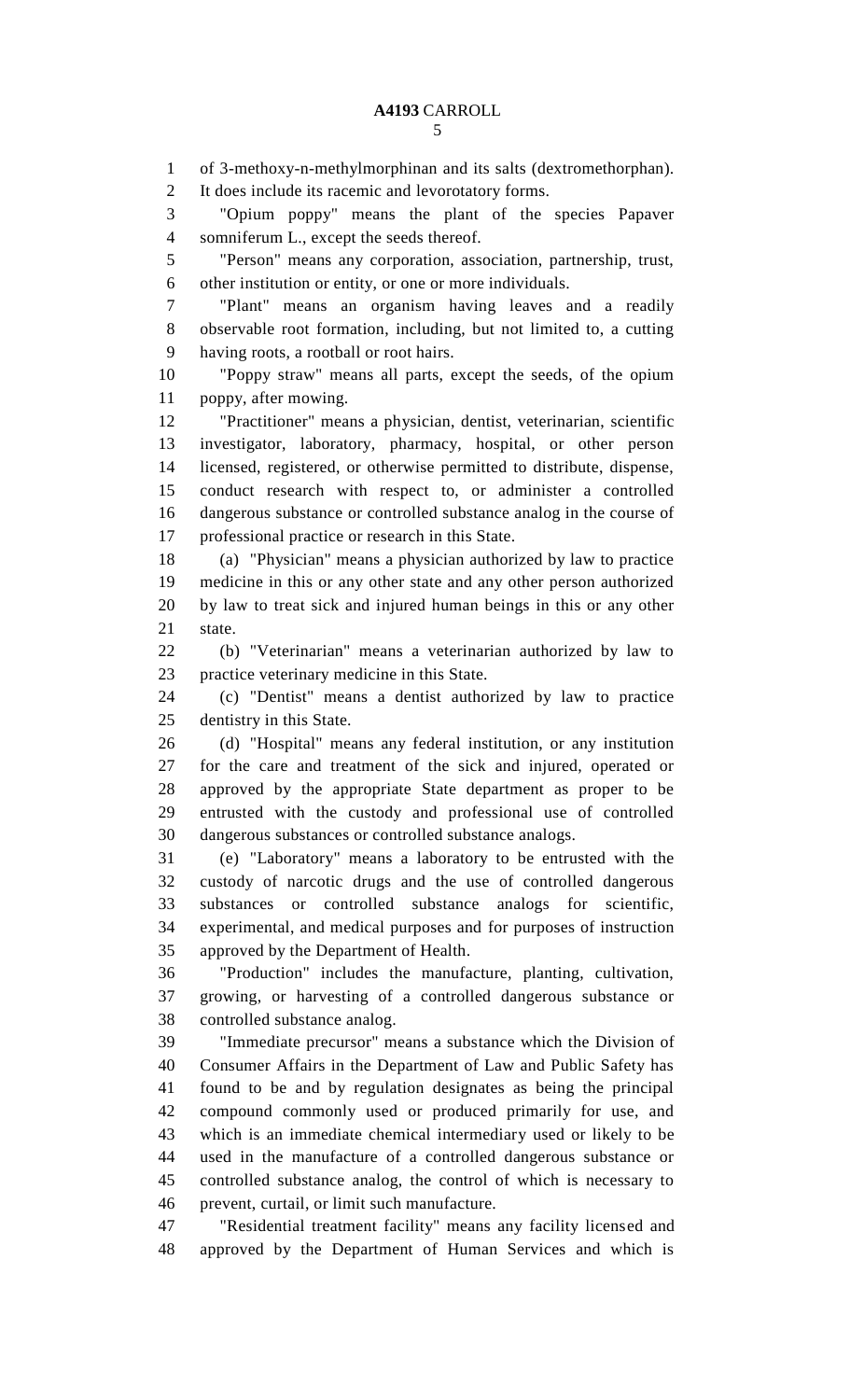approved by any county probation department for the inpatient treatment and rehabilitation of drug or alcohol dependent persons. "Schedules I, II, III, IV, and V" are the schedules set forth in sections 5 through 8 of P.L.1970, c.226 (C.24:21-5 through 24:21- 8) and in section 4 of P.L.1971, c.3 (C.24:21-8.1) and as modified by any regulations issued by the Director of the Division of Consumer Affairs in the Department of Law and Public Safety pursuant to the director's authority as provided in section 3 of P.L.1970, c.226 (C.24:21-3). "State" means the State of New Jersey. "Ultimate user" means a person who lawfully possesses a controlled dangerous substance or controlled substance analog for his own use or for the use of a member of his household or for administration to an animal owned by him or by a member of his household. "Prescription legend drug" means any drug which under federal or State law requires dispensing by prescription or order of a licensed physician, veterinarian, or dentist and is required to bear the statement "Rx only" or similar wording indicating that such drug may be sold or dispensed only upon the prescription of a licensed medical practitioner and is not a controlled dangerous substance or stramonium preparation. "Stramonium preparation" means a substance prepared from any part of the stramonium plant in the form of a powder, pipe mixture, cigarette, or any other form with or without other ingredients. "Stramonium plant" means the plant Datura Stramonium Linne, including Datura Tatula Linne. (cf: P.L.2013, c.35, s.1) 2. N.J.S.2C:35-4 is amended to read as follows: 2C:35-4. Except as authorized by P.L.1970, c.226 (C.24:21-1 et seq.), any person who knowingly maintains or operates any premises, place or facility used for the manufacture of methamphetamine, lysergic acid diethylamide, phencyclidine, gamma hydroxybutyrate, flunitrazepam, **[**marijuana in an amount greater than five pounds or ten plants or**]** any substance listed in Schedule I or II, or the analog of any such substance, or any person who knowingly aids, promotes, finances or otherwise participates in the maintenance or operations of such premises, place or facility, is guilty of a crime of the first degree and shall, except as provided in N.J.S.2C:35-12, be sentenced to a term of imprisonment which shall include the imposition of a minimum term which shall be fixed at, or between, one-third and one-half of the sentence imposed, during which the defendant shall be ineligible for parole. Notwithstanding the provisions of subsection a. of N.J.S.2C:43-3, the court may also impose a fine not to exceed \$750,000.00 or five times the street value of all controlled dangerous substances, controlled substance analogs, gamma hydroxybutyrate or flunitrazepam at any time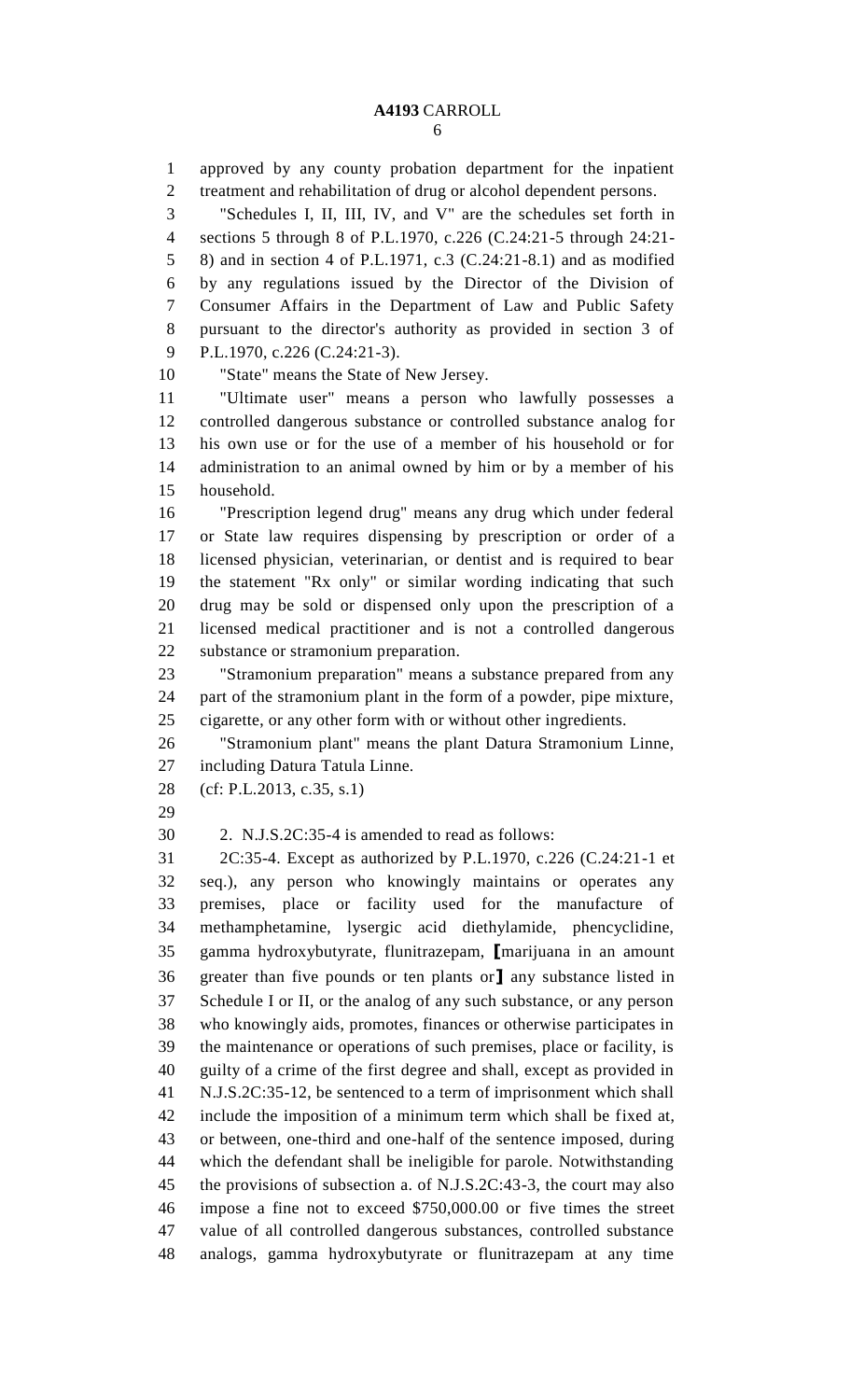manufactured or stored at such premises, place or facility, whichever is greater. (cf: P.L.1999, c.133, s.2) 3. N.J.S.2C:35-5 is amended to read as follows: 2C:35-5. Manufacturing, Distributing or Dispensing. a. Except as authorized by P.L.1970, c.226 (C.24:21-1 et seq.), it shall be unlawful for any person knowingly or purposely: (1) To manufacture, distribute or dispense, or to possess or have under his control with intent to manufacture, distribute or dispense, a controlled dangerous substance or controlled substance analog; or (2) To create, distribute, or possess or have under his control with intent to distribute, a counterfeit controlled dangerous substance. b. Any person who violates subsection a. with respect to: (1) Heroin, or its analog, or coca leaves and any salt, compound, derivative, or preparation of coca leaves, and any salt, compound, derivative, or preparation thereof which is chemically equivalent or identical with any of these substances, or analogs, except that the substances shall not include decocainized coca leaves or extractions which do not contain cocaine or ecogine, or 3,4- 22 methylenedioxymethamphetamine or 3,4- methylenedioxyamphetamine, in a quantity of five ounces or more including any adulterants or dilutants is guilty of a crime of the first degree. The defendant shall, except as provided in N.J.S.2C:35-12, be sentenced to a term of imprisonment by the court. The term of imprisonment shall include the imposition of a minimum term which shall be fixed at, or between, one-third and one-half of the sentence imposed, during which the defendant shall be ineligible for parole. Notwithstanding the provisions of subsection a. of N.J.S.2C:43-3, a fine of up to \$500,000.00 may be imposed; (2) A substance referred to in paragraph (1) of this subsection, in a quantity of one-half ounce or more but less than five ounces, including any adulterants or dilutants is guilty of a crime of the second degree; (3) A substance referred to in paragraph (1) of this subsection in a quantity less than one-half ounce including any adulterants or dilutants is guilty of a crime of the third degree except that, notwithstanding the provisions of subsection b. of N.J.S.2C:43-3, a fine of up to \$75,000.00 may be imposed; (4) A substance classified as a narcotic drug in Schedule I or II

 other than those specifically covered in this section, or the analog of any such substance, in a quantity of one ounce or more including any adulterants or dilutants is guilty of a crime of the second degree;

 (5) A substance classified as a narcotic drug in Schedule I or II other than those specifically covered in this section, or the analog of any such substance, in a quantity of less than one ounce including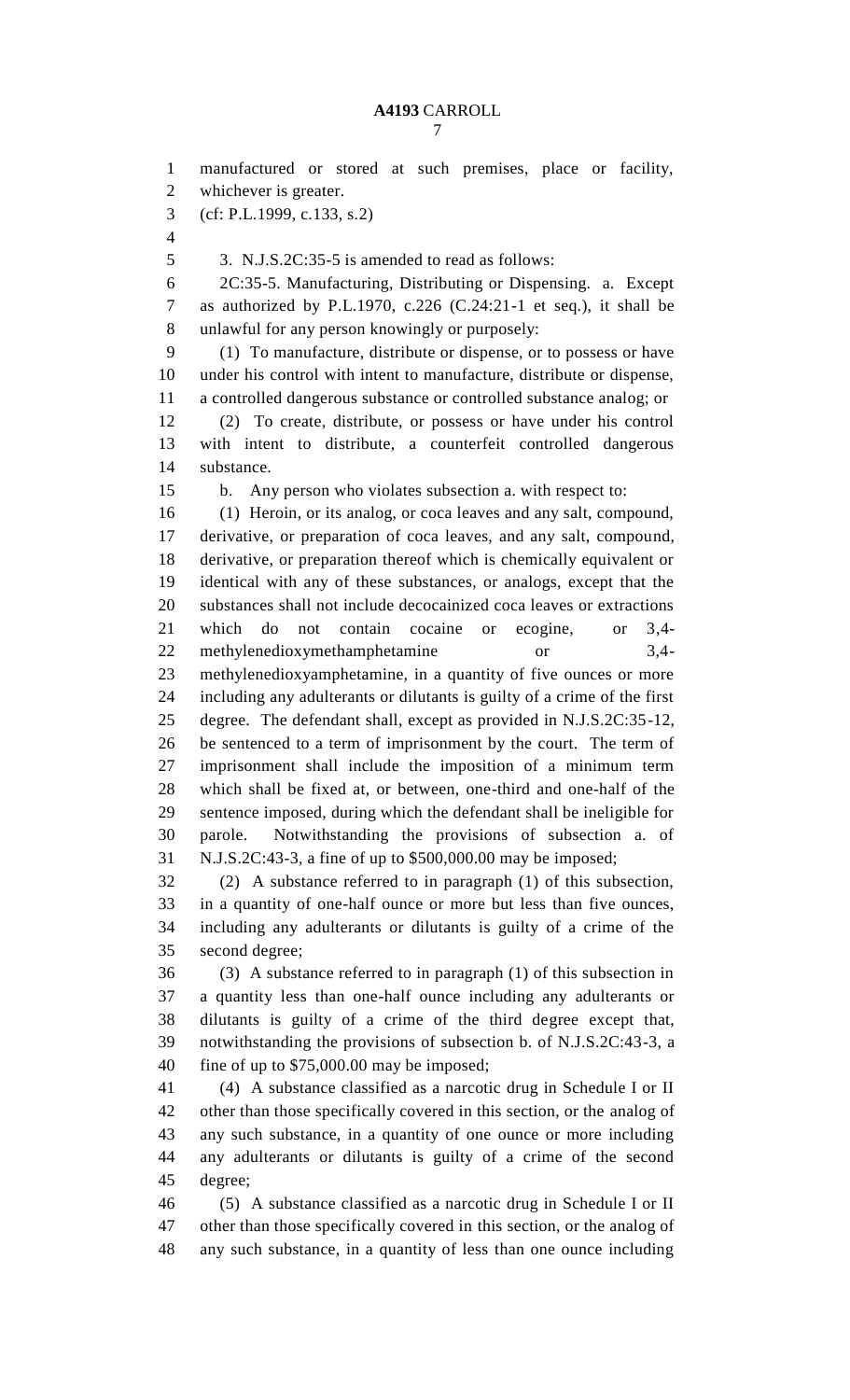any adulterants or dilutants is guilty of a crime of the third degree except that, notwithstanding the provisions of subsection b. of N.J.S.2C:43-3, a fine of up to \$75,000.00 may be imposed; (6) Lysergic acid diethylamide, or its analog, in a quantity of 100 milligrams or more including any adulterants or dilutants, or phencyclidine, or its analog, in a quantity of 10 grams or more including any adulterants or dilutants, is guilty of a crime of the first degree. Except as provided in N.J.S.2C:35-12, the court shall impose a term of imprisonment which shall include the imposition of a minimum term, fixed at, or between, one-third and one-half of the sentence imposed by the court, during which the defendant shall be ineligible for parole. Notwithstanding the provisions of subsection a. of N.J.S.2C:43-3, a fine of up to \$500,000.00 may be imposed; (7) Lysergic acid diethylamide, or its analog, in a quantity of less than 100 milligrams including any adulterants or dilutants, or where the amount is undetermined, or phencyclidine, or its analog, in a quantity of less than 10 grams including any adulterants or dilutants, or where the amount is undetermined, is guilty of a crime of the second degree; (8) Methamphetamine, or its analog, or phenyl-2-propanone (P2P), in a quantity of five ounces or more including any adulterants or dilutants is guilty of a crime of the first degree. Notwithstanding the provisions of subsection a. of N.J.S.2C:43-3, a fine of up to \$300,000.00 may be imposed; (9) (a) Methamphetamine, or its analog, or phenyl-2-propanone (P2P), in a quantity of one-half ounce or more but less than five ounces including any adulterants or dilutants is guilty of a crime of the second degree; (b) Methamphetamine, or its analog, or phenyl-2-propanone (P2P), in a quantity of less than one-half ounce including any adulterants or dilutants is guilty of a crime of the third degree except that notwithstanding the provisions of subsection b. of N.J.S.2C:43-3, a fine of up to \$75,000.00 may be imposed; (10) (a) **[**Marijuana in a quantity of 25 pounds or more including any adulterants or dilutants, or 50 or more marijuana plants, regardless of weight, or hashish**]** Hashish in a quantity of five pounds or more including any adulterants or dilutants, is guilty of a crime of the first degree. Notwithstanding the provisions of subsection a. of N.J.S.2C:43-3, a fine of up to \$300,000.00 may be imposed; (b) **[**Marijuana in a quantity of five pounds or more but less than 25 pounds including any adulterants or dilutants, or 10 or more but fewer than 50 marijuana plants, regardless of weight, or hashish**]**

 Hashish in a quantity of one pound or more but less than five pounds **[**,**]** including any adulterants and dilutants, is guilty of a crime of the second degree;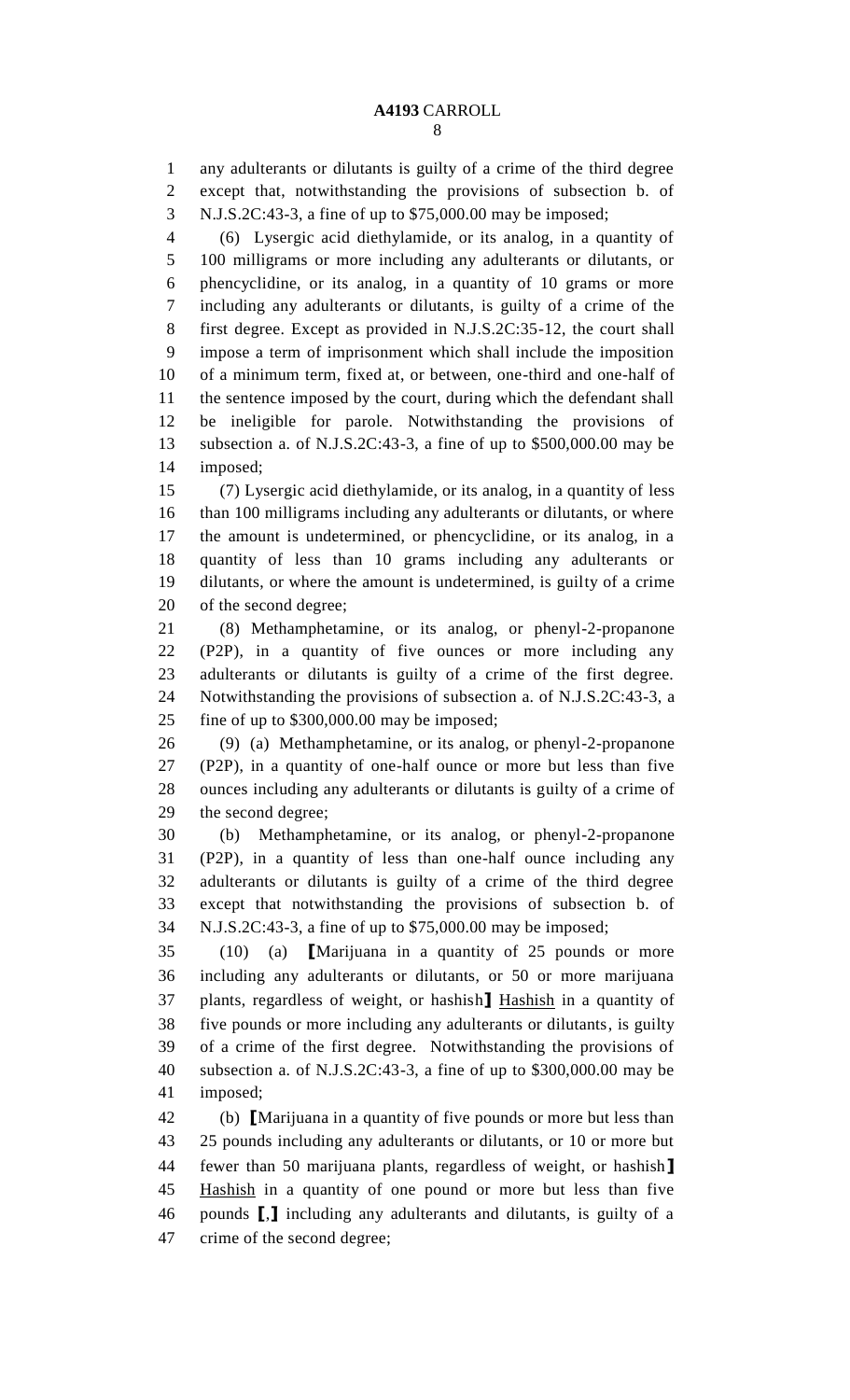(11) **[**Marijuana in a quantity of one ounce or more but less than five pounds including any adulterants or dilutants, or hashish**]** Hashish in a quantity of five grams or more but less than one pound including any adulterants or dilutants, is guilty of a crime of the third degree except that, notwithstanding the provisions of subsection b. of N.J.S.2C:43-3, a fine of up to \$25,000.00 may be imposed;

 (12) **[**Marijuana in a quantity of less than one ounce including any adulterants or dilutants, or hashish**]** Hashish in a quantity of less than five grams including any adulterants or dilutants, is guilty of a crime of the fourth degree;

 (13) Any other controlled dangerous substance classified in Schedule I, II, III or IV, or its analog, is guilty of a crime of the third degree, except that, notwithstanding the provisions of subsection b. of N.J.S.2C:43-3, a fine of up to \$25,000.00 may be imposed; or

 (14) Any Schedule V substance, or its analog, is guilty of a crime of the fourth degree except that, notwithstanding the provisions of subsection b. of N.J.S.2C:43-3, a fine of up to \$25,000.00 may be imposed.

 c. Where the degree of the offense for violation of this section depends on the quantity of the substance, the quantity involved shall be determined by the trier of fact. Where the indictment or accusation so provides, the quantity involved in individual acts of manufacturing, distribution, dispensing or possessing with intent to distribute may be aggregated in determining the grade of the offense, whether distribution or dispensing is to the same person or several persons, provided that each individual act of manufacturing, distribution, dispensing or possession with intent to distribute was committed within the applicable statute of limitations.

(cf: P.L.2000, c.136, s.1)

 4. Section 1 of P.L.1987, c.101 (C.2C:35-7) is amended to read as follows:

 1. a. Any person who violates subsection a. of N.J.S.2C:35-5 by distributing, dispensing or possessing with intent to distribute a controlled dangerous substance or controlled substance analog while on any school property used for school purposes which is owned by or leased to any elementary or secondary school or school board, or within 1,000 feet of such school property or a school bus, or while on any school bus, is guilty of a crime of the third degree and shall, except as provided in N.J.S.2C:35-12, be sentenced by the court to a term of imprisonment. **[**Where the violation involves less than one ounce of marijuana, the term of imprisonment shall include the imposition of a minimum term which shall be fixed at, or between, one-third and one-half of the sentence imposed, or one year, whichever is greater, during which the defendant shall be ineligible for parole. In all other cases, the**]** The term of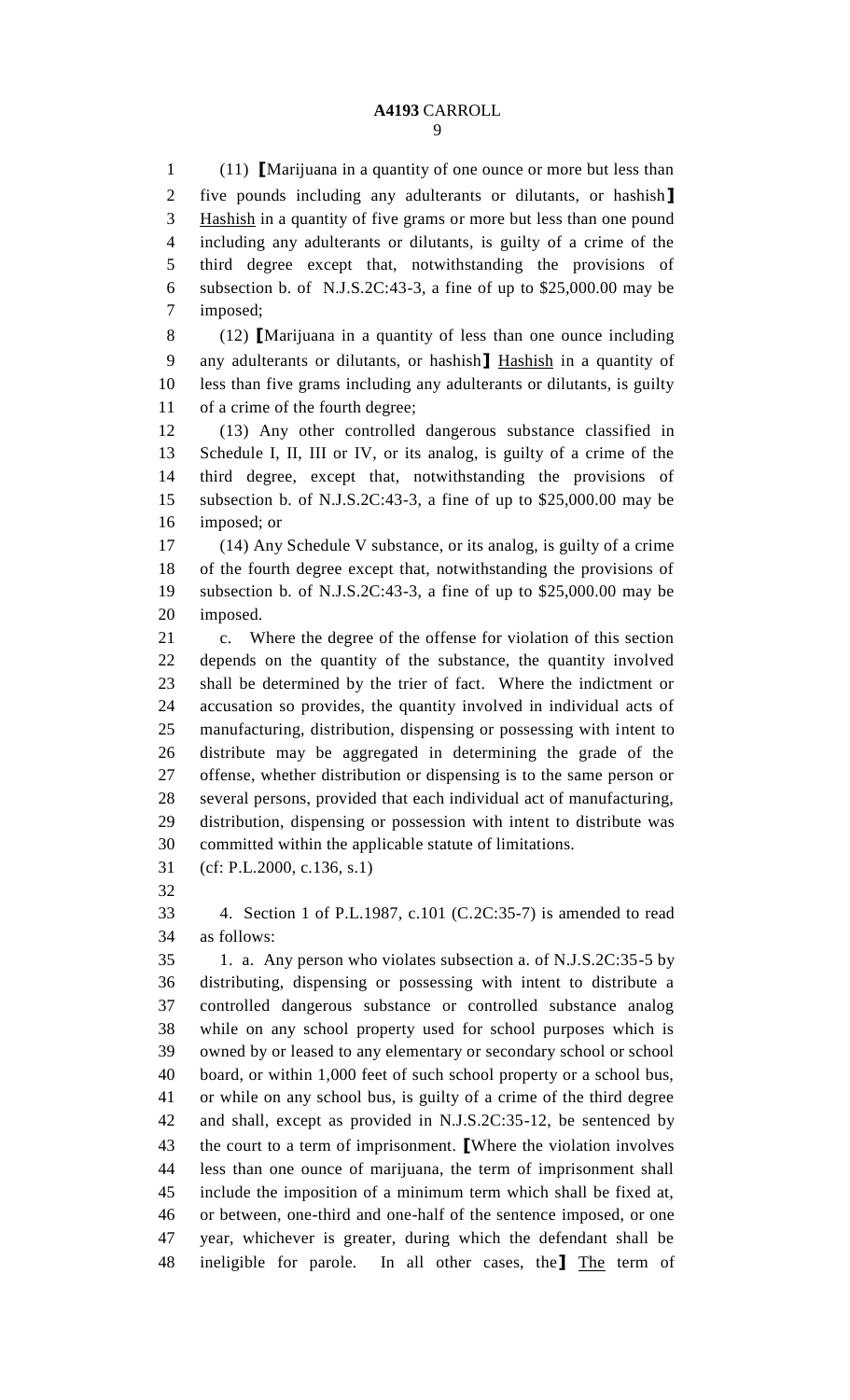imprisonment shall include the imposition of a minimum term which shall be fixed at, or between, one-third and one-half of the sentence imposed, or three years, whichever is greater, during which the defendant shall be ineligible for parole. Notwithstanding the provisions of subsection b. of N.J.S.2C:43-3, a fine of up to \$150,000 may also be imposed upon any conviction for a violation of this section.

 b. (1) Notwithstanding the provisions of N.J.S.2C:35-12 or subsection a. of this section, the court may waive or reduce the minimum term of parole ineligibility required under subsection a. of this section or place the defendant on probation pursuant to paragraph (2) of subsection b. of N.J.S.2C:43-2. In making this determination, the court shall consider:

 (a) the extent of the defendant's prior criminal record and the seriousness of the offenses for which the defendant has been convicted;

 (b) the specific location of the present offense in relation to the school property, including distance from the school and the reasonable likelihood of exposing children to drug-related activities at that location;

(c) whether school was in session at the time of the offense; and

 (d) whether children were present at or in the immediate vicinity of the location when the offense took place.

 (2) The court shall not waive or reduce the minimum term of parole ineligibility or sentence the defendant to probation if it finds that:

 (a) the offense took place while on any school property used for school purposes which is owned by or leased to any elementary or secondary school or school board, or while on any school bus; or

 (b) the defendant in the course of committing the offense used or threatened violence or was in possession of a firearm.

 If the court at sentencing elects not to impose a minimum term of imprisonment and parole ineligibility pursuant to this subsection, imposes a term of parole ineligibility less than the minimum term prescribed in subsection a. of this section, or places the defendant on probation for a violation of subsection a. of this section, the sentence shall not become final for 10 days in order to permit the prosecution to appeal the court's finding and the sentence imposed. The Attorney General shall develop guidelines to ensure the uniform exercise of discretion in making determinations regarding whether to appeal a decision to waive or reduce the minimum term of parole ineligibility or place the defendant on probation.

 Nothing in this subsection shall be construed to establish a basis for overcoming a presumption of imprisonment authorized or required by subsection d. of N.J.S.2C:44-1, or a basis for not imposing a term of imprisonment or term of parole ineligibility authorized or required to be imposed pursuant to subsection f. of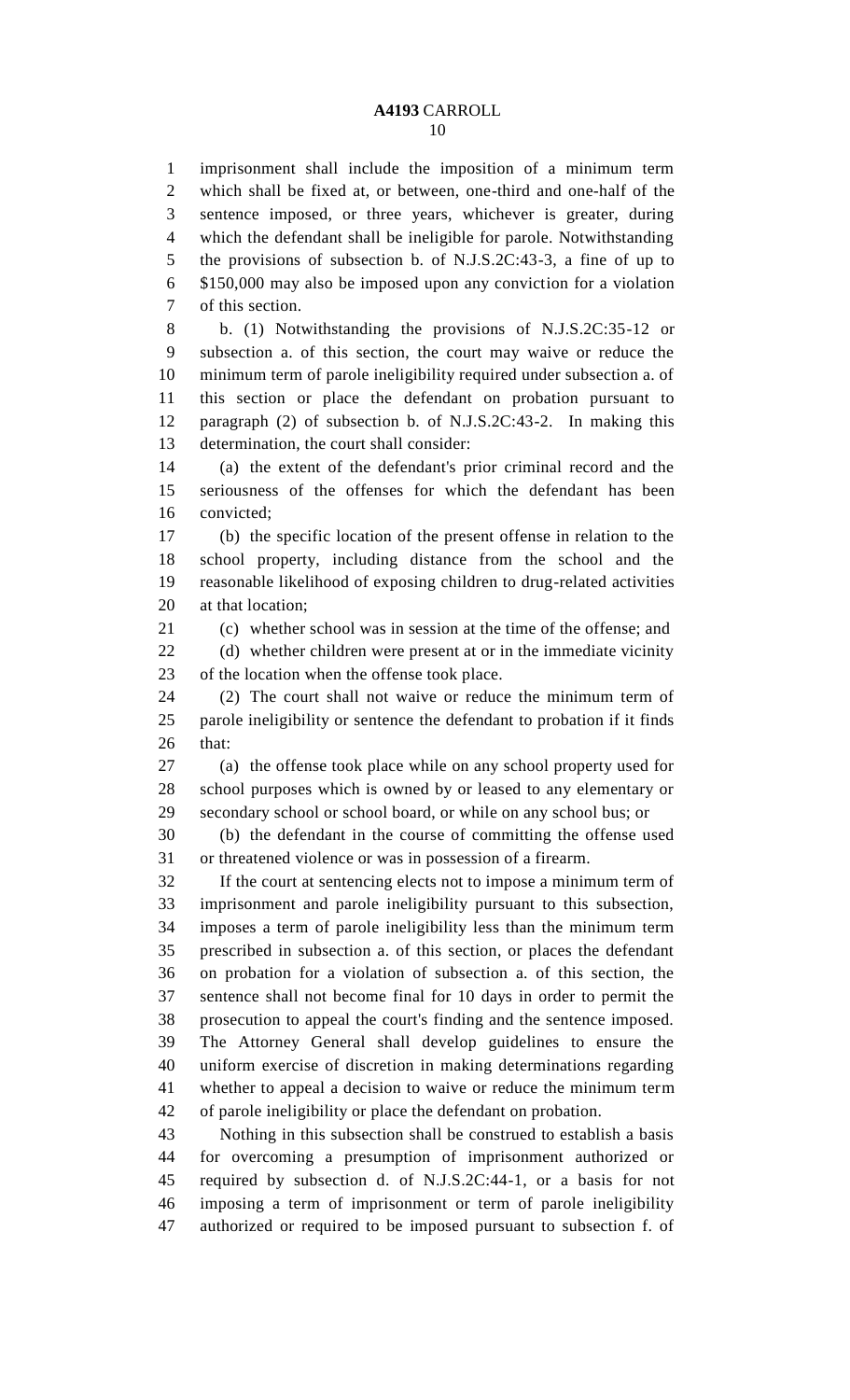N.J.S.2C:43-6 or upon conviction for a crime other than the offense set forth in this subsection.

 c. Notwithstanding the provisions of N.J.S.2C:1-8 or any other provisions of law, a conviction arising under this section shall not merge with a conviction for a violation of subsection a. of N.J.S.2C:35-5 (manufacturing, distributing or dispensing) or N.J.S.2C:35-6 (employing a juvenile in a drug distribution scheme).

 d. It shall be no defense to a prosecution for a violation of this section that the actor was unaware that the prohibited conduct took place while on or within 1,000 feet of any school property. Nor shall it be a defense to a prosecution under this section, or under any other provision of this **[**title**]** Title, that no juveniles were present on the school property at the time of the offense or that the school was not in session.

 e. It is an affirmative defense to prosecution for a violation of this section that the prohibited conduct took place entirely within a private residence, that no person 17 years of age or younger was present in such private residence at any time during the commission of the offense, and that the prohibited conduct did not involve distributing, dispensing or possessing with the intent to distribute or dispense any controlled dangerous substance or controlled substance analog for profit. The affirmative defense established in this section shall be proved by the defendant by a preponderance of the evidence. Nothing herein shall be construed to establish an affirmative defense with respect to a prosecution for an offense defined in any other section of this chapter.

 f. In a prosecution under this section, a map produced or reproduced by any municipal or county engineer for the purpose of depicting the location and boundaries of the area on or within 1,000 feet of any property used for school purposes which is owned by or leased to any elementary or secondary school or school board, or a true copy of such a map, shall, upon proper authentication, be admissible and shall constitute prima facie evidence of the location and boundaries of those areas, provided that the governing body of the municipality or county has adopted a resolution or ordinance approving the map as official finding and record of the location and boundaries of the area or areas on or within 1,000 feet of the school property. Any map approved pursuant to this section may be changed from time to time by the governing body of the municipality or county. The original of every map approved or revised pursuant to this section, or a true copy thereof, shall be filed with the clerk of the municipality or county, and shall be maintained as an official record of the municipality or county. Nothing in this section shall be construed to preclude the prosecution from introducing or relying upon any other evidence or testimony to establish any element of this offense; nor shall this section be construed to preclude the use or admissibility of any map or diagram other than one which has been approved by the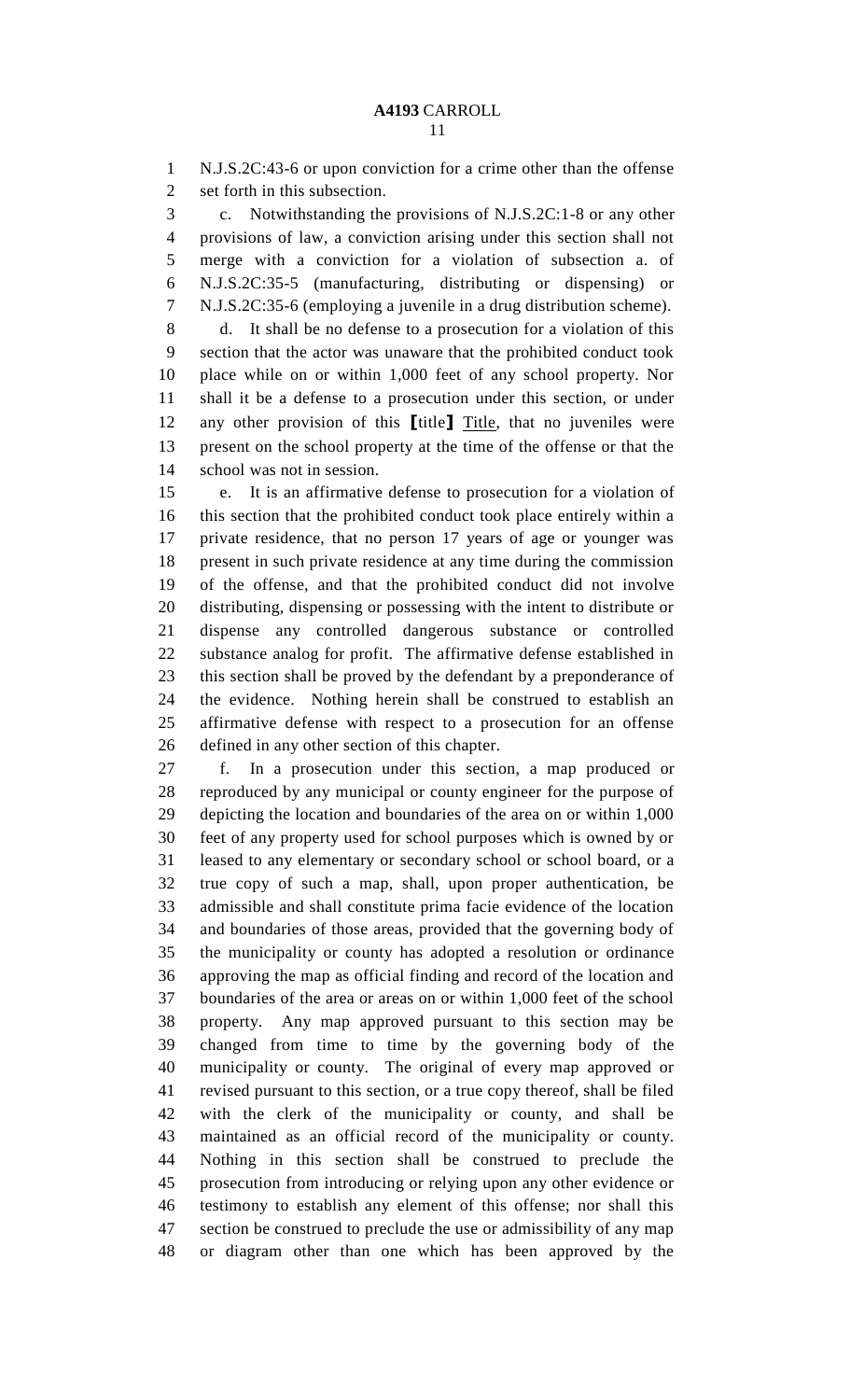governing body of a municipality or county, provided that the map or diagram is otherwise admissible pursuant to the Rules of Evidence. (cf: P.L.2009, c.192, s.1) 5. Section 1 of P.L.1997, c.327 (C.2C:35-7.1) is amended to read as follows: 8 1. a. Any person who violates subsection a. of N.J.S.2C:35-5 by distributing, dispensing or possessing with intent to distribute a controlled dangerous substance or controlled substance analog while in, on or within 500 feet of the real property comprising a public housing facility, a public park, or a public building is guilty of a crime of the second degree **[**, except that it is a crime of the third degree if the violation involved less than one ounce of marijuana**]**. b. It shall be no defense to a prosecution for violation of this section that the actor was unaware that the prohibited conduct took place while on or within 500 feet of a public housing facility, a public park, or a public building. c. Notwithstanding the provisions of N.J.S.2C:1-8 or any other provisions of law, a conviction arising under this section shall not merge with a conviction for a violation of subsection a. of N.J.S.2C:35-5 (manufacturing, distributing or dispensing) or N.J.S.2C:35-6 (employing a juvenile in a drug distribution scheme). Nothing in this section shall be construed to preclude or limit a prosecution or conviction for a violation of **[**N.J.S.2C:35-7**]** section 27 1 of P.L.1987, c.101  $(C.2C:35-7)$  or any other offense defined in this chapter. d. It is an affirmative defense to prosecution for a violation of this section that the prohibited conduct did not involve distributing, dispensing or possessing with the intent to distribute or dispense any controlled dangerous substance or controlled substance analog for profit, and that the prohibited conduct did not involve distribution to a person 17 years of age or younger. The affirmative defense established in this section shall be proved by the defendant by a preponderance of the evidence. Nothing herein shall be construed to establish an affirmative defense with respect to a prosecution for an offense defined in any other section of this chapter. e. In a prosecution under this section, a map produced or reproduced by any municipal or county engineer for the purpose of depicting the location and boundaries of the area on or within 500 feet of a public housing facility which is owned by or leased to a housing authority according to the "Local Redevelopment and Housing Law," P.L.1992, c.79 (C.40A:12A-1 et seq.), the area in or within 500 feet of a public park, or the area in or within 500 feet of a public building, or a true copy of such a map, shall, upon proper authentication, be admissible and shall constitute prima facie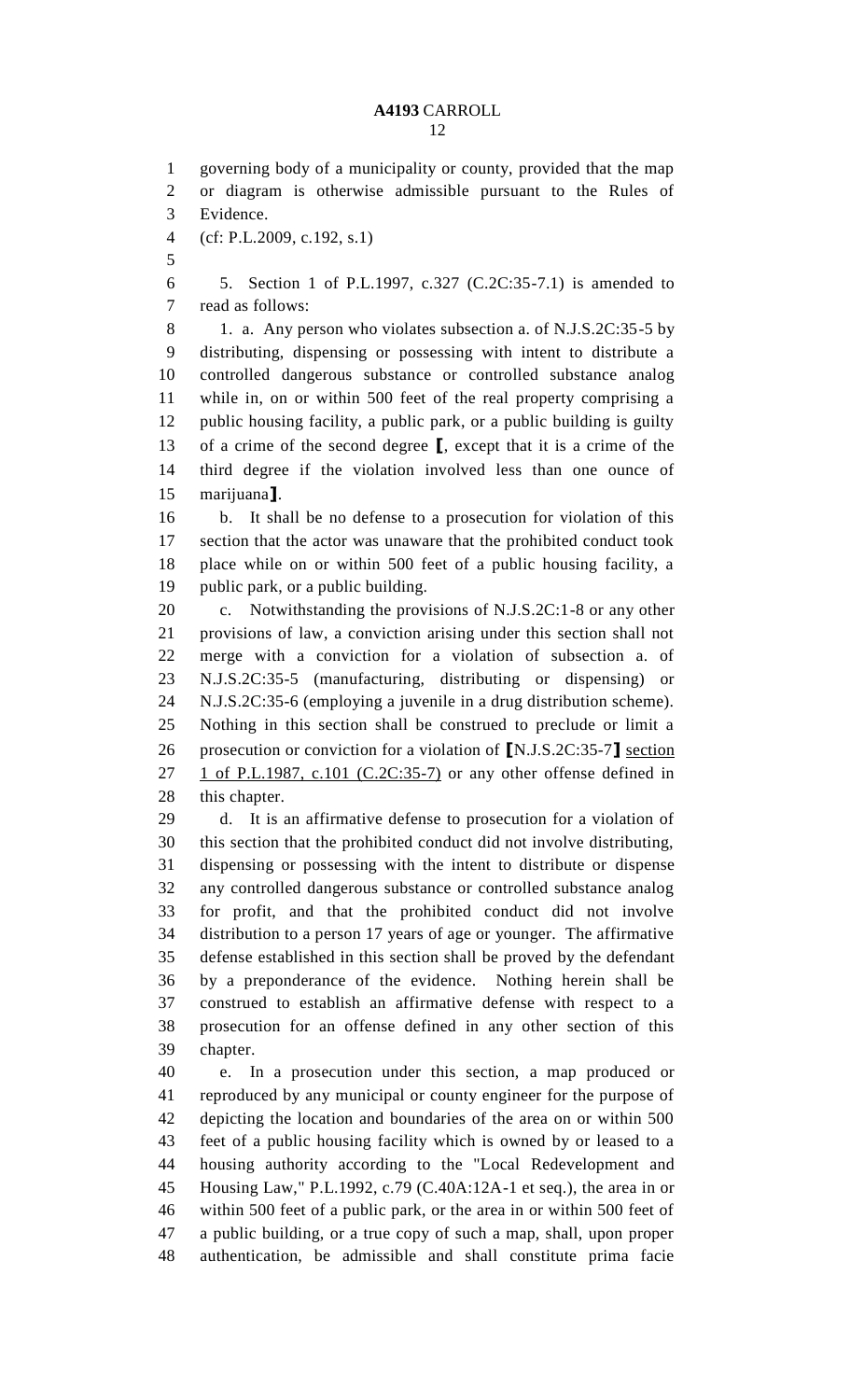evidence of the location and boundaries of those areas, provided that the governing body of the municipality or county has adopted a resolution or ordinance approving the map as official finding and record of the location and boundaries of the area or areas on or within 500 feet of a public housing facility, a public park, or a public building. Any map approved pursuant to this section may be changed from time to time by the governing body of the municipality or county. The original of every map approved or revised pursuant to this section, or a true copy thereof, shall be filed with the clerk of the municipality or county, and shall be maintained as an official record of the municipality or county. Nothing in this section shall be construed to preclude the prosecution from introducing or relying upon any other evidence or testimony to establish any element of this offense; nor shall this section be construed to preclude the use or admissibility of any map or diagram other than one which has been approved by the governing body of a municipality or county, provided that the map or diagram is otherwise admissible pursuant to the Rules of Evidence.

f. As used in this act:

 "Public housing facility" means any dwelling, complex of dwellings, accommodation, building, structure or facility and real property of any nature appurtenant thereto and used in connection therewith, which is owned by or leased to a local housing authority in accordance with the "Local Redevelopment and Housing Law," P.L.1992, c.79 (C.40A:12A-1 et seq.) for the purpose of providing living accommodations to persons of low income.

 "Public park" means a park, recreation facility or area or playground owned or controlled by a State, county or local government unit.

 "Public building" means any publicly owned or leased library or museum.

(cf: P.L.1997, c.327, s.1)

6. N.J.S.2C:35-10 is amended to read as follows:

 2C:35-10. Possession, Use or Being Under the Influence, or Failure to Make Lawful Disposition.

 a. It is unlawful for any person, knowingly or purposely, to obtain, or to possess, actually or constructively, a controlled dangerous substance or controlled substance analog, unless the substance was obtained directly, or pursuant to a valid prescription or order form from a practitioner, while acting in the course of his professional practice, or except as otherwise authorized by P.L.1970, c.226 (C.24:21-1 et seq.). Any person who violates this section with respect to:

 (1) A controlled dangerous substance, or its analog, classified in Schedule I, II, III or IV other than those specifically covered in this section, is guilty of a crime of the third degree except that,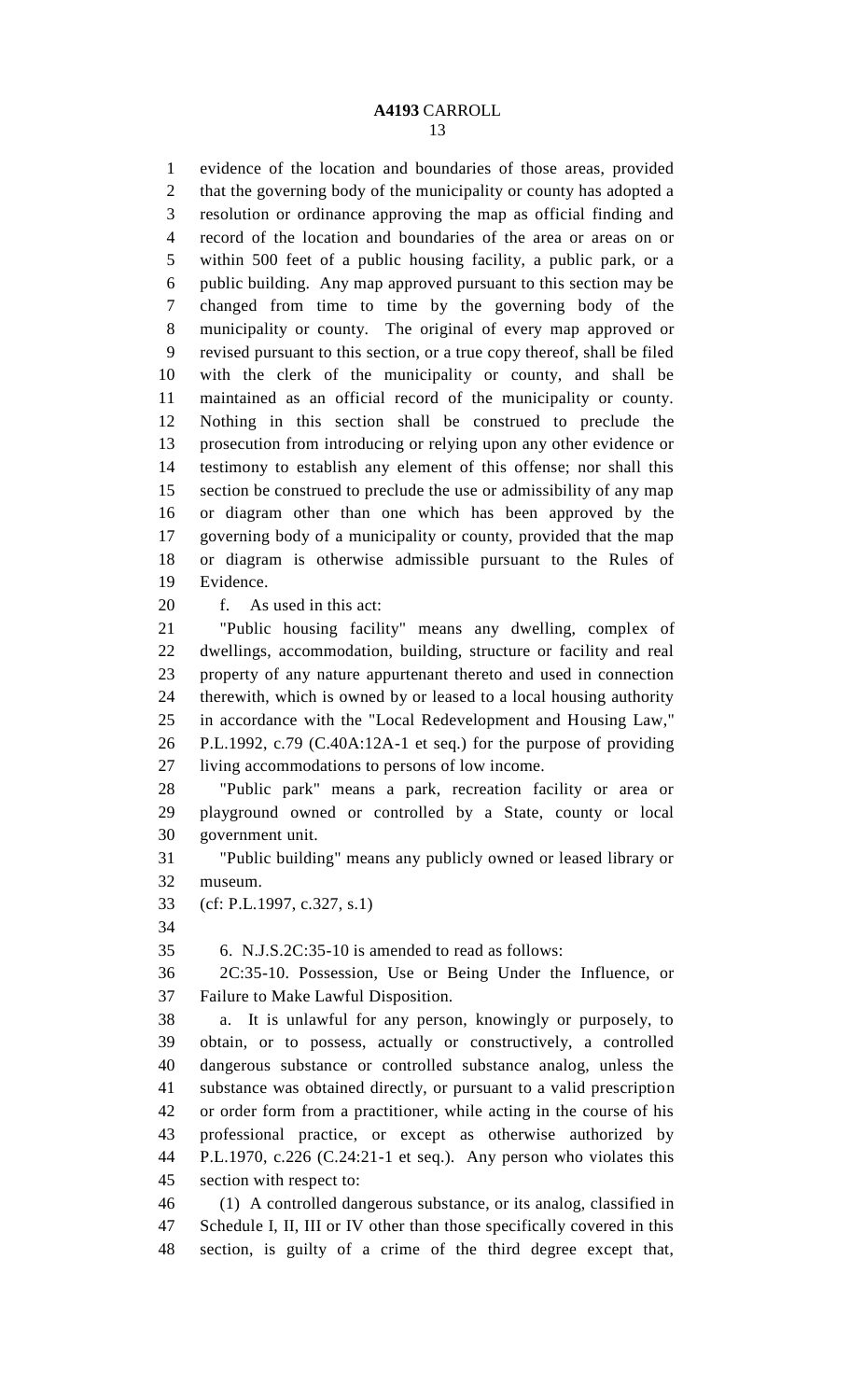notwithstanding the provisions of subsection b. of N.J.S.2C:43-3, a fine of up to \$35,000.00 may be imposed;

(2) Any controlled dangerous substance, or its analog, classified

in Schedule V, is guilty of a crime of the fourth degree except that,

 notwithstanding the provisions of subsection b. of N.J.S.2C:43-3, a fine of up to \$15,000.00 may be imposed;

 (3) Possession of **[**more than 50 grams of marijuana, including any adulterants or dilutants, or**]** more than five grams of hashish is guilty of a crime of the fourth degree, except that, notwithstanding the provisions of subsection b. of N.J.S.2C:43-3, a fine of up to \$25,000.00 may be imposed; or

 (4) Possession of **[**50 grams or less of marijuana, including any adulterants or dilutants, or**]** five grams or less of hashish is a disorderly person.

 Any person who commits any offense defined in this section while on any property used for school purposes which is owned by or leased to any elementary or secondary school or school board, or within 1,000 feet of any such school property or a school bus, or while on any school bus, and who is not sentenced to a term of imprisonment, shall, in addition to any other sentence which the court may impose, be required to perform not less than 100 hours of community service.

 b. Any person who uses or who is under the influence of any controlled dangerous substance, or its analog, for a purpose other than the treatment of sickness or injury as lawfully prescribed or administered by a physician is a disorderly person.

 In a prosecution under this subsection, it shall not be necessary for the State to prove that the accused did use or was under the influence of any specific drug, but it shall be sufficient for a conviction under this subsection for the State to prove that the accused did use or was under the influence of some controlled dangerous substance, counterfeit controlled dangerous substance, or controlled substance analog, by proving that the accused did manifest physical and physiological symptoms or reactions caused by the use of any controlled dangerous substance or controlled substance analog.

 c. Any person who knowingly obtains or possesses a controlled dangerous substance or controlled substance analog in violation of subsection a. of this section and who fails to voluntarily deliver the substance to the nearest law enforcement officer is guilty of a disorderly persons offense. Nothing in this subsection shall be construed to preclude a prosecution or conviction for any other offense defined in this **[**title**]** Title or any other statute.

(P.L.1997, c.181, s.6)

 7. Section 3 of P.L.2001, c.114 (C.2C:35B-3) is amended to read as follows:

3. As used in this act: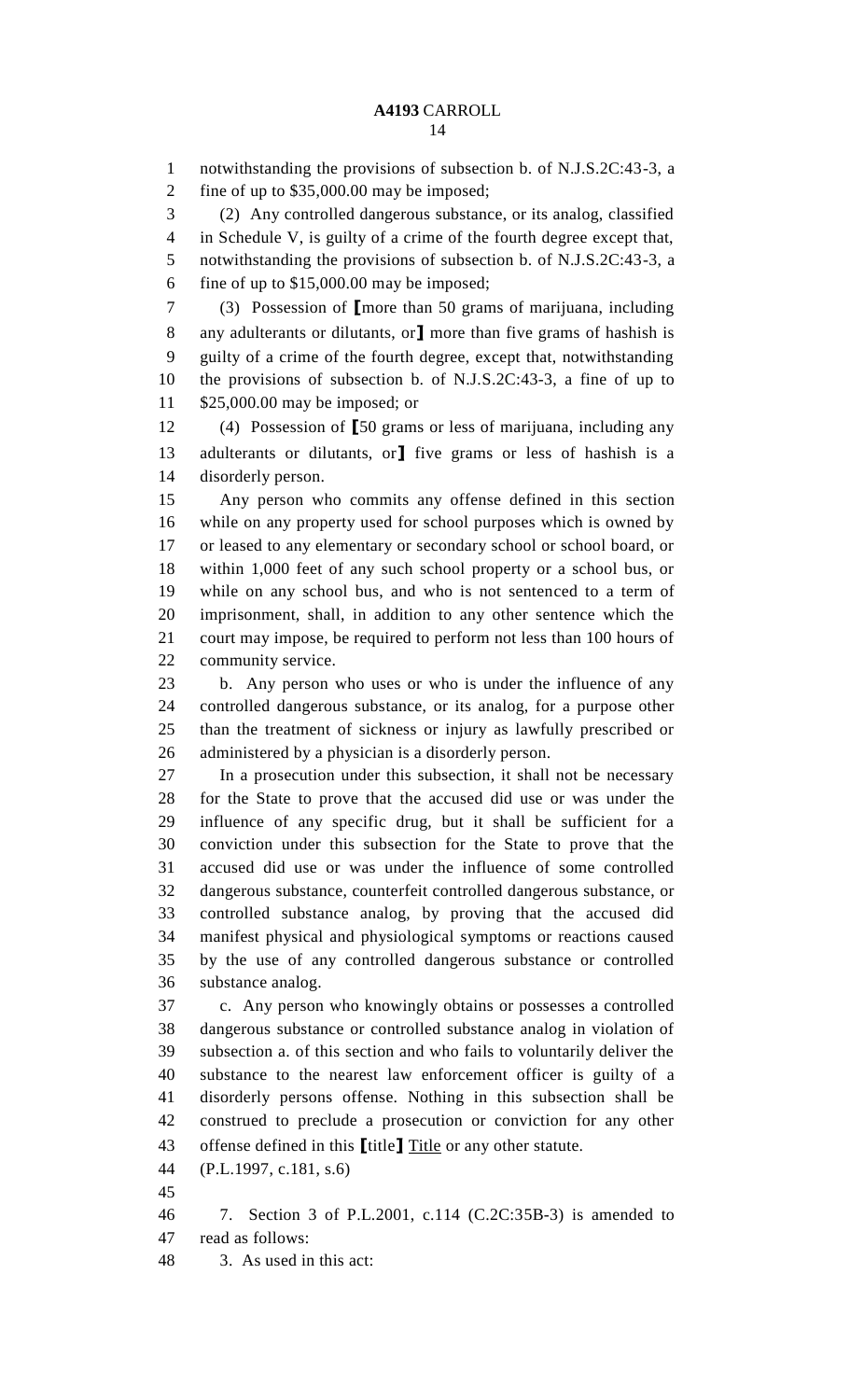a. "Marketing of controlled dangerous substances" means the illegal distributing, dispensing, or possessing with intent to distribute, a specified controlled dangerous substance. b. "Individual user of controlled dangerous substance" means the individual whose illegal use of a specified controlled dangerous substance is the basis of an action brought under this act. c. "Level 1 offense" means: (1) possessing with intent to distribute less than four ounces of a specified controlled dangerous substance as defined in this section; or (2) distributing or dispensing less than one ounce of a specified controlled dangerous substance as defined in this section **[**;**]** . (3) **[**possessing with intent to distribute 25 or more but less than 14 50 marijuana plants;**]** (Deleted by amendment, P.L., c.) (pending before the Legislature as this bill) (4) **[**possessing with intent to distribute less than four pounds of 17 marijuana, or<sub>1</sub> (Deleted by amendment, P.L., c.) (pending 18 before the Legislature as this bill) (5) **[**distributing or dispensing more than 28.5 grams of marijuana.**]** (Deleted by amendment, P.L. , c. ) (pending before 21 the Legislature as this bill) d. "Level 2 offense" means: (1) possessing with intent to distribute four ounces or more but less than eight ounces of a specified controlled dangerous substance as defined in this section; or (2) distributing or dispensing one ounce or more but less than two ounces of a specified controlled dangerous substance as defined in this section **[**;**]** . (3) **[**possessing with intent to distribute 50 or more but less than 75 marijuana plants;**]** (Deleted by amendment, P.L. , c. ) (pending before the Legislature as this bill) (4) **[**possessing with intent to distribute four pounds or more but less than eight pounds of marijuana, or**]** (Deleted by amendment, P.L. , c. ) (pending before the Legislature as this bill) (5) **[**distributing or dispensing more than one pound but less than five pounds of marijuana.**]** (Deleted by amendment, P.L. , c. ) (pending before the Legislature as this bill) e. "Level 3 offense" means: (1) possessing with intent to distribute eight ounces or more but less than 16 ounces of a specified controlled dangerous substance as defined in this section; or (2) distributing or dispensing two ounces or more but less than four ounces of a specified controlled dangerous substance as defined in this section **[**;**]** . (3) **[**possessing with intent to distribute 75 or more but less than 100 marijuana plants;**]** (Deleted by amendment, P.L. , c. ) (pending before the Legislature as this bill)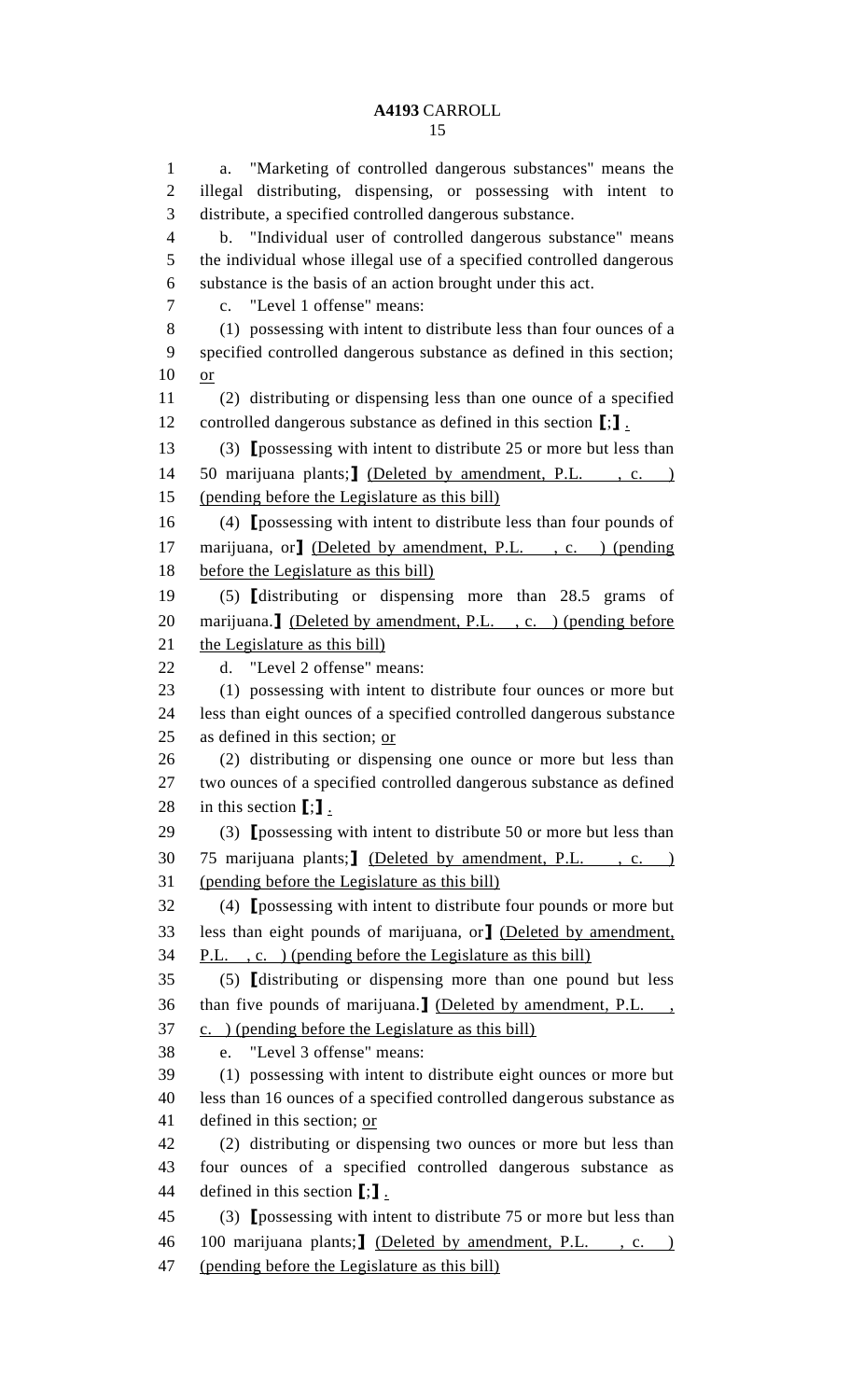(4) **[**possessing with intent to distribute eight pounds or more but less than 16 pounds of marijuana, or**]** (Deleted by amendment, P.L. , c. ) (pending before the Legislature as this bill) (5) **[**distributing or dispensing more than five pounds but less than 10 pounds of marijuana.**]** (Deleted by amendment, P.L. , c. ) (pending before the Legislature as this bill) f. "Level 4 offense" means: (1) possessing with intent to distribute 16 ounces or more of a specified controlled dangerous substance as defined in this section; or (2) distributing or dispensing four ounces or more of a specified controlled dangerous substance as defined in this section **[**;**]** . (3) **[**possessing with intent to distribute 100 or more marijuana 14 plants;**]** (Deleted by amendment, P.L., c. ) (pending before the Legislature as this bill) (4) **[**possessing with intent to distribute 16 pounds or more of 17 marijuana, or<sub>1</sub> (Deleted by amendment, P.L., c.) (pending 18 before the Legislature as this bill) (5) **[**distributing or dispensing more than 10 pounds of marijuana.**]** (Deleted by amendment, P.L. , c. ) (pending before 21 the Legislature as this bill) g. "Participate in the illegal marketing of controlled dangerous substances" means to transport, import into this State, distribute, dispense, sell, possess with intent to distribute, or offer to distribute a controlled dangerous substance, in violation of any of the provisions of chapter 35 of Title 2C of the New Jersey Statutes. "Participate in the marketing of controlled dangerous substances" does not include the purchase or receipt of a controlled dangerous substance for personal use only. h. "Person" means any natural person, association, partnership, corporation or other entity. i. "Period of illegal use" means, in relation to the individual user of a controlled dangerous substance, the time of the individual's first illegal use of a controlled dangerous substance to the accrual of the cause of action. j. "Place of illegal activity" means, in relation to the individual user of a specified controlled dangerous substance, each county in which the individual illegally possess or uses a specified controlled dangerous substance. k. "Place of participation" means, in relation to a defendant in an action brought under this act, each county in which the defendant participates in the marketing of controlled dangerous substances. l. "Specified controlled dangerous substance" means heroin, cocaine, lysergic acid diethylamide, phencyclidine, methamphetamine, phenyl-2-propanone (P2P) and any other controlled dangerous substance specified under the provisions of N.J.S.2C:35-5 as being unlawful to manufacture, distribute, or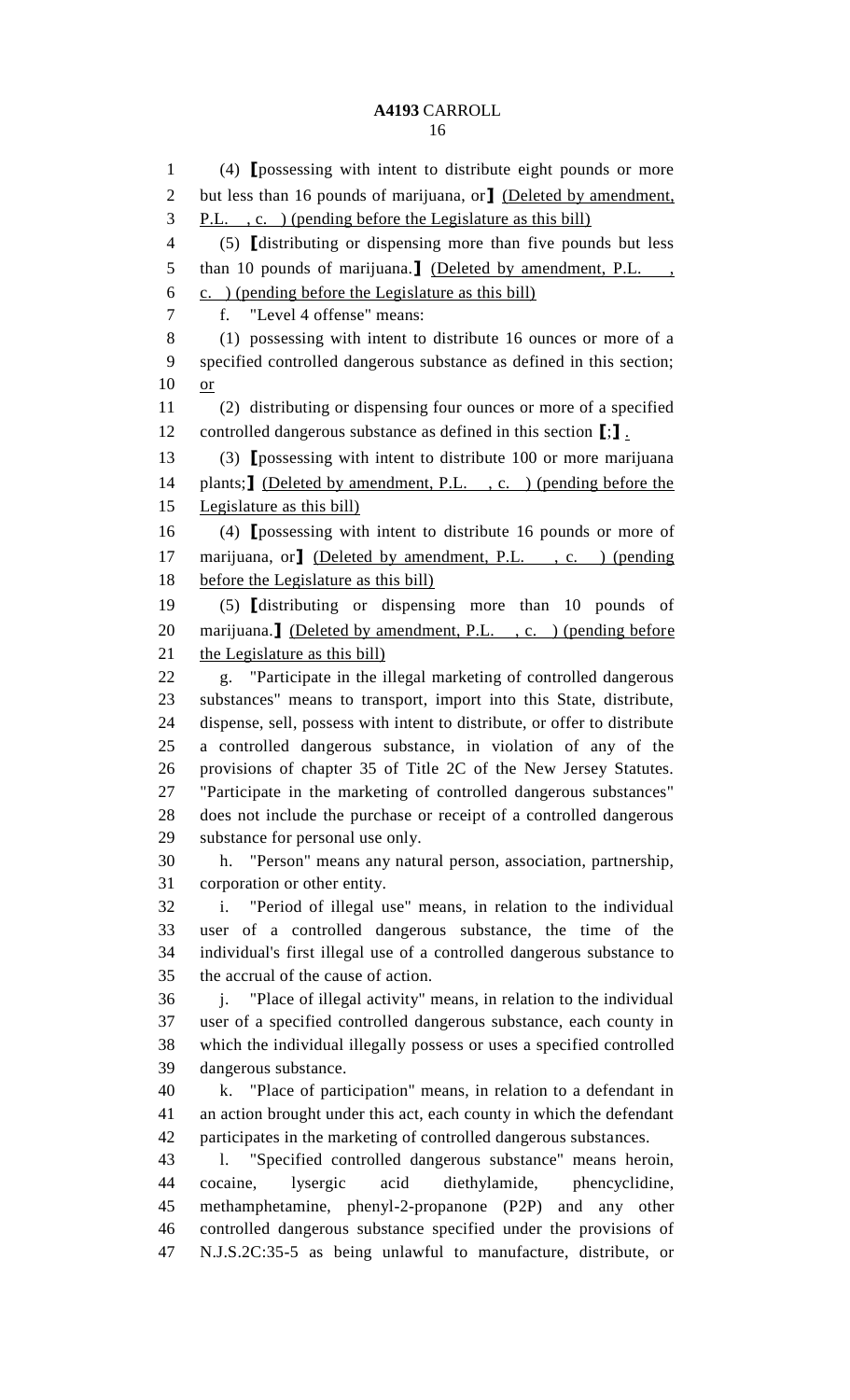dispense, or to possess or have under a person's control with intent

to manufacture, distribute or dispense.

- (cf: P.L.2001, c.114, s.3)
- 

8. N.J.S.2C:36-1 is amended to read as follows:

2C:36-1. Drug paraphernalia, defined; determination.

 As used in this act, "drug paraphernalia" means all equipment, products and materials of any kind which are used or intended for use in planting, propagating, cultivating, growing, harvesting, manufacturing, compounding, converting, producing, processing, preparing, testing, analyzing, packaging, repackaging, storing, containing, concealing, ingesting, inhaling, or otherwise introducing into the human body a controlled dangerous substance, controlled substance analog or toxic chemical in violation of the provisions of chapter 35 of this **[**title**]** Title. It shall include, but not be limited to: a. kits used or intended for use in planting, propagating, cultivating, growing or harvesting of any species of plant which is a controlled dangerous substance or from which a controlled dangerous substance can be derived; b. kits used or intended for use in manufacturing, compounding, converting, producing, processing, or preparing controlled dangerous substances or controlled substance analogs; c. isomerization devices used or intended for use in increasing the potency of any species of plant which is a controlled dangerous substance; d. testing equipment used or intended for use identifying, or in analyzing the strength, effectiveness or purity of controlled dangerous substances or controlled substance analogs; e. scales and balances used or intended for use in weighing or measuring controlled dangerous substances or controlled substance analogs; f. dilutants and adulterants, such as quinine hydrochloride, mannitol, mannite, dextrose and lactose, used or intended for use in cutting controlled dangerous substances or controlled substance analogs; g. **[**separation gins and sifters used or intended for use in removing twigs and seeds from, or in otherwise cleaning or refining, marihuana;**]** (Deleted by amendment, P.L. , c. ) (pending before the Legislature as this bill) h. blenders, bowls, containers, spoons and mixing devices used or intended for use in compounding controlled dangerous substances or controlled substance analogs; i. capsules, balloons, envelopes and other containers used or intended for use in packaging small quantities of controlled dangerous substances or controlled substance analogs; j. containers and other objects used or intended for use in storing or concealing controlled dangerous substances, controlled substance analogs or toxic chemicals; k. objects used or intended for use in ingesting, inhaling, or otherwise introducing **[**marihuana,**]** cocaine, hashish, hashish oil, nitrous oxide or the fumes of a toxic chemical into the human body, such as (1) metal, wooden, acrylic, glass, stone, plastic, or ceramic pipes with or without screens, permanent screens, hashish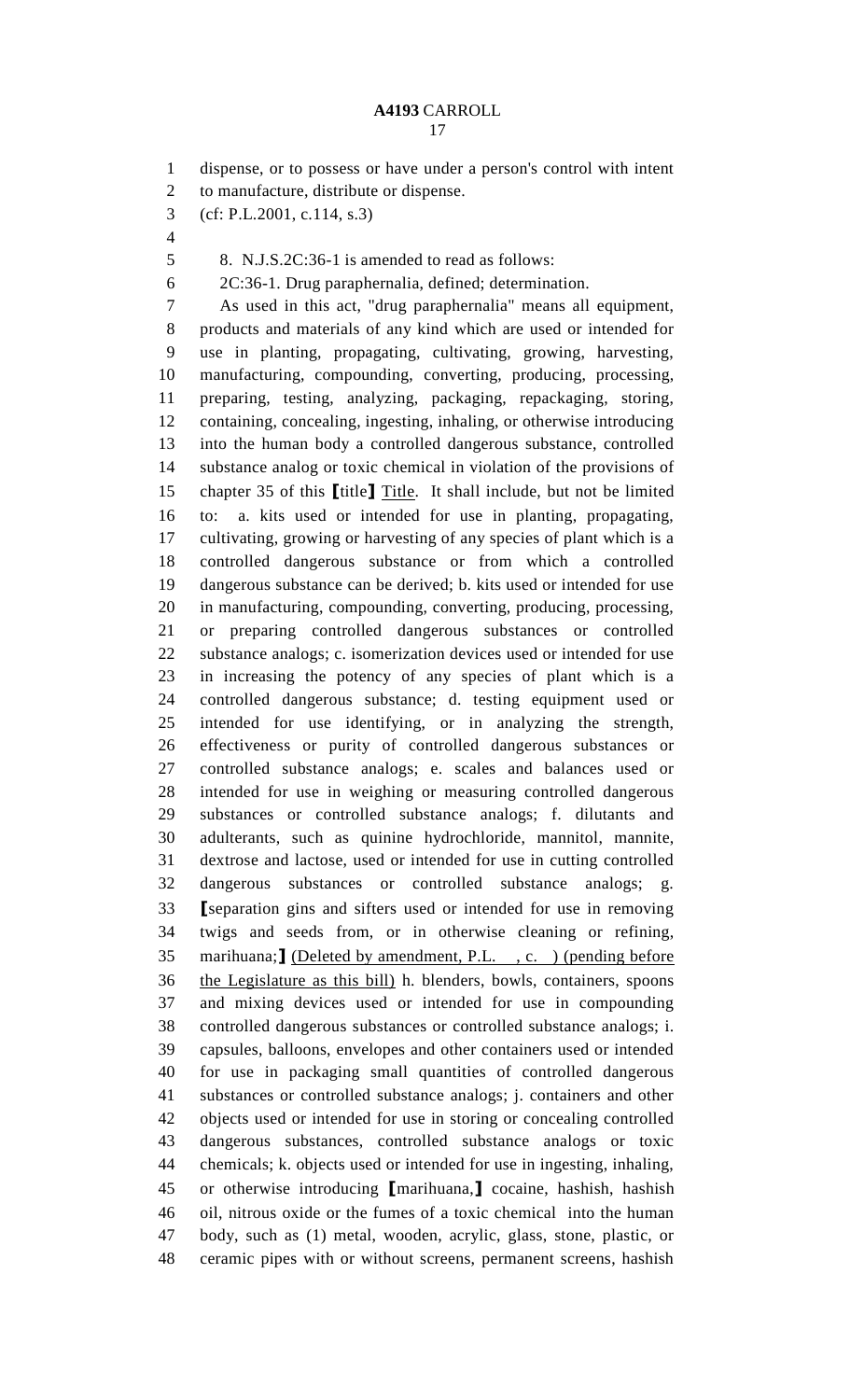heads, or punctured metal bowls; (2) water pipes; (3) carburetion tubes and devices; (4) smoking and carburetion masks; (5) roach clips, meaning objects used to hold burning material **[**, such as a marihuana cigarette,**]** that has become too small or too short to be 5 held in the hand; (6) miniature cocaine spoons, and cocaine vials; (7) chamber pipes; (8) carburetor pipes; (9) electric pipes; (10) air- driven pipes; (11) chillums; (12) bongs; (13) ice pipes or chillers; (14) compressed gas containers, such as tanks, cartridges or canisters, that contain food grade or pharmaceutical grade nitrous oxide as a principal ingredient; (15) chargers or charging bottles, meaning metal, ceramic or plastic devices that contain an interior pin that may be used to expel compressed gas from a cartridge or canister; and (16) tubes, balloons, bags, fabrics, bottles or other containers used to concentrate or hold in suspension a toxic chemical or the fumes of a toxic chemical.

 In determining whether or not an object is drug paraphernalia, the trier of fact, in addition to or as part of the proofs, may consider the following factors: a. statements by an owner or by anyone in control of the object concerning its use; b. the proximity of the object of illegally possessed controlled dangerous substances, controlled substance analogs or toxic chemicals; c. the existence of any residue of illegally possessed controlled dangerous substances, controlled substance analogs or toxic chemicals on the object; d. direct or circumstantial evidence of the intent of an owner, or of anyone in control of the object, to deliver it to persons whom he knows intend to use the object to facilitate a violation of this act; the innocence of an owner, or of anyone in control of the object, as to a direct violation of this act shall not prevent a finding that the object is intended for use as drug paraphernalia; e. instructions, oral or written, provided with the object concerning its use; f. descriptive materials accompanying the object which explain or depict its use; g. national or local advertising whose purpose the person knows or should know is to promote the sale of objects intended for use as drug paraphernalia; h. the manner in which the object is displayed for sale; i. the existence and scope of legitimate uses for the object in the community; and j. expert testimony concerning its use.

(P.L.2007, c.31, s.2)

9. N.J.S.2C:36A-1 is amended to read as follows:

 2C:36A-1. Conditional discharge for certain first offenses. a. Whenever any person who has not previously been convicted of any offense under section 20 of P.L.1970, c.226 (C.24:21-20), or a disorderly persons or petty disorderly persons offense defined in chapter 35 or 36 of this **[**title**]** Title or, subsequent to the effective date of this **[**title**]** Title, under any law of the United States, this State or any other state relating to **[**marijuana, or**]** stimulant, depressant, or hallucinogenic drugs, and who has not previously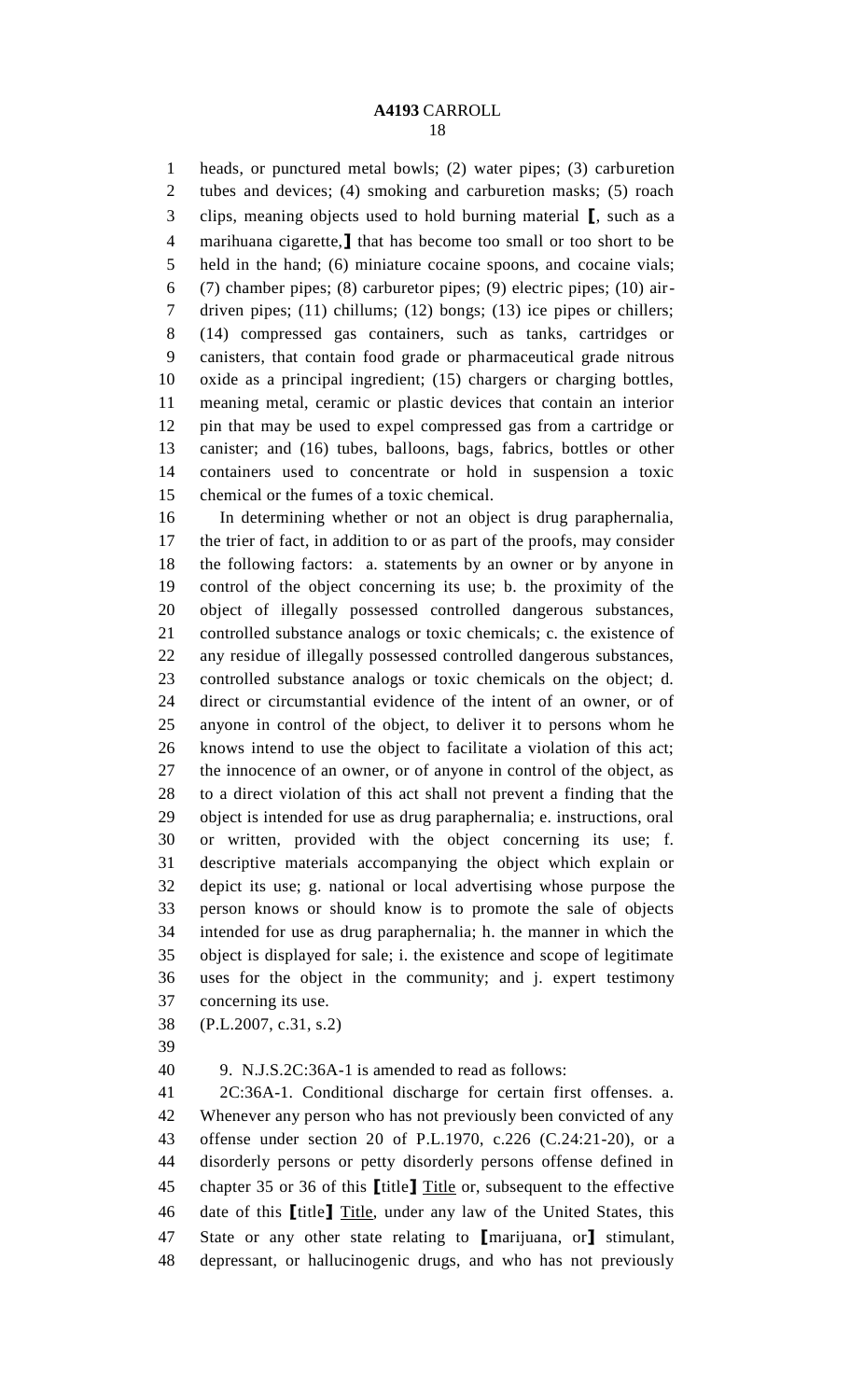participated in a program of supervisory treatment pursuant to 2 N.J.S.2C:43-12 or conditional dismissal pursuant to P.L.2013, c.158 (C.2C:43-13.1 et al.) is charged with or convicted of any disorderly persons offense or petty disorderly persons offense under chapter 35 or 36 of this **[**title**]** Title, the court upon notice to the prosecutor and subject to subsection c. of this section, may on motion of the defendant or the court:

 (1) Suspend further proceedings and with the consent of the person after reference to the State Bureau of Identification criminal history record information files, place him under supervisory treatment upon such reasonable terms and conditions as it may require; or

 (2) After a plea of guilty or finding of guilty, and without entering a judgment of conviction, and with the consent of the person after proper reference to the State Bureau of Identification criminal history record information files, place him on supervisory treatment upon reasonable terms and conditions as it may require, or as otherwise provided by law.

 b. In no event shall the court require as a term or condition of supervisory treatment under this section, referral to any residential treatment facility for a period exceeding the maximum period of confinement prescribed by law for the offense for which the individual has been charged or convicted, nor shall any term of supervisory treatment imposed under this subsection exceed a period of three years. If a person is placed under supervisory treatment under this section after a plea of guilty or finding of guilt, the court as a term and condition of supervisory treatment shall suspend the person's driving privileges for a period to be fixed by the court at not less than six months or more than two years unless the court finds compelling circumstances warranting an exception. For the purposes of this subsection, compelling circumstances warranting an exception exist if the suspension of the person's driving privileges will result in extreme hardship and alternative means of transportation are not available. In the case of a person who at the time of placement under supervisory treatment under this section is less than 17 years of age, the period of suspension of driving privileges authorized herein, including a suspension of the privilege of operating a motorized bicycle, shall commence on the day the person is placed on supervisory treatment and shall run for a period as fixed by the court of not less than six months or more than two years after the day the person reaches the age of 17 years.

 If the driving privilege of a person is under revocation, suspension, or postponement for a violation of this **[**title**]** Title or Title 39 of the Revised Statutes at the time of the person's placement on supervisory treatment under this section, the revocation, suspension or postponement period imposed herein shall commence as of the date of the termination of the existing revocation, suspension or postponement. The court which places a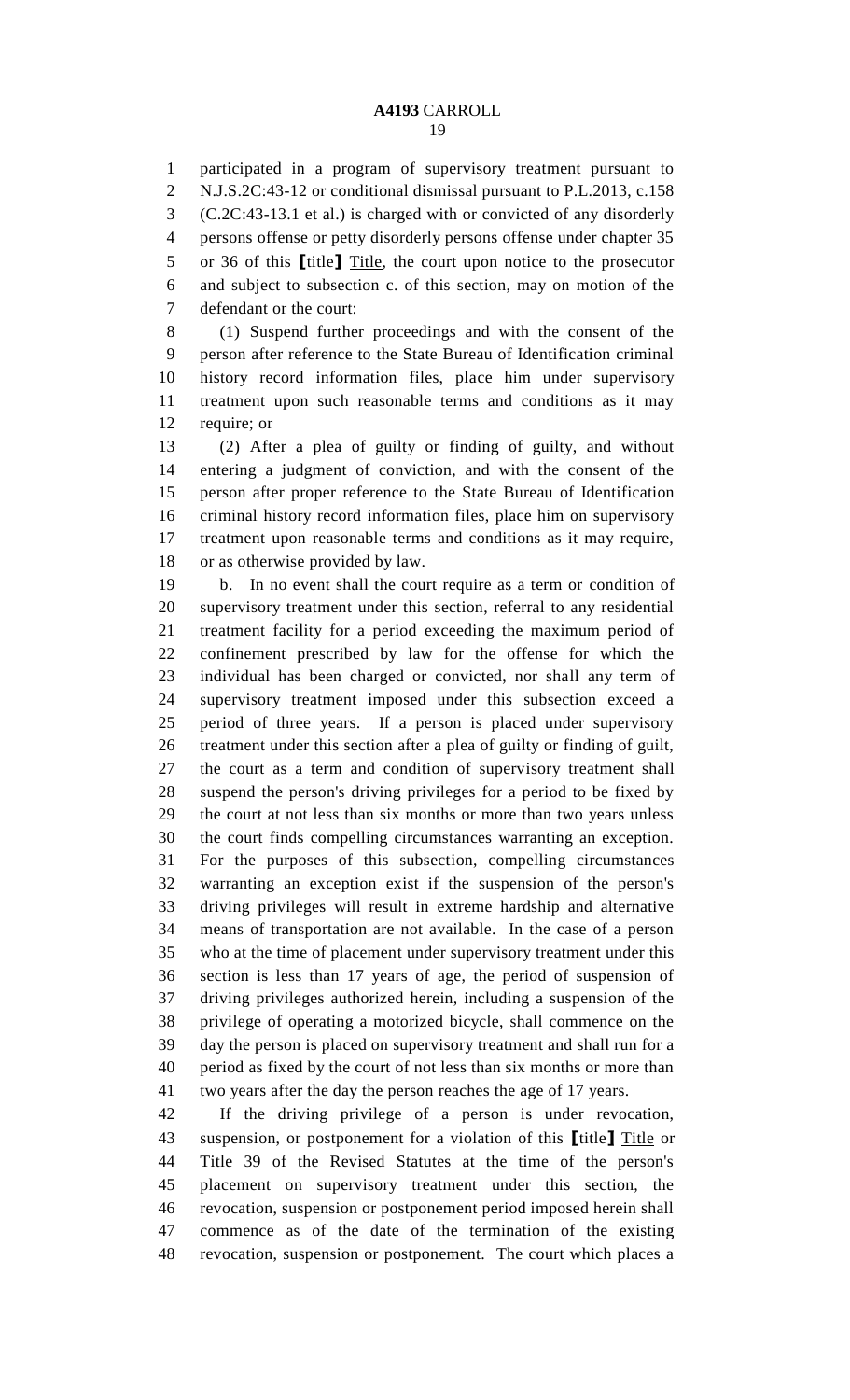person on supervisory treatment under this section shall collect and forward the person's driver's license to the New Jersey Motor Vehicle Commission and file an appropriate report with the commission in accordance with the procedure set forth in N.J.S.2C:35-16. The court shall also inform the person of the penalties for operating a motor vehicle during the period of license suspension or postponement as required in N.J.S.2C:35-16.

 Upon violation of a term or condition of supervisory treatment the court may enter a judgment of conviction and proceed as otherwise provided, or where there has been no plea of guilty or finding of guilty, resume proceedings. Upon fulfillment of the terms and conditions of supervisory treatment the court shall terminate the supervisory treatment and dismiss the proceedings against him. Termination of supervisory treatment and dismissal under this section shall be without court adjudication of guilt and shall not be deemed a conviction for purposes of disqualifications or disabilities, if any, imposed by law upon conviction of a crime or disorderly persons offense but shall be reported by the clerk of the court to the State Bureau of Identification criminal history record information files. Termination of supervisory treatment and dismissal under this section may occur only once with respect to any person. Imposition of supervisory treatment under this section shall not be deemed a conviction for the purposes of determining whether a second or subsequent offense has occurred under section 29 of P.L.1970, c.226 (C.24:21-29), chapter 35 or 36 of this **[**title**]** 26 Title or any law of this State.

 c. Proceedings under this section shall not be available to any defendant unless the court in its discretion concludes that:

 (1) The defendant's continued presence in the community, or in a civil treatment center or program, will not pose a danger to the community; or

 (2) That the terms and conditions of supervisory treatment will be adequate to protect the public and will benefit the defendant by serving to correct any dependence on or use of controlled substances which he may manifest; and

 (3) The person has not previously received supervisory treatment under section 27 of P.L.1970, c.226 (C.24:21-27), N.J.S.2C:43-12, or the provisions of this chapter.

 d. A person seeking conditional discharge pursuant to this section shall pay to the court a fee of \$75 which shall be paid to the Treasurer of the State of New Jersey for deposit in the General Fund. The defendant shall also be required to pay restitution, costs and other assessments as provided by law. A person may apply for a waiver of this fee, by reason of poverty, pursuant to the Rules Governing the Courts of the State of New Jersey, or the court may permit the defendant to pay the conditional discharge fee and other assessments in installments or may order other alternatives pursuant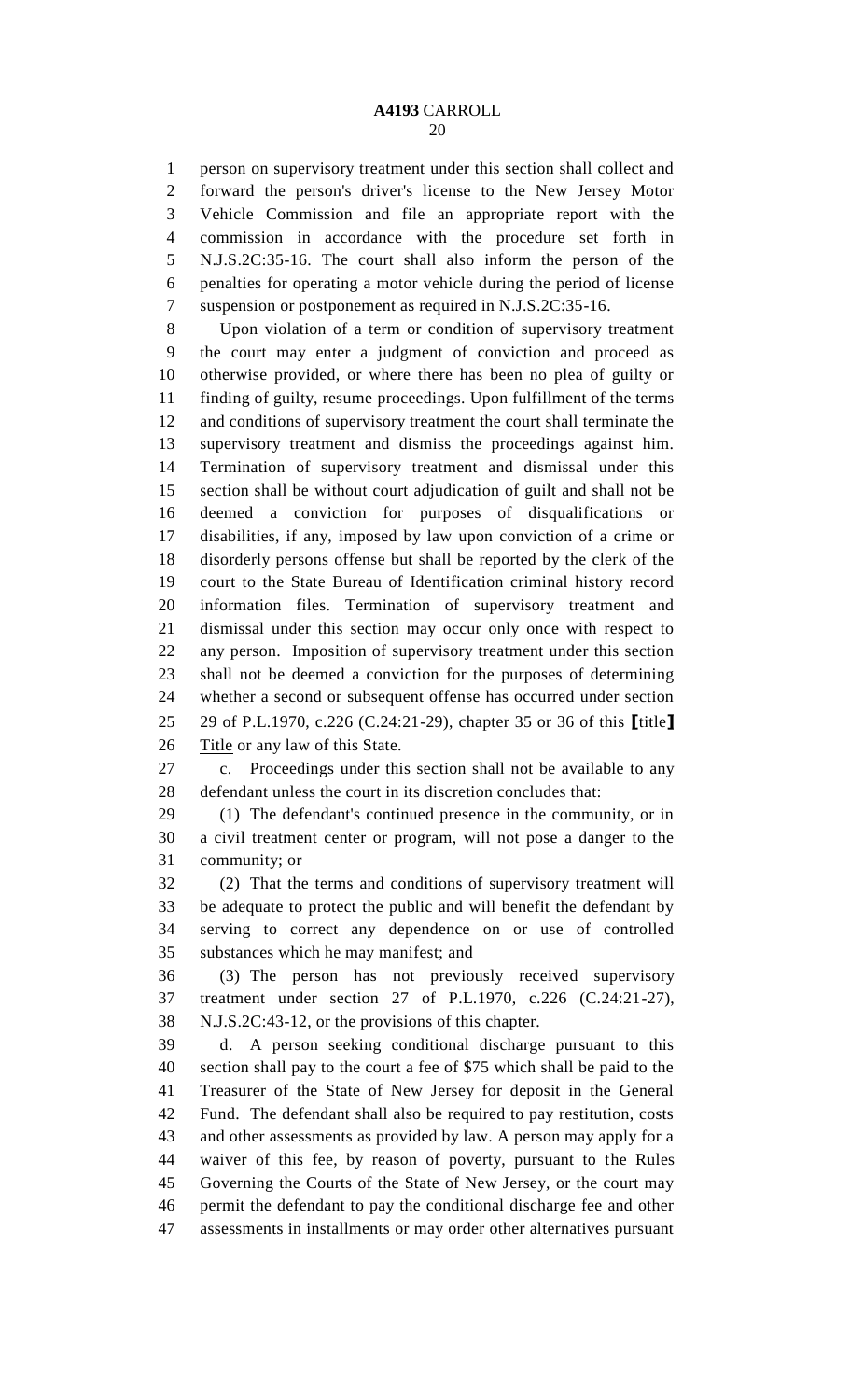| $\mathbf{1}$   | to section 1 of P.L.2009, c.317 (C.2B:12-23.1).                                                                             |
|----------------|-----------------------------------------------------------------------------------------------------------------------------|
| $\overline{2}$ | (cf: P.L.2013, c.158, s.10)                                                                                                 |
| 3              |                                                                                                                             |
| $\overline{4}$ | 10. N.J.S.2C:41-1 is amended to read as follows:                                                                            |
| 5              | 2C:41-1. For purposes of this section and N.J.S.2C:41-2 through                                                             |
| 6<br>7         | N.J.S.2C:41-6:                                                                                                              |
| 8              | "Racketeering activity" means (1) any of the following<br>a.<br>crimes which are crimes under the laws of New Jersey or are |
| 9              | equivalent crimes under the laws of any other jurisdiction:                                                                 |
| 10             | (a) murder                                                                                                                  |
| 11             | (b) kidnapping                                                                                                              |
| 12             | $(c)$ gambling                                                                                                              |
| 13             | (d) promoting prostitution                                                                                                  |
| 14             | (e) obscenity                                                                                                               |
| 15             | (f) robbery                                                                                                                 |
| 16             | $(g)$ bribery                                                                                                               |
| 17             | (h) extortion                                                                                                               |
| 18             | (i) criminal usury                                                                                                          |
| 19             | (i) violations of Title 33 of the Revised Statutes                                                                          |
| 20<br>21       | (k) violations of Title 54A of the New Jersey Statutes and Title<br>54 of the Revised Statutes                              |
| 22             | (1)<br>arson                                                                                                                |
| 23             | (m) burglary                                                                                                                |
| 24             | (n) theft and all crimes defined in chapter 20 of Title 2C of the                                                           |
| 25             | <b>New Jersey Statutes</b>                                                                                                  |
| 26             | (o) forgery and fraudulent practices and all crimes defined in                                                              |
| 27             | chapter 21 of Title 2C of the New Jersey Statutes                                                                           |
| 28             | (p) fraud in the offering, sale or purchase of securities                                                                   |
| 29             | (q) alteration of motor vehicle identification numbers                                                                      |
| 30             | (r) unlawful manufacture, purchase, use or transfer of firearms                                                             |
| 31             | (s) unlawful possession or use of destructive devices or                                                                    |
| 32             | explosives                                                                                                                  |
| 33<br>34       | $(t)$ violation of sections 112 through 116 inclusive of the                                                                |
| 35             | "Casino Control Act," P.L.1977, c.110 (C.5:12-112 through 5:12-<br>116)                                                     |
| 36             | (u) violation of N.J.S.2C:35-4, N.J.S.2C:35-5 or N.J.S.2C:35-6                                                              |
| 37             | and all crimes involving illegal distribution of a controlled                                                               |
| 38             | dangerous substance or controlled substance analog $\mathbf{I}$ , except                                                    |
| 39             | possession of less than one ounce of marijuana]                                                                             |
| 40             | (v) violation of subsection b. of N.J.S.2C:24-4 except for                                                                  |
| 41             | subparagraph (b) of paragraph (5) of subsection b.                                                                          |
| 42             | (w) violation of section 1 of P.L.1995, c.405 (C.2C:39-16),                                                                 |
| 43             | leader of firearms trafficking network                                                                                      |
| 44             | (x) violation of section 1 of P.L.1983, c.229 (C.2C:39-14),                                                                 |
| 45             | weapons training for illegal activities                                                                                     |
| 46             | (y) violation of section 2 of P.L.2002, c.26 (C.2C:38-2),                                                                   |
| 47             | terrorism                                                                                                                   |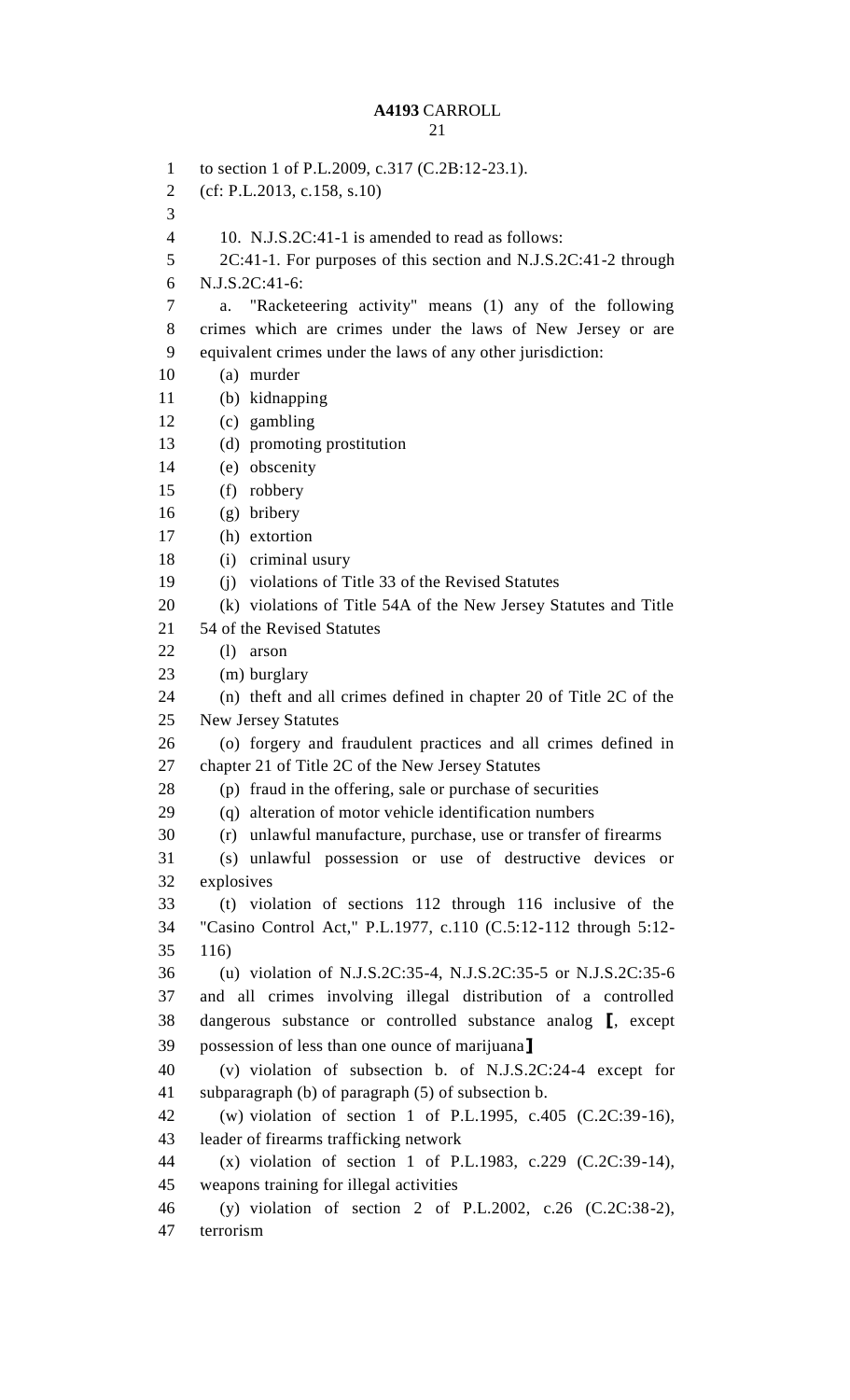(z) violation of section 1 of P.L.2005, c.77 (C.2C:13-8), human

| $\overline{2}$ | trafficking                                                                |
|----------------|----------------------------------------------------------------------------|
| 3              | (aa) violation of N.J.S.2C:12-1 requiring purposeful or knowing            |
| $\overline{4}$ | conduct                                                                    |
| 5              | (bb) violation of N.J.S.2C:12-3, terroristic threats                       |
| 6              | (cc) violation of section 1 of P.L.2015, c.85 (C.2C:33-31), dog            |
| $\tau$         | fighting.                                                                  |
| 8              | (2) any conduct defined as "racketeering activity" under Title             |
| 9              | 18, U.S.C.s.1961(1)(A), (B) and (D).                                       |
| 10             | b. "Person" includes any individual or entity or enterprise as             |
| 11             | defined herein holding or capable of holding a legal or beneficial         |
| 12             | interest in property.                                                      |
| 13             | c. "Enterprise" includes any individual, sole proprietorship,              |
| 14             | partnership, corporation, business or charitable trust, association, or    |
| 15             | other legal entity, any union or group of individuals associated in        |
| 16             | fact although not a legal entity, and it includes illicit as well as licit |
| 17             | enterprises and governmental as well as other entities.                    |
| 18             | d. "Pattern of racketeering activity" requires:                            |
| 19             | (1) Engaging in at least two incidents of racketeering conduct             |
| 20             | one of which shall have occurred after the effective date of this act      |
| 21             | and the last of which shall have occurred within 10 years (excluding       |
| 22             | any period of imprisonment) after a prior incident of racketeering         |
| 23             | activity; and                                                              |
| 24             | (2) A showing that the incidents of racketeering activity                  |
| 25             | embrace criminal conduct that has either the same or similar               |
| 26             | purposes, results, participants or victims or methods of commission        |
| 27             | or are otherwise interrelated by distinguishing characteristics and        |
| 28             | are not isolated incidents.                                                |
| 29             | "Unlawful debt" means a debt:<br>e.                                        |
| 30             | (1) Which was incurred or contracted in gambling activity                  |
| 31             | which was in violation of the law of the United States, a state or         |
| 32             | political subdivision thereof; or                                          |
| 33             | (2) Which is unenforceable under state or federal law in whole             |
| 34             | or in part as to principal or interest because of the laws relating to     |
|                |                                                                            |

usury.

 f. "Documentary material" includes any book, paper, document, writing, drawing, graph, chart, photograph, phonorecord, magnetic or recording or video tape, computer printout, other data compilation from which information can be obtained or from which information can be translated into useable form or other tangible item.

 g. "Attorney General" includes the Attorney General of New Jersey, his assistants and deputies. The term shall also include a county prosecutor or his designated assistant prosecutor if a county prosecutor is expressly authorized in writing by the Attorney General to carry out the powers conferred on the Attorney General by this chapter.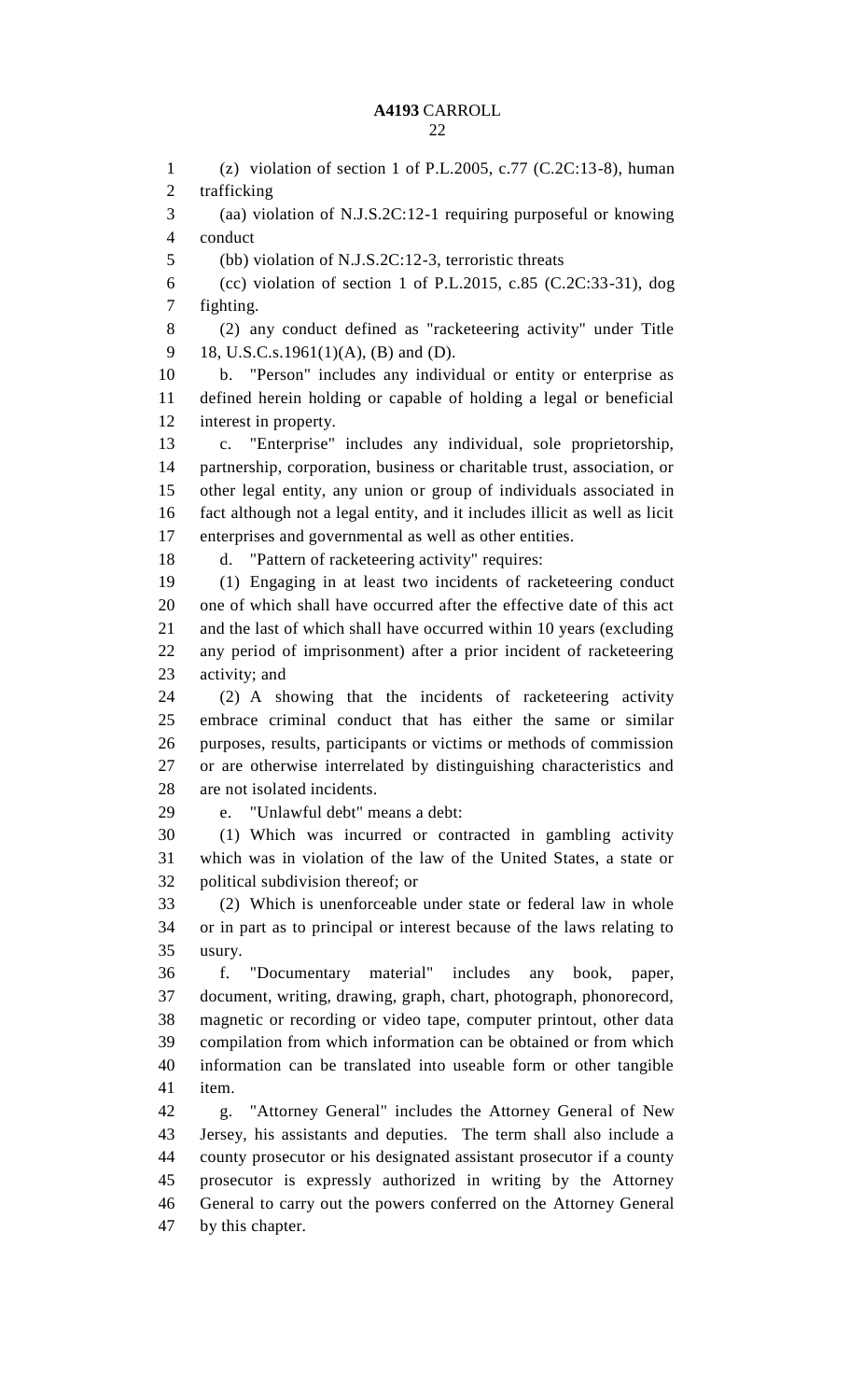h. "Trade or commerce" shall include all economic activity involving or relating to any commodity or service. (cf: P.L.2015, c.85, s.3) 11. N.J.S.2C:52-2 is amended to read as follows: 2C:52-2. Indictable Offenses. a. In all cases, except as herein provided, wherein a person has been convicted of a crime under the laws of this State and who has not been convicted of any prior or subsequent crime, whether within this State or any other jurisdiction, and has not been convicted of a disorderly persons or petty disorderly persons offense on more than two occasions may, after the expiration of a period of 10 years from the date of his most recent conviction, payment of fine, satisfactory completion of probation or parole, or release from incarceration for that crime or for any disorderly persons or petty disorderly persons offense, whichever is later, present an expungement application to the Superior Court in the county in which the conviction for the crime was adjudged, which contains a duly verified petition as provided in N.J.S.2C:52-7 for the criminal conviction sought to be expunged, and may also contain additional duly verified petitions for no more than two convictions for any disorderly persons or petty disorderly persons offenses, praying that the conviction, or convictions if applicable, and all records and information pertaining thereto be expunged. The petition for each conviction appended to an application shall comply with the requirements set forth in N.J.S.2C:52-1 et seq. Notwithstanding the provisions of the preceding paragraph, a petition may be filed and presented, and the court may grant an expungement pursuant to this section, although less than 10 years has expired in accordance with the requirements of the preceding

paragraph where the court finds:

 (1) less than 10 years has expired from the satisfaction of a fine, but the ten-year time requirement is otherwise satisfied, and the court finds that the person substantially complied with any payment plan ordered pursuant to N.J.S.2C:46-1 et seq., or could not do so due to compelling circumstances affecting his ability to satisfy the fine; or

 (2) at least five years has expired from the date of his conviction, payment of fine, satisfactory completion of probation or parole, or release from incarceration, whichever is later; the person has not been convicted of a crime, disorderly persons offense, or petty disorderly persons offense since the time of the conviction; and the court finds in its discretion that expungement is in the public interest, giving due consideration to the nature of the offense, and the applicant's character and conduct since conviction.

 In determining whether compelling circumstances exist for the purposes of paragraph (1) of this subsection, a court may consider the amount of the fine or fines imposed, the person's age at the time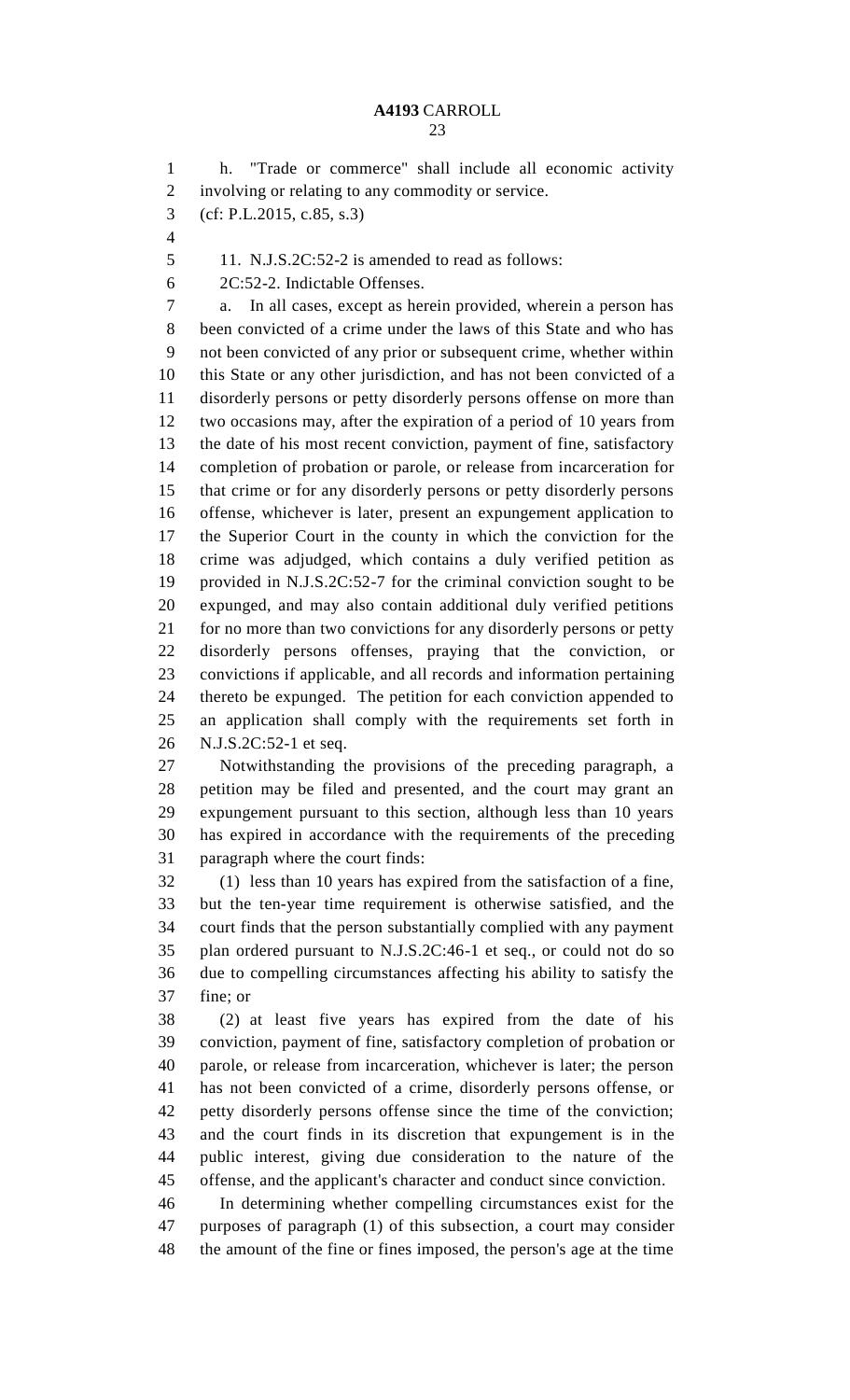of the offense, the person's financial condition and other relevant circumstances regarding the person's ability to pay.

 Although subsequent convictions for no more than two disorderly or petty disorderly persons offenses shall not be an absolute bar to relief, the nature of those conviction or convictions and the circumstances surrounding them shall be considered by the court and may be a basis for denial of relief if they or either of them constitute a continuation of the type of unlawful activity embodied in the criminal conviction for which expungement is sought.

 b. Records of conviction pursuant to statutes repealed by this Code for the crimes of murder, manslaughter, treason, anarchy, kidnapping, rape, forcible sodomy, arson, perjury, false swearing, robbery, embracery, or a conspiracy or any attempt to commit any of the foregoing, or aiding, assisting or concealing persons accused of the foregoing crimes, shall not be expunged.

 Records of conviction for the following crimes specified in the New Jersey Code of Criminal Justice shall not be subject to expungement: N.J.S.2C:11-1 et seq. (Criminal Homicide), except death by auto as specified in N.J.S.2C:11-5; N.J.S.2C:13-1 (Kidnapping); section 1 of P.L.1993, c.291 (C.2C:13-6) (Luring or Enticing); section 1 of P.L.2005, c.77 (C.2C:13-8) (Human Trafficking); N.J.S.2C:14-2 (Sexual Assault or Aggravated Sexual Assault); subsection a. of N.J.S.2C:14-3 (Aggravated Criminal Sexual Contact); if the victim is a minor, subsection b. of N.J.S.2C:14-3 (Criminal Sexual Contact); if the victim is a minor and the offender is not the parent of the victim, N.J.S.2C:13-2 (Criminal Restraint) or N.J.S.2C:13-3 (False Imprisonment); N.J.S.2C:15-1 (Robbery); N.J.S.2C:17-1 (Arson and Related Offenses); subsection a. of N.J.S.2C:24-4 (Endangering the welfare of a child by engaging in sexual conduct which would impair or debauch the morals of the child, or causing the child other harm); paragraph (4) of subsection b. of N.J.S.2C:24-4 (Photographing or filming a child in a prohibited sexual act); paragraph (3) of subsection b. of N.J.S.2C:24-4 (Causing or permitting a child to engage in a prohibited sexual act); subparagraph (a) of paragraph (5) of subsection b. of N.J.S.2C:24-4 (Distributing, possessing with intent to distribute or using a file-sharing program to store items depicting the sexual exploitation or abuse of a child); subparagraph (b) of paragraph (5) of subsection b. of N.J.S.2C:24-4 (Possessing or viewing items depicting the sexual exploitation or abuse of a child); N.J.S.2C:28-1 (Perjury); N.J.S.2C:28-2 (False Swearing); paragraph (4) of subsection b. of N.J.S.2C:34-1 (Knowingly promoting the prostitution of the actor's child); section 2 of P.L.2002, c.26 (C.2C:38-2) (Terrorism); subsection a. of section 3 of P.L.2002, c.26 (C.2C:38-3) (Producing or Possessing Chemical Weapons, Biological Agents or Nuclear or Radiological Devices); and conspiracies or attempts to commit such crimes.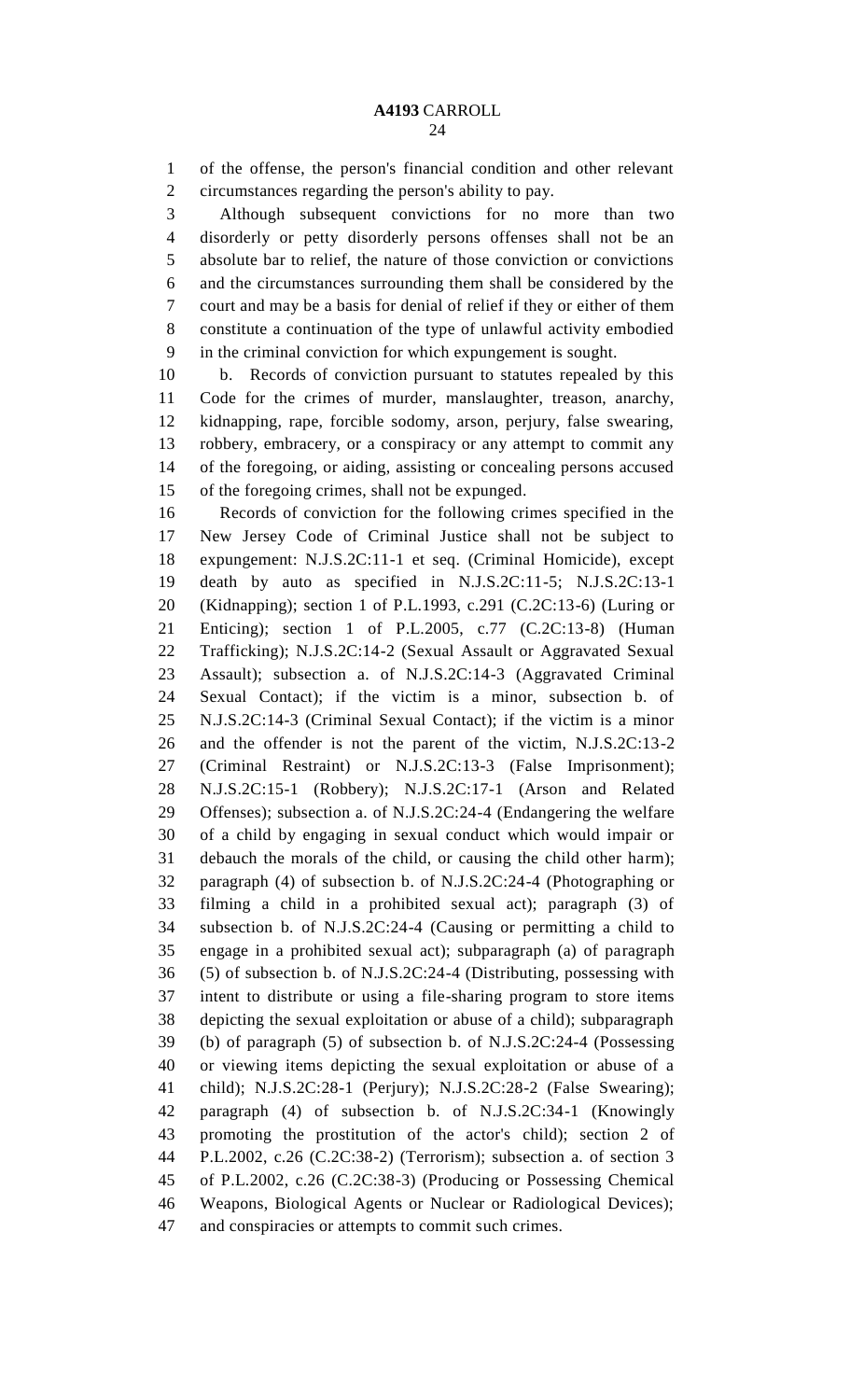Records of conviction for any crime committed by a person holding any public office, position or employment, elective or appointive, under the government of this State or any agency or political subdivision thereof and any conspiracy or attempt to commit such a crime shall not be subject to expungement if the crime involved or touched such office, position or employment.

 c. In the case of conviction for the possession of marijuana that 8 occurred prior to the effective date of P.L., c.  $(C.$  ) (pending before the Legislature as this bill): a petition may be filed and presented at any time; the provisions of N.J.S.2C:52-9 through 11 N.J.S.2C:52-14 shall not apply to the petition; and the court, upon 12 review of the petition, shall immediately grant the expungement. In the case of conviction for the sale or distribution of a controlled dangerous substance or possession thereof with intent to sell, expungement shall be denied except where the crimes involve:

 (1) **[**Marijuana, where the total quantity sold, distributed or possessed with intent to sell was 25 grams or less;**]** (Deleted by 18 amendment, P.L., c. (pending before the Legislature as this bill)

 (2) Hashish, where the total quantity sold, distributed or possessed with intent to sell was five grams or less; or

 (3) Any controlled dangerous substance provided that the conviction is of the third or fourth degree, where the court finds that expungement is consistent with the public interest, giving due consideration to the nature of the offense and the petitioner's character and conduct since conviction.

 d. In the case of a State licensed physician or podiatrist convicted of an offense involving drugs or alcohol or pursuant to section 14 or 15 of P.L.1989, c.300 (C.2C:21-20 or 2C:21-4.1), the court shall notify the State Board of Medical Examiners upon receipt of a petition for expungement of the conviction and records and information pertaining thereto.

- (cf: P.L.2015, c.261, s.2)
- 

12. N.J.S.2C:52-3 is amended to read as follows:

 2C:52-3. Disorderly persons offenses and petty disorderly persons offenses.

 a. Any person convicted of a disorderly persons offense or petty disorderly persons offense under the laws of this State who has not been convicted of any prior or subsequent crime, whether within this State or any other jurisdiction, may present an expungement application to the Superior Court pursuant to this section. Any person convicted of a disorderly persons offense or petty disorderly persons offense under the laws of this State who has also been convicted of a prior or subsequent crime shall not be eligible to apply for an expungement pursuant to this section, but may present an expungement application to the Superior Court pursuant to N.J.S.2C:52-2.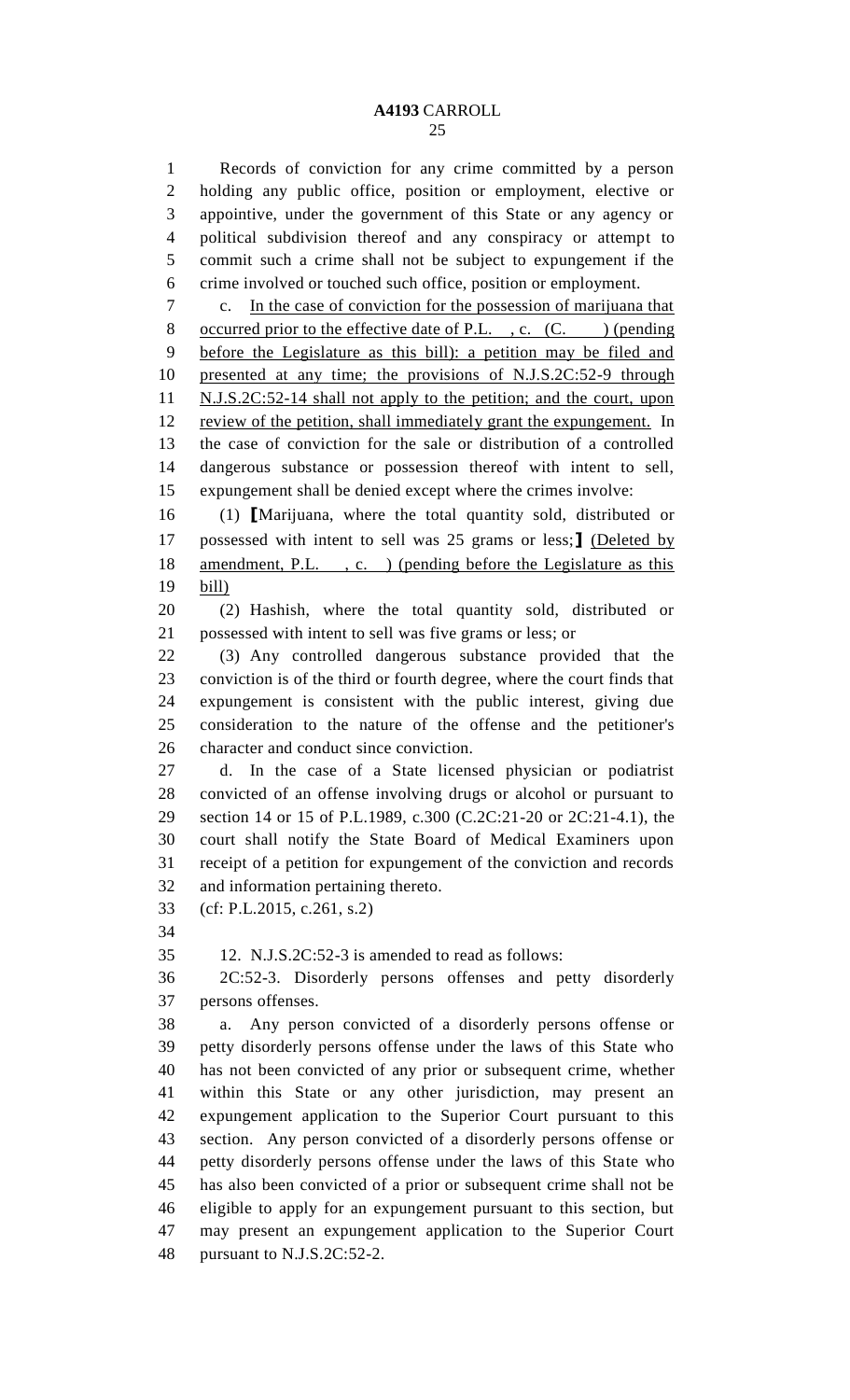b. **[**Any**]** In all cases, except as herein provided, any person convicted of a disorderly persons offense or petty disorderly persons offense under the laws of this State who has not been convicted of any prior or subsequent crime, whether within this State or any other jurisdiction, or who has not been convicted of a disorderly persons or petty disorderly persons offense on more than two other occasions, may, after the expiration of a period of five years from the date of his most recent conviction, payment of fine, satisfactory completion of probation or release from incarceration for any disorderly persons or petty disorderly persons offense, whichever is later, present an expungement application to the Superior Court in the county in which the conviction for the most recent disorderly persons or petty disorderly persons offense was adjudged, which contains a duly verified petition as provided in N.J.S.2C:52-7 for the disorderly persons or petty disorderly persons conviction sought to be expunged, and which may also contain additional duly verified petitions for no more than two other convictions for disorderly persons or petty disorderly persons offenses, praying that the conviction, or convictions if applicable, and all records and information pertaining thereto be expunged. The petition for each conviction appended to an application shall comply with the requirements of N.J.S.2C:52-1 et seq.

 Notwithstanding the provisions of the preceding paragraph, a petition may be filed and presented, and the court may grant an expungement pursuant to this section, when the court finds:

 (1) less than five years has expired from the satisfaction of a fine, but the five-year time requirement is otherwise satisfied, and the court finds that the person substantially complied with any payment plan ordered pursuant to N.J.S.2C:46-1 et seq., or could not do so due to compelling circumstances affecting his ability to satisfy the fine; or

 (2) at least three years have expired from the date of his conviction, payment of fine, satisfactory completion of probation or parole, or release from incarceration, whichever is later; the person has not been convicted of a crime, disorderly persons offense, or petty disorderly persons offense since the time of the conviction; and the court finds in its discretion that expungement is in the public interest, giving due consideration to the nature of the offense, and the applicant's character and conduct since conviction.

 In determining whether compelling circumstances exist for the purposes of paragraph (1) of this subsection, a court may consider the amount of the fine or fines imposed, the person's age at the time of the offense, the person's financial condition and other relevant circumstances regarding the person's ability to pay.

 c. In the case of conviction for the possession, use or being under the influence, or failure to make lawful disposition, of marijuana, 47 that occurred prior to the effective date of P.L., c. (C. (pending before the Legislature as this bill): a petition may be filed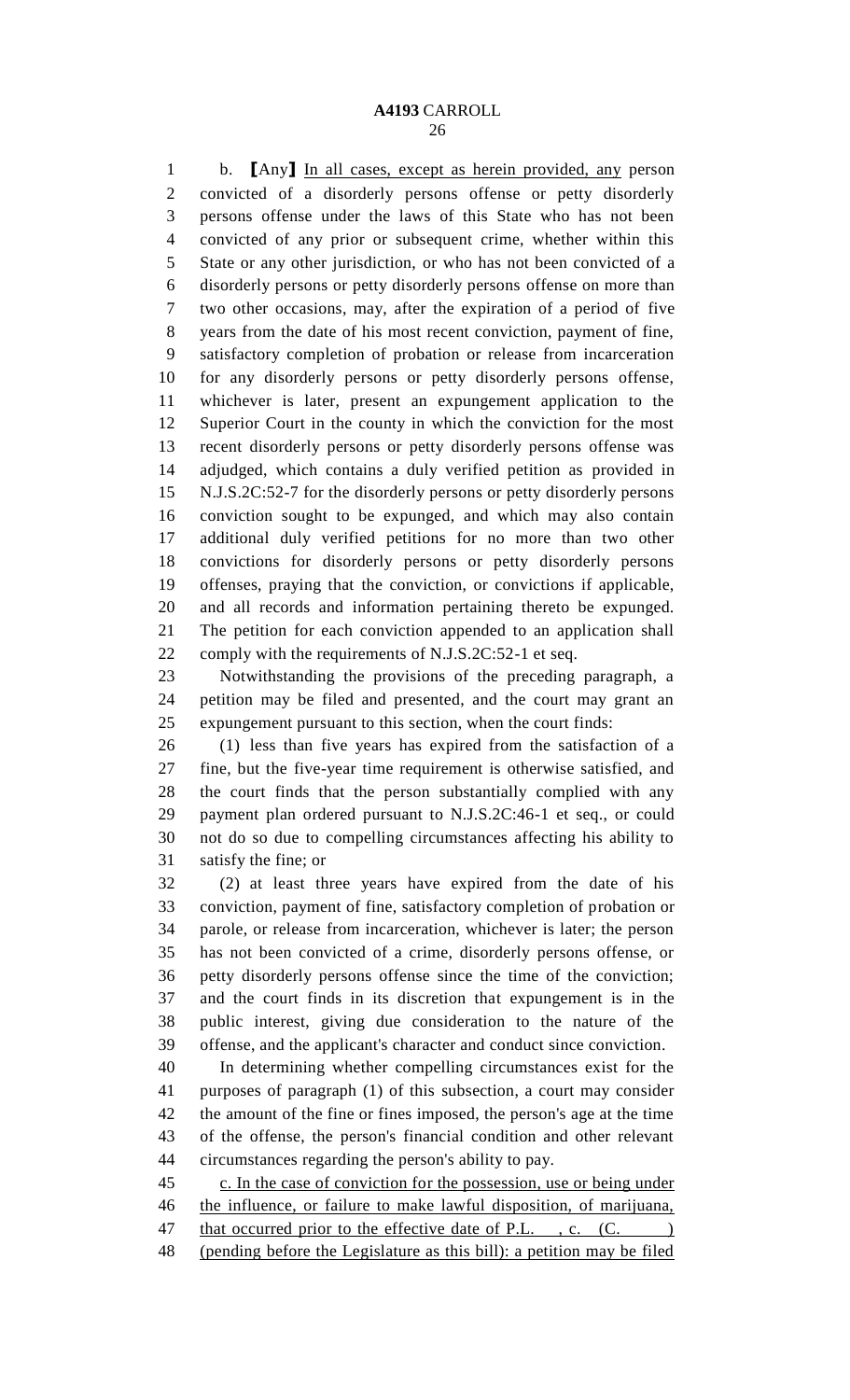1 and presented at any time; the provisions of N.J.S.2C:52-9 through 2 N.J.S.2C:52-14 shall not apply to the petition; and the court, upon review of the petition, shall immediately grant the expungement. (cf: P.L.2015, c.261, s.3) 13. N.J.S.2C:52-5 is amended to read as follows: 2C:52-5. Expungement of Records of Young Drug Offenders. Notwithstanding the provisions of **[**sections**]** N.J.S.2C:52-2 and N.J.S.2C:52-3, after a period of not less than one year following conviction, termination of probation or parole or discharge from custody, whichever is later, any person convicted of an offense under chapters 35 or 36 of this **[**title**]** Title for the possession or use of a controlled dangerous substance, convicted of violating section 3 of P.L.1955, c.277 **[**, §3**]** (C.2A:170-77.5), or convicted of violating section 1 of P.L.1962, c.113 **[**, §1**]** (C.2A:170-77.8), and who at the time of the offense was 21 years of age or younger, may apply to the Superior Court in the county wherein the matter was disposed of for the expungement of such person's conviction and all records pertaining thereto. The relief of expungement under this section shall be granted only if said person has not, prior to the time of hearing, violated any of the conditions of his probation or parole, albeit subsequent to discharge from probation or parole, has not been convicted of any previous or subsequent criminal act or any subsequent or previous violation of chapters 35 or 36 of this **[**title**]** Title or of section 3 of P.L.1955, c.277 **[**, §3**]** (C.2A:170-77.5) or section 1 of P.L.1962, c.113 **[**, §1**]** (C.2A:170-77.8), or who has not had a prior or subsequent criminal matter dismissed because of acceptance into a supervisory treatment or other diversion program. This section shall not apply to any person who has been convicted of the sale or distribution of a controlled dangerous substance or possession with the intent to sell any controlled dangerous substance except: (1) **[**Marihuana, where the total sold, distributed or possessed with intent to sell was 25 grams or less, or**]** (Deleted by amendment, P.L. , c. ) (pending before the Legislature as this bill) (2) Hashish, where the total amount sold, distributed or possessed with intent to sell was 5 grams or less. (cf: P.L.1987, c.106, s.16) 14. Section 8 of P.L.1983, c.392 (C.13:1E-133) is amended to read as follows: 8. The provisions of any law to the contrary notwithstanding, no license shall be approved by the department: a. Unless the department finds that the applicant, or the permittee, as the case may be, in any prior performance record in the collection, transportation, treatment, storage, transfer or disposal of solid waste or hazardous waste, has exhibited sufficient integrity,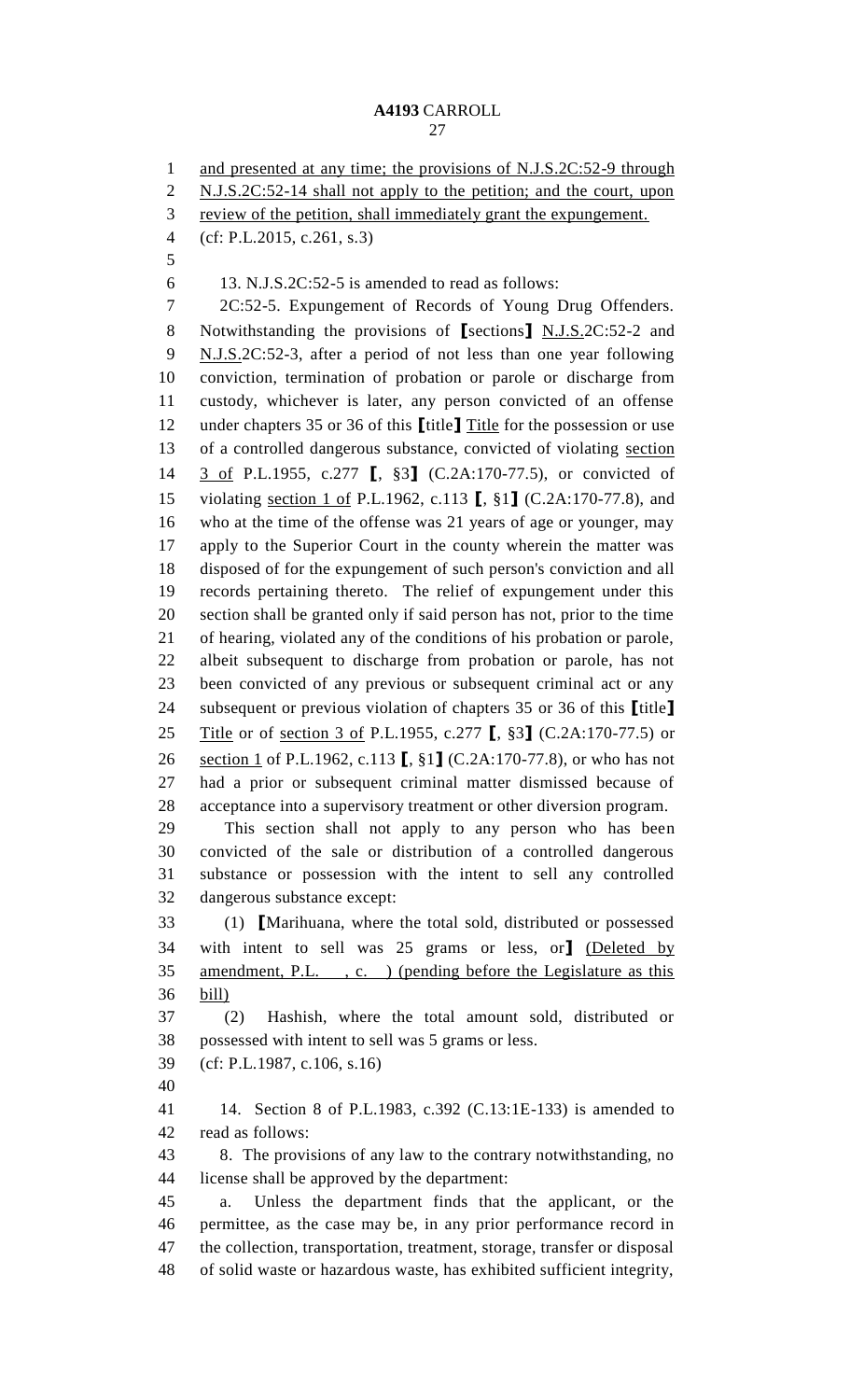reliability, expertise, and competency to engage in the collection or transportation of solid waste or hazardous waste, or to operate the solid waste facility or hazardous waste facility, given the potential economic consequences for affected counties, municipalities and ratepayers or significant adverse impacts upon human health and the environment which could result from the irresponsible participation therein or operation thereof, or if no prior record exists, that the applicant or the permittee is likely to exhibit that integrity, reliability, expertise and competence. b. If any person required to be listed in the disclosure statement, or otherwise shown to have a beneficial interest in the business of the applicant, the permittee or the licensee, has been convicted of any of the following crimes under the laws of New Jersey or the equivalent thereof under the laws of any other jurisdiction: (1) Murder; (2) Kidnapping; (3) Gambling; (4) Robbery; (5) Bribery; (6) Extortion; (7) Criminal usury; (8) Arson; (9) Burglary; (10) Theft and related crimes; 25 (11) Forgery and fraudulent practices; (12) Fraud in the offering, sale or purchase of securities; (13) Alteration of motor vehicle identification numbers; (14) Unlawful manufacture, purchase, use or transfer of firearms; (15) Unlawful possession or use of destructive devices or explosives; (16) Violation of N.J.S.2C:35-5 **[**, except possession of 84 grams or less of marijuana,**]** or of N.J.S.2C:35-10; (17) Racketeering, **[**P.L.1981, c.167 (C.2C:41-1 et seq.)**]** N.J.S.2C:41-1 et seq.; (18) Violation of criminal provisions of the "New Jersey Antitrust Act," P.L.1970, c.73 (C.56:9-1 et seq.);

 (19) Any purposeful or reckless violation of the criminal provisions of any federal or state environmental protection laws, rules, or regulations, including, but not limited to, solid waste or hazardous waste management laws, rules, or regulations;

(20) Violation of N.J.S.2C:17-2;

42 (21) Any offense specified in chapter 28 of Title 2C of the New Jersey Statutes; or

 (22) Violation of the "Solid Waste Utility Control Act **[**of 1970**]**," P.L.1970, c.40 (C.48:13A-1 et seq.) or P.L.1981, c.221 (C.48:13A-6.1). c. If the Attorney General determines that there is a reasonable

suspicion to believe that a person required to be listed in the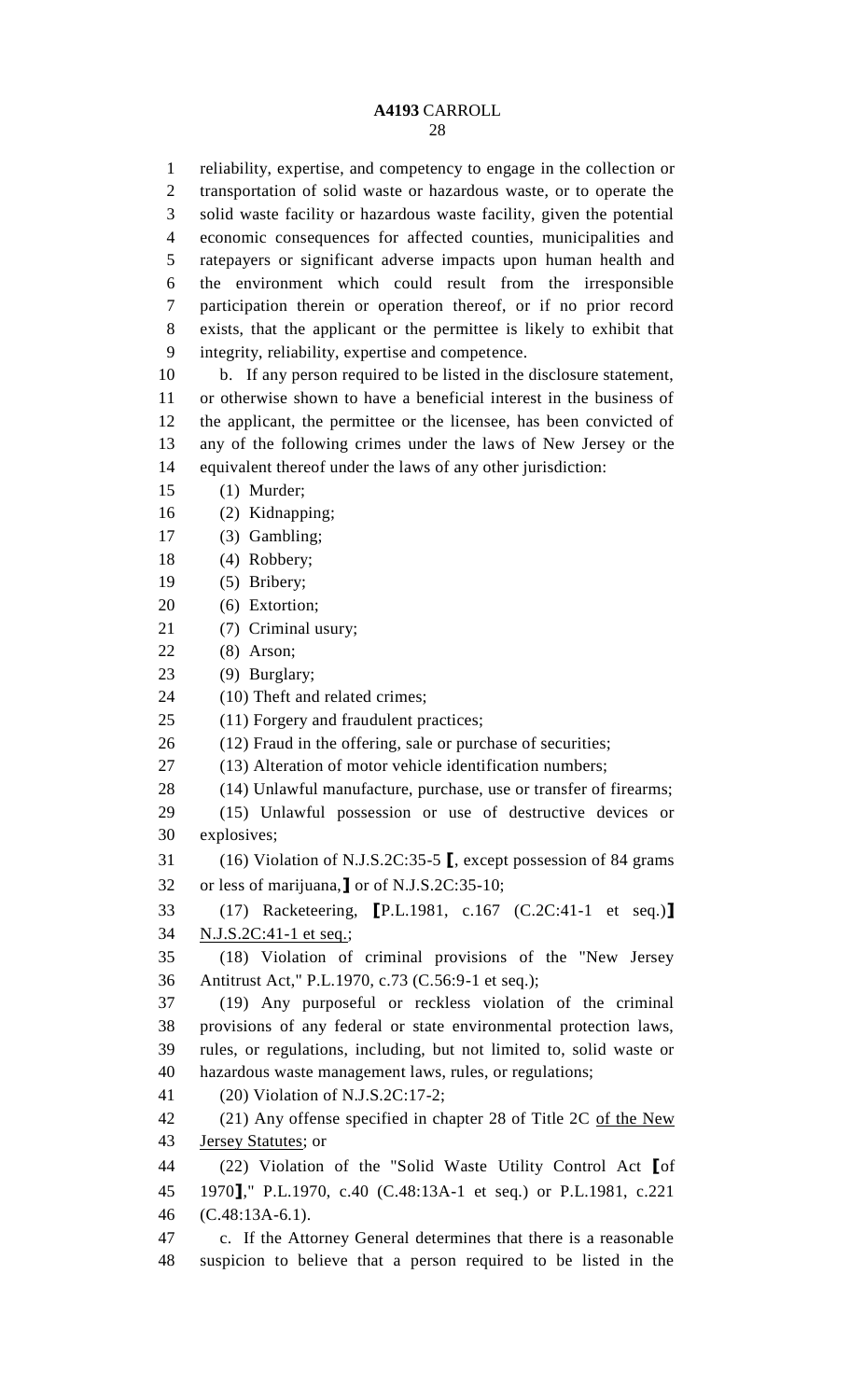disclosure statement, or otherwise shown to have a beneficial interest in the business of the applicant, the permittee or the licensee, does not possess a reputation for good character, honesty and integrity, and that person or the applicant, the permittee or the licensee fails, by clear and convincing evidence, to establish his reputation for good character, honesty and integrity.

 d. With respect to the approval of an initial license, if there are current prosecutions or pending charges in any jurisdiction against any person required to be listed in the disclosure statement, or otherwise shown to have a beneficial interest in the business of the applicant or the permittee, for any of the crimes enumerated in subsection b. of this section, provided, however, that at the request of the applicant, permittee, or the person charged, the department shall defer decision upon such application during the pendency of such charge.

 e. If any person required to be listed in the disclosure statement, or otherwise shown to have a beneficial interest in the business of the applicant, permittee or the licensee, has pursued economic gain in an occupational manner or context which is in violation of the criminal or civil public policies of this State, where such pursuit creates a reasonable belief that the participation of that person in any activity required to be licensed under this act would be inimical to the policies of this act. For the purposes of this section, "occupational manner or context" means the systematic planning, administration, management, or execution of an activity for financial gain.

 f. If the Attorney General determines that any person required to be listed in the disclosure statement, or otherwise shown to have a beneficial interest in the business of the applicant, permittee or the licensee, has been identified by the State Commission of Investigation or the Federal Bureau of Investigation as a career offender or a member of a career offender cartel or an associate of a career offender or career offender cartel, where such identification, membership or association creates a reasonable belief that the participation of that person in any activity required to be licensed under this act would be inimical to the policies of this act. For the purposes of this section, "career offender" means any person whose behavior is pursued in an occupational manner or context for the purpose of economic gain, utilizing such methods as are deemed criminal violations of the public policy of this State; and a "career offender cartel" means any group of persons who operate together as career offenders.

 A license may be approved by the department for any applicant or permittee if the information contained within the disclosure statement and investigative report, including any determination made by the Attorney General concerning the character, honesty and integrity of any person required to be listed in the disclosure statement, or otherwise shown to have a beneficial interest in the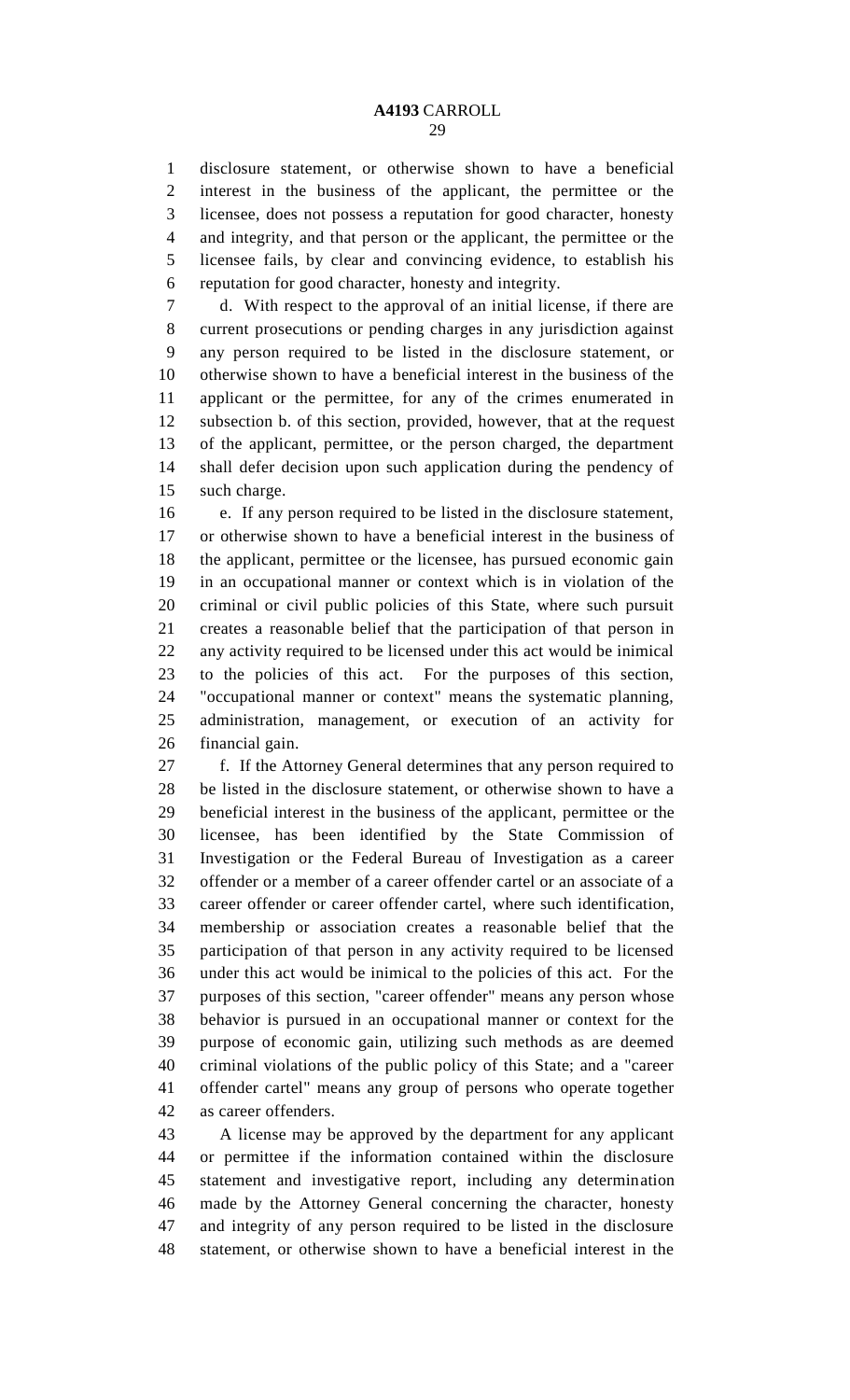business of the applicant or permittee, would not require disqualification pursuant to subsection a., b., c., e. or f. of this section.

 A license approved by the department for any applicant or permittee pursuant to this section is non-transferable and shall be valid only for the length of time for which it is given.

 Any applicant or permittee who is denied an initial license pursuant to this section shall, upon a written request transmitted to the department within 30 days of that denial, be afforded the opportunity for a hearing thereon in the manner provided for contested cases pursuant to the "Administrative Procedure Act," P.L.1968, c.410 (C.52:14B-1 et seq.).

(cf: P.L.1991, c.269, s.6)

15. R.S.24:5-18 is amended to read as follows:

 24:5-18. For the purposes of this subtitle a drug or device shall also be deemed to be misbranded:

a. If its labeling is false or misleading in any particular.

 b. If in package form unless it bears a label containing the name and place of business of the manufacturer, packer, or distributor.

 c. If any word, statement or other information required by or under authority of this subtitle to appear on the label or labeling is not prominently placed thereon with such conspicuousness (as compared with other words, statements or designs in the labeling) and in such terms as to render it likely to be read and understood by the ordinary individual under customary conditions of purchase and use.

 d. If it is for use by man and contains any quantity of the narcotic or hypnotic substance alpha-eucaine, barbituric acid, beta- eucaine, bromal, **[**cannabis,**]** carbromal, chloral, coca, cocaine, codeine, heroin, **[**marihuana,**]** morphine, opium, paraldehyde, peyote, or sulphonmethane; or any chemical derivative of such substance, which derivative has been by the Department of Health of the State of New Jersey after investigation found to be, and by regulations under this subtitle designated as, habit forming; unless its label bears the name and quantity or proportion of such substance, or derivative and in juxtaposition therewith, the statement "Warning--May be habit forming."

 e. If it is a drug and is not designated solely by a name recognized in an official compendium, unless its label bears (1) the common or usual name of the drug, if such there be; and (2) in case it is fabricated from 2 or more ingredients, the common or usual name of each active ingredient, including the kind and quantity or proportion of any alcohol, and also including, whether active or not, the name and quantity or proportion of any bromides, ether, chloroform, acetanilid, acetphanetidin, amidopyrine, antipyrine, atropine, hyoscine, hyoscyamine, arsenic, digitalis, digitalis glusocides, mercury, ouabain, strophanthin, strychnine, thyroid, or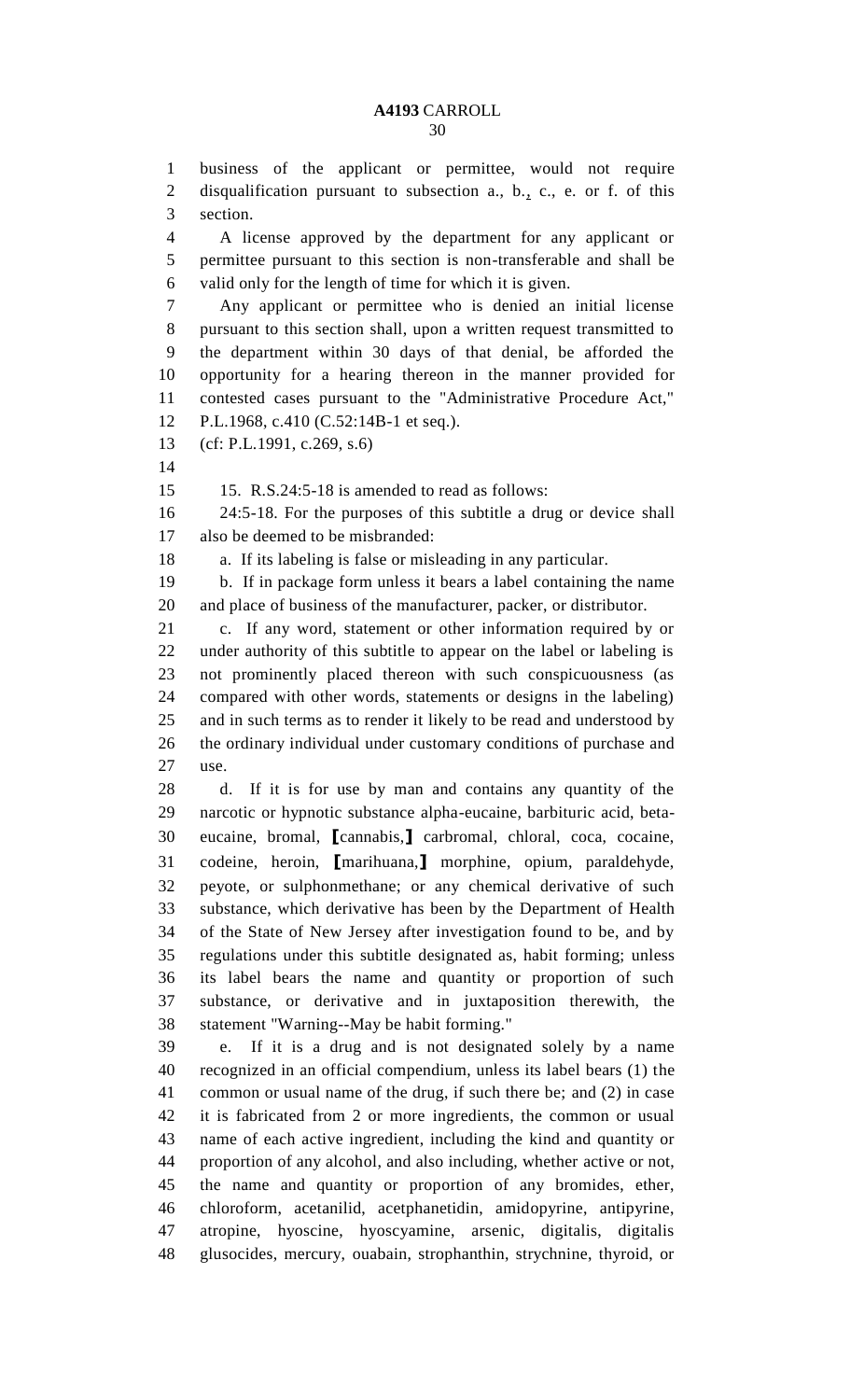any derivative or preparation of any such substances, contained therein; provided, that to the extent that compliance with the requirements of clause (2) of this paragraph is impracticable, exemptions may be established by regulations promulgated by the State department.

 f. Unless its labeling bears (1) adequate directions for use; and (2) such adequate warnings against use in those pathological conditions or by children where its use may be dangerous to health, or against unsafe dosage or methods or duration of administration or application, in such manner and form, as are necessary for the protection of users; provided, that where any requirement of clause (1) of this paragraph, as applied to any drug or device, is not necessary for the protection of the public health, the Department of Health of the State of New Jersey may promulgate regulations exempting such drug or device from such requirement.

 g. If it purports to be a drug the name of which is recognized in an official compendium, unless it is packaged and labeled as prescribed therein; provided, that the method of packing may be modified with the consent of the State department. Whenever a drug is recognized in both the United States Pharmacopoeia and the Homeopathic Pharmacopoeia of the United States it shall be subject to the requirements of the United States Pharmacopoeia unless it is labeled and offered for sale as a homeopathic drug, in which case it shall be subject to the provisions of the Homeopathic Pharmacopoeia of the United States and not to those of the United States Pharmacopoeia.

 h. If it has been found by the Department of Health of the State of New Jersey to be a drug liable to deterioration, unless it is packaged in such form and manner, and its label bears a statement of such precautions, as the Department of Health of the State of New Jersey may by regulations require as necessary for the protection of the public health. No such regulation shall be established for any drug recognized in an official compendium until the State department shall have informed the appropriate body charged with the revision of such compendium of the need for such packaging or labeling requirements and such body shall have failed within a reasonable time to prescribe such requirements.

 i. (1) If it is a drug and its container is so made, formed or filled as to be misleading; or (2) if it is an imitation of another drug; or (3) if it is offered for sale under the name of another drug.

 j. If it is dangerous to health when used in the dosage, or with the frequency or duration prescribed, recommended, or suggested in the labeling thereof.

 k. If it is a depressant or stimulant drug as defined pursuant to law and not in the possession or control of a person specified by law as entitled to possession or control of such depressant or stimulant drug. Any depressant or stimulant drug misbranded under the preceding sentence shall be deemed dangerous or fraudulent for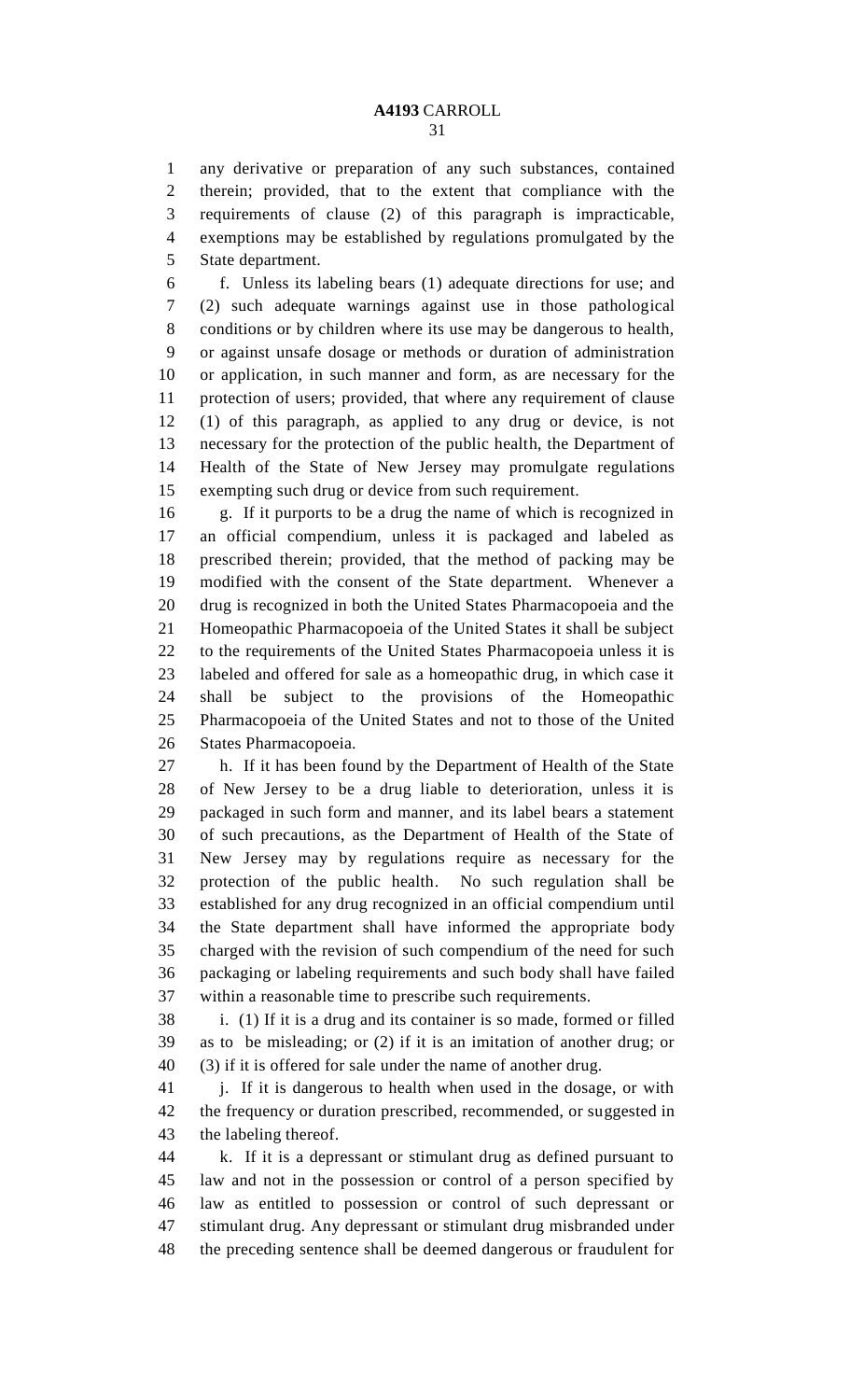purposes of marking and detaining under the provisions of **[**section**]** R.S.24:4-12 **[**of this Title**]**. (cf: P.L.1966, c.314, s.8) 16. Section 2 of P.L.2009, c.307 (C.24:6I-2) is amended to read as follows: 2. The Legislature finds and declares that: a. Modern medical research has discovered a beneficial use for marijuana in treating or alleviating the pain or other symptoms associated with certain debilitating medical conditions, as found by the National Academy of Sciences' Institute of Medicine in March 1999; b. **[**According to the U.S. Sentencing Commission and the Federal Bureau of Investigation, 99 out of every 100 marijuana arrests in the country are made under state law, rather than under federal law.**]** Consequently, changing **[**state**]** State law will have the practical effect of **[**protecting from arrest the vast majority of**]** benefiting seriously ill people who have a medical need to use marijuana; c. Although federal law currently prohibits the use of marijuana, the laws of **[**Alaska, California, Colorado, Hawaii, Maine, Michigan, Montana, Nevada, New Mexico, Oregon, Rhode Island, Vermont, and Washington**]** many states permit the use of marijuana for medical purposes **[**, and in Arizona**]** or permit doctors **[**are permitted**]** to prescribe marijuana. New Jersey joins 26 this effort for the health and welfare of its citizens; and d. States are not required to enforce federal law or prosecute people for engaging in activities prohibited by federal law; therefore, compliance with this act does not put the State of New Jersey in violation of federal law **[**; and**]** . e. **[**Compassion dictates that a distinction be made between medical and non-medical uses of marijuana. Hence, the purpose of this act is to protect from arrest, prosecution, property forfeiture, and criminal and other penalties, those patients who use marijuana to alleviate suffering from debilitating medical conditions, as well as their physicians, primary caregivers, and those who are authorized to produce marijuana for medical purposes.**]** (Deleted by amendment, P.L. , c. ) (pending before the Legislature as this bill) (cf: P.L.2009, c.307, s.2) 17. Section 6 of P.L.2009, c.307 (C.24:6I-6) is amended to read as follows: 6. a. The provisions of N.J.S.2C:35-18 shall apply to any qualifying patient, primary caregiver, alternative treatment center, physician, or any other person acting in accordance with the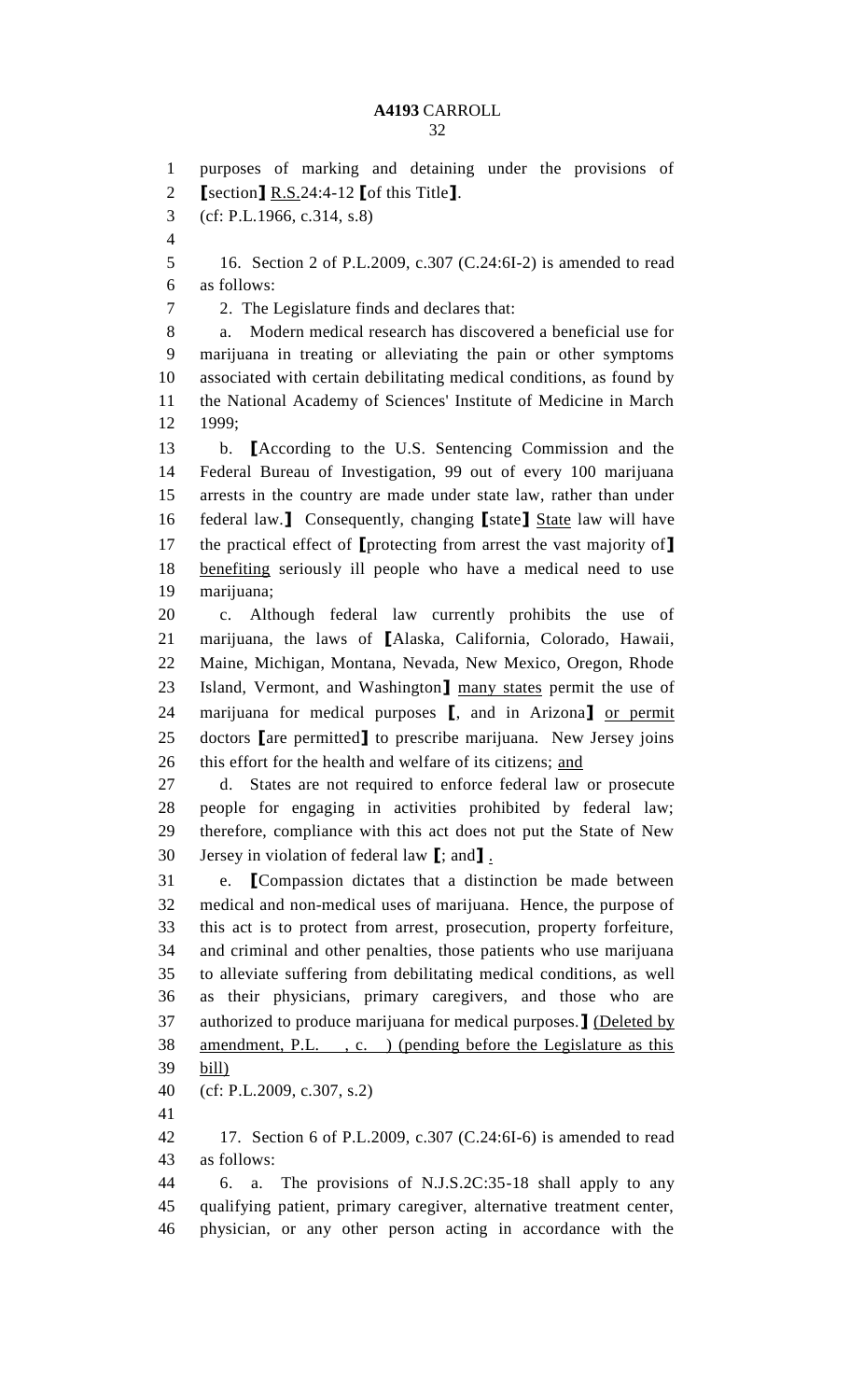provisions of P.L.2009, c.307 (C.24:6I-1 et al.) or P.L.2015, c.158 (C.18A:40-12.22 et al.). b. A qualifying patient, primary caregiver, alternative treatment center, physician, or any other person acting in accordance with the provisions of P.L.2009, c.307 (C.24:6I-1 et al.) or P.L.2015, c.158 (C.18A:40-12.22 et al.) shall not be subject to any civil or administrative penalty, or denied any right or privilege, including, but not limited to, civil penalty or disciplinary action by a professional licensing board, related to the medical use of marijuana as authorized under P.L.2009, c.307 (C.24:6I-1 et al.) or P.L.2015, c.158 (C.18A:40-12.22 et al.). c. Possession of, or application for, a registry identification card shall not alone constitute probable cause to search the person or the property of the person possessing or applying for the registry identification card, or otherwise subject the person or his property to inspection by any governmental agency. d. **[**The provisions of section 2 of P.L.1939, c.248 (C.26:2-82), relating to destruction of marijuana determined to exist by the department, shall not apply if a qualifying patient or primary caregiver has in his possession a registry identification card and no more than the maximum amount of usable marijuana that may be obtained in accordance with section 10 of P.L.2009, c.307 (C.24:6I- 10).**]** (Deleted by amendment, P.L. , c. ) (pending before the Legislature as this bill) e. No person shall be subject to arrest or prosecution for constructive possession, conspiracy or any other offense for simply being in the presence or vicinity of the medical use of marijuana as authorized under P.L.2009, c.307 (C.24:6I-1 et al.) or P.L.2015, c.158 (C. 18A:40-12.22 et al.). f. No custodial parent, guardian, or person who has legal custody of a qualifying patient who is a minor shall be subject to arrest or prosecution for constructive possession, conspiracy or any other offense for assisting the minor in the medical use of marijuana as authorized under P.L.2009, c.307 (C.24:6I-1 et al.) or P.L.2015, c.158 (C.18A:40-12.22 et al.). (cf: P.L.2015, c.158, s.4) 18. Section 2 of P.L.1970, c.226 (C.24:21-2) is amended to read as follows: 2. As used in this act: "Administer" means the direct application of a controlled dangerous substance, whether by injection, inhalation, ingestion, or any other means, to the body of a patient or research subject by: (1) a practitioner (or, in his presence, by his lawfully authorized agent), or (2) the patient or research subject at the lawful direction and in the presence of the practitioner.

 "Agent" means an authorized person who acts on behalf of or at the direction of a manufacturer, distributor, or dispenser but does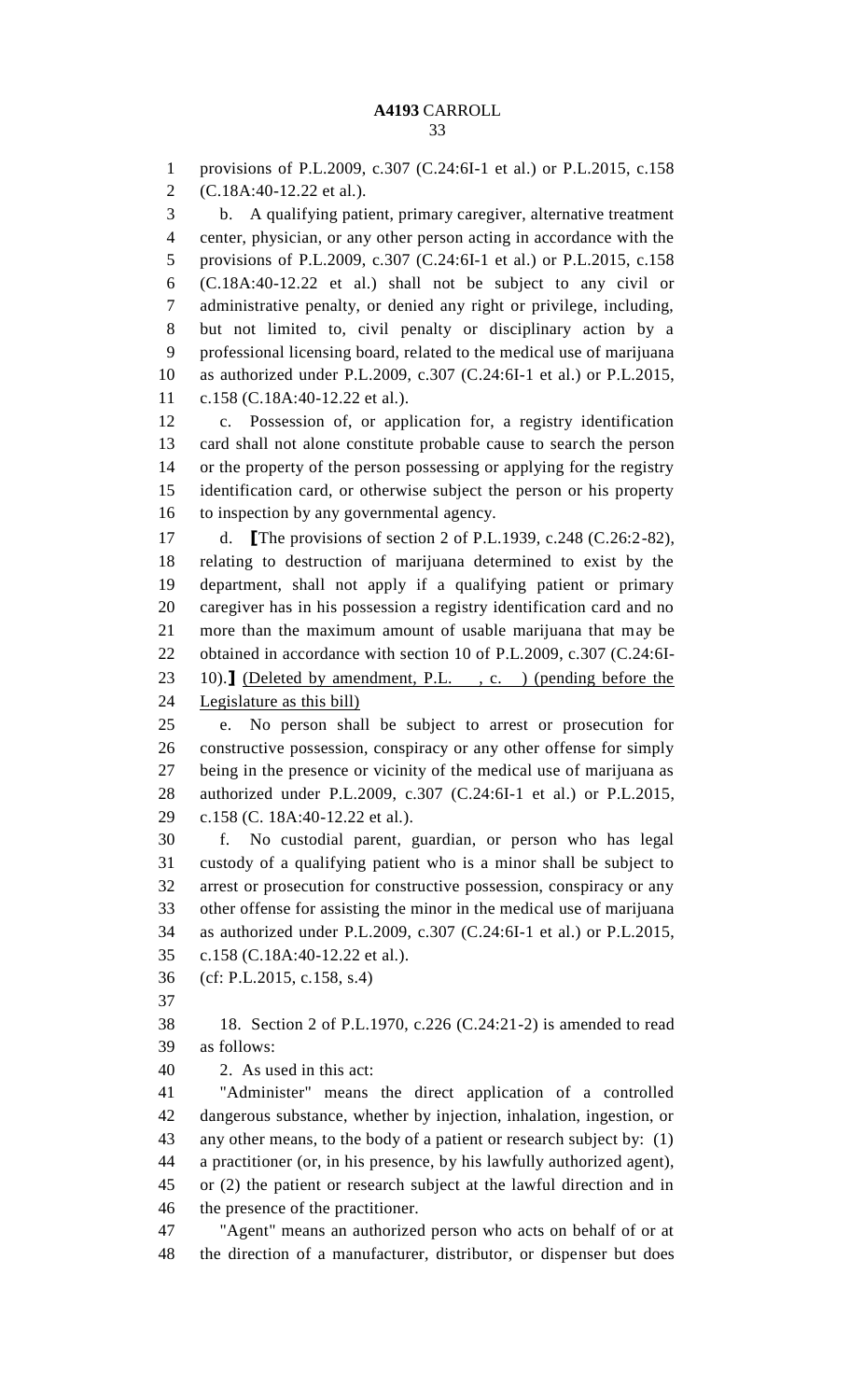not include a common or contract carrier, public warehouseman, or employee thereof. "Commissioner" means the Commissioner of Health. "Controlled dangerous substance" means a drug, substance, or immediate precursor in Schedules I through V of article 2 of P.L.1970, c.226 (C.24:21-1 et seq.). The term shall not include distilled spirits, wine, malt beverages, as those terms are defined or used in R.S.33:1-1 et seq., **[**or**]** tobacco and tobacco products, or marijuana and marijuana products, other than medical marijuana as provided under the "New Jersey Compassionate Use Medical Marijuana Act," P.L.2009, c.307 (C.24:6I-1 et al.). "Counterfeit substance" means a controlled dangerous substance which, or the container or labeling of which, without authorization, bears the trademark, trade name, or other identifying mark, imprint, number or device, or any likeness thereof, of a manufacturer, distributor, or dispenser other than the person or persons who in fact manufactured, distributed, or dispensed such substance and which thereby falsely purports or is represented to be the product of, or to have been distributed by, such other manufacturer, distributor, or dispenser. "Deliver" or "delivery" means the actual, constructive, or attempted transfer from one person to another of a controlled dangerous substance, whether or not there is an agency relationship. "Director" means the Director of the Division of Consumer Affairs in the Department of Law and Public Safety. "Dispense" means to deliver a controlled dangerous substance to an ultimate user or research subject by or pursuant to the lawful order of a practitioner, including the prescribing, administering, packaging, labeling, or compounding necessary to prepare the substance for that delivery. "Dispenser" means a practitioner who dispenses. "Distribute" means to deliver other than by administering or dispensing a controlled dangerous substance. "Distributor" means a person who distributes. "Division" means the Division of Consumer Affairs in the Department of Law and Public Safety. "Drug Enforcement Administration" means the Drug Enforcement Administration in the United States Department of Justice. "Drugs" means (a) substances recognized in the official United States Pharmacopoeia, official Homeopathic Pharmacopoeia of the United States, or official National Formulary, or any supplement to any of them; and (b) substances intended for use in the diagnosis, cure, mitigation, treatment, or prevention of disease in man or other animals; and (c) substances (other than food) intended to affect the structure or any function of the body of man or other animals; and

(d) substances intended for use as a component of any article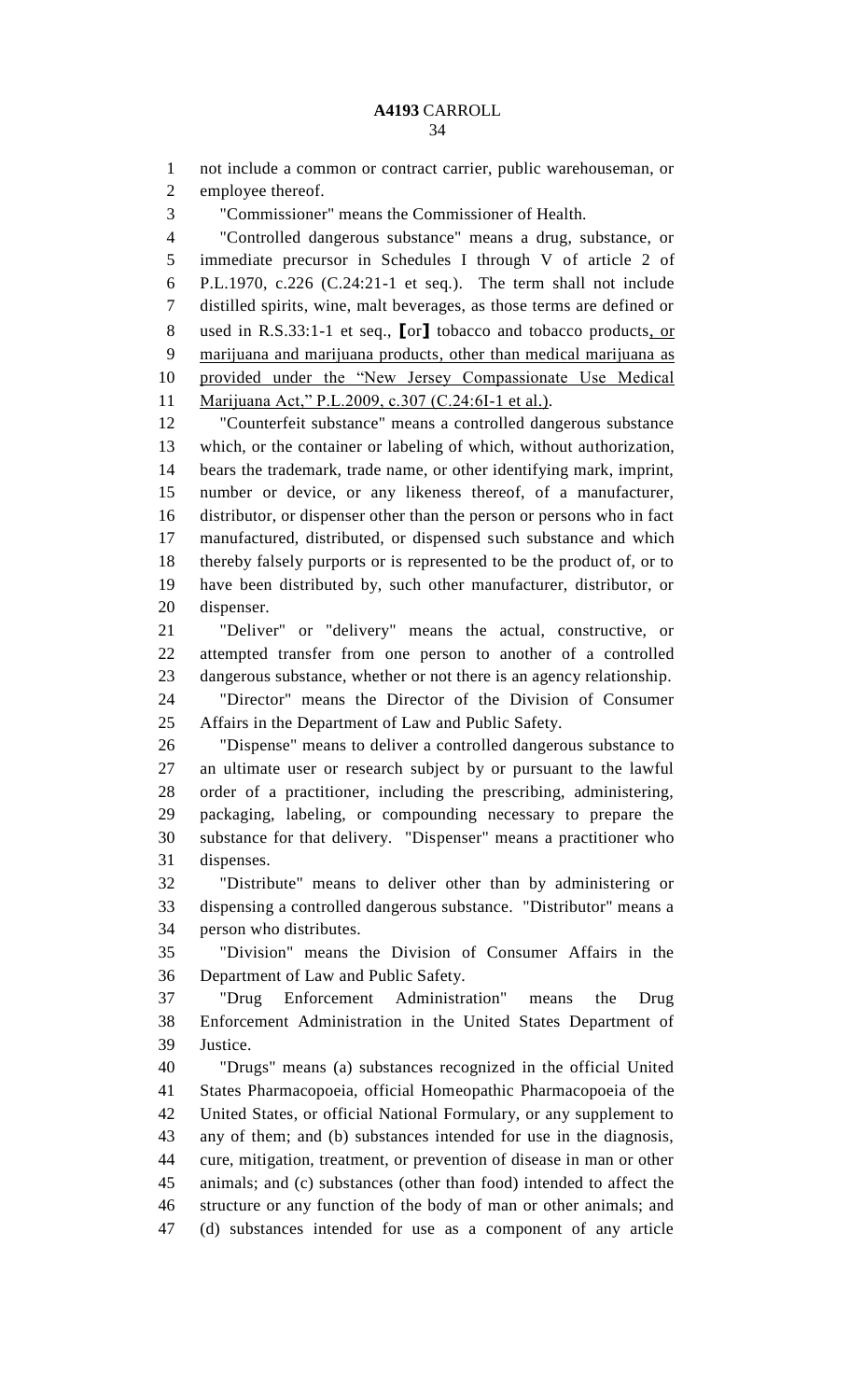specified in subsections (a), (b), and (c) of this section; but does not include devices or their components, parts or accessories.

 "Drug dependent person" means a person who is using a controlled dangerous substance and who is in a state of psychic or physical dependence, or both, arising from the use of that controlled dangerous substance on a continuous basis. Drug dependence is characterized by behavioral and other responses, including but not limited to a strong compulsion to take the substance on a recurring basis in order to experience its psychic effects, or to avoid the discomfort of its absence.

 "Hashish" means the resin extracted from any part of the plant Genus Cannabis L. and any compound, manufacture, salt, derivative, mixture, or preparation of such resin.

 **[**"Marihuana"**]** "Marijuana" means all parts of the plant Genus Cannabis L., whether growing or not; the seeds thereof; and every compound, manufacture, salt, derivative, mixture, or preparation of the plant or its seeds, except those containing resin extracted from the plant; but shall not include the mature stalks of the plant, fiber produced from the stalks, oil or cake made from the seeds of the plant, any other compound, manufacture, salt, derivative, mixture, or preparation of such mature stalks, fiber, oil, or cake, or the sterilized seed of the plant which is incapable of germination.

 "Manufacture" means the production, preparation, propagation, compounding, conversion, or processing of a controlled dangerous substance, either directly or by extraction from substances of natural origin, or independently by means of chemical synthesis, or by a combination of extraction and chemical synthesis, and includes any packaging or repackaging of the substance or labeling or relabeling of its container, except that this term does not include the preparation or compounding of a controlled dangerous substance by an individual for his own use or the preparation, compounding, packaging, or labeling of a controlled dangerous substance: (1) by a practitioner as an incident to his administering or dispensing of a controlled dangerous substance in the course of his professional practice, or (2) by a practitioner (or under his supervision) for the purpose of, or as an incident to, research, teaching, or chemical analysis and not for sale.

 "Narcotic drug" means any of the following, whether produced directly or indirectly by extraction from substances of vegetable origin, or independently by means of chemical synthesis, or by a combination of extraction and chemical synthesis:

(a) Opium, coca leaves, and opiates;

 (b) A compound, manufacture, salt, derivative, or preparation of opium, coca leaves, or opiates;

 (c) A substance (and any compound, manufacture, salt, derivative, or preparation thereof) which is chemically identical with any of the substances referred to in subsections (a) and (b), except that the words "narcotic drug" as used in this act shall not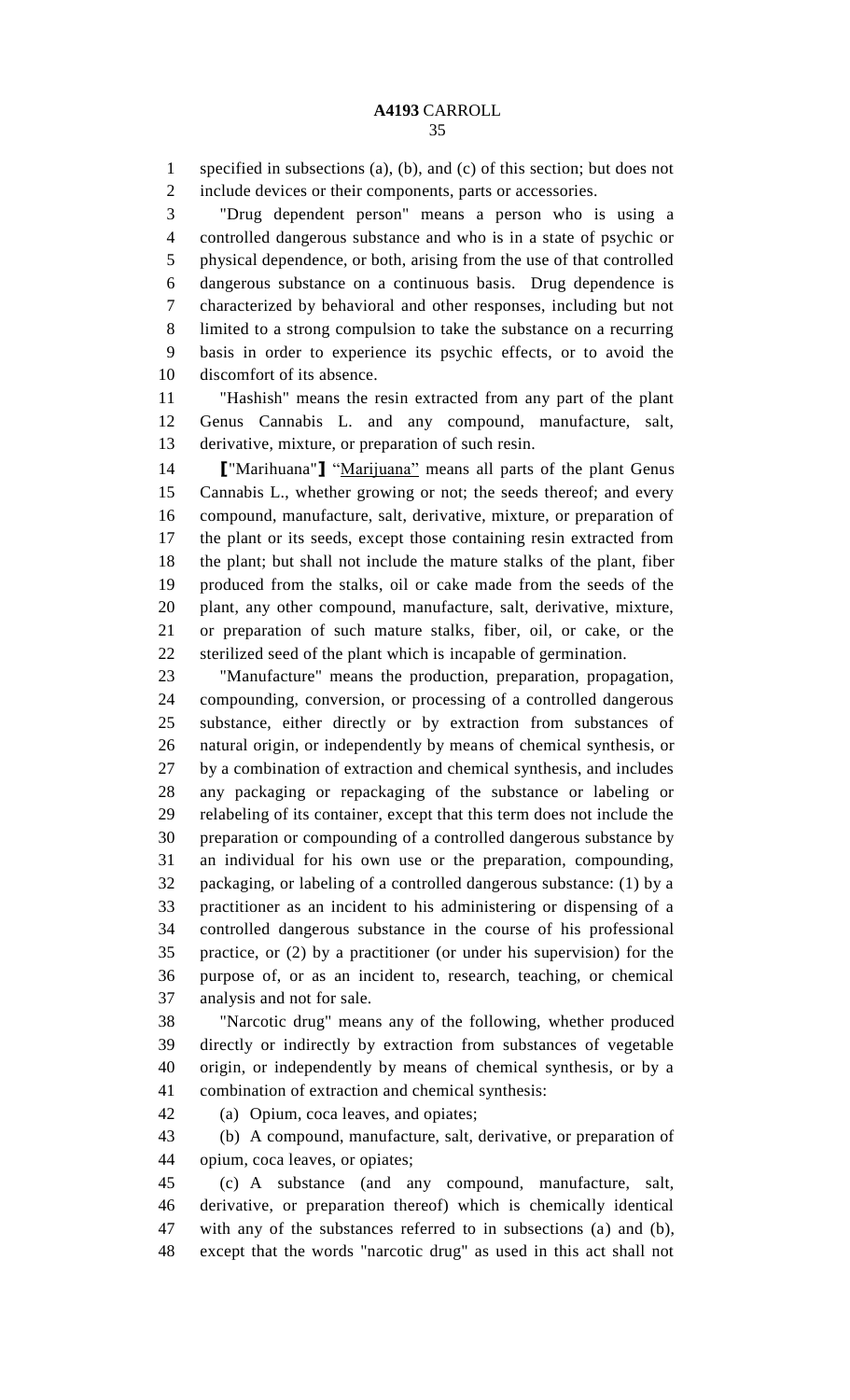include decocainized coca leaves or extracts of coca leaves, which extracts do not contain cocaine or ecgonine. "Official written order" means an order written on a form provided for that purpose by the Attorney General of the United States or his delegate, under any laws of the United States making provisions therefor, if such order forms are authorized and required by the federal law, and if no such form is provided, then on an official form provided for that purpose by the division. If authorized by the Attorney General of the United States or the division, the term shall also include an order transmitted by electronic means. "Opiate" means any dangerous substance having an addiction- forming or addiction-sustaining liability similar to morphine or being capable of conversion into a drug having such addiction- forming or addiction-sustaining liability. It does not include, unless specifically designated as controlled under section 3 of this act, the dextrorotatory isomer of 3-methoxy-n-methylmorphinan and its salts (dextromethorphan). It does include its racemic and levorotatory forms. "Opium poppy" means the plant of the species Papaver somniferum L., except the seeds thereof. "Person" means any corporation, association, partnership, trust, other institution or entity, or one or more individuals. "Pharmacist" means a registered pharmacist of this State. "Pharmacy owner" means the owner of a store or other place of business where controlled dangerous substances are compounded or dispensed by a registered pharmacist; but nothing in this chapter contained shall be construed as conferring on a person who is not registered or licensed as a pharmacist any authority, right, or privilege that is not granted to him by the pharmacy laws of this State. "Poppy straw" means all parts, except the seeds, of the opium poppy, after mowing. "Practitioner" means a physician, dentist, veterinarian, scientific investigator, laboratory, pharmacy, hospital, or other person licensed, registered, or otherwise permitted to distribute, dispense, conduct research with respect to, or administer a controlled dangerous substance in the course of professional practice or research in this State. (a) "Physician" means a physician authorized by law to practice medicine in this or any other state and any other person authorized by law to treat sick and injured human beings in this or any other state. (b) "Veterinarian" means a veterinarian authorized by law to practice veterinary medicine in this State. (c) "Dentist" means a dentist authorized by law to practice dentistry in this State.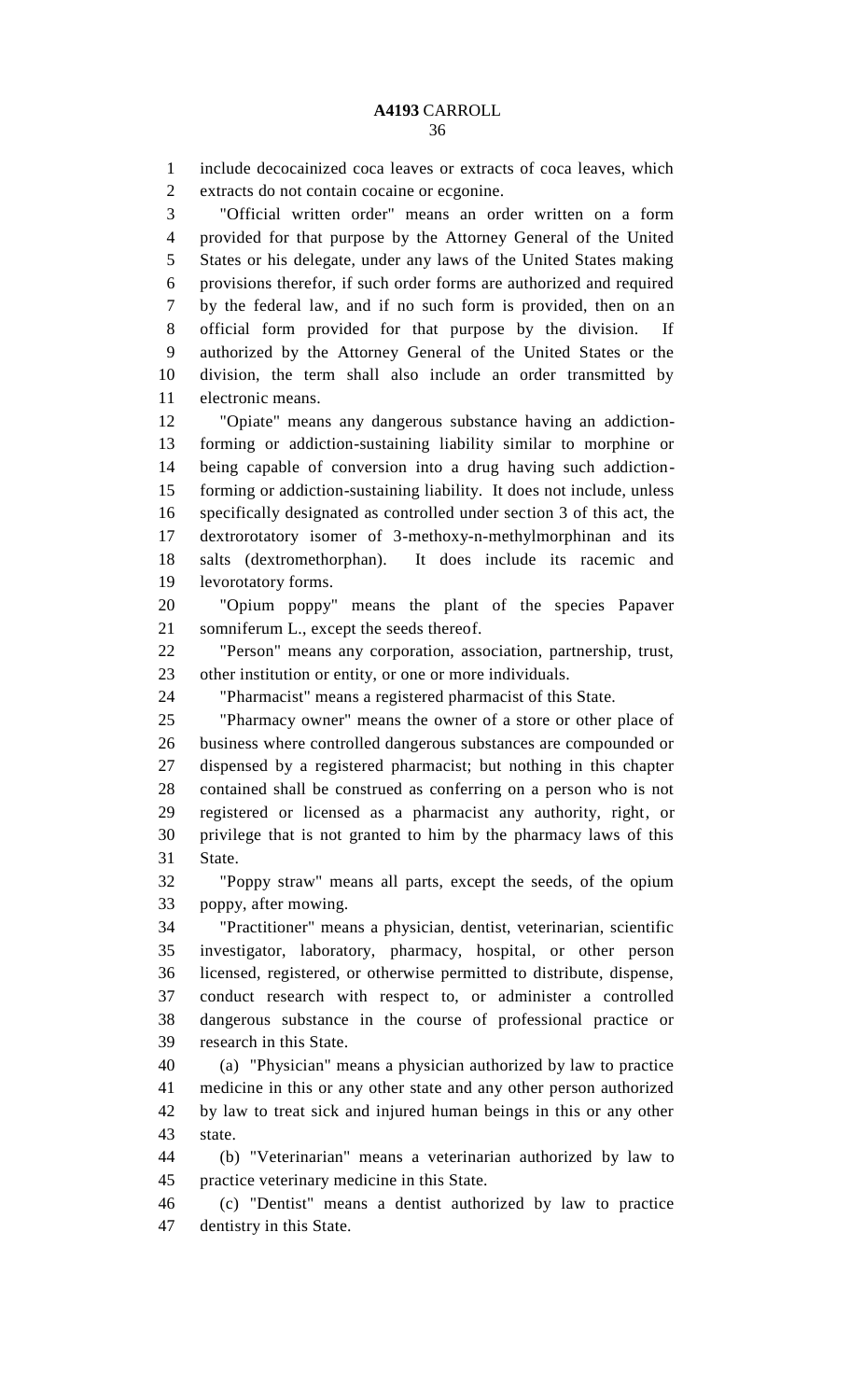(d) "Hospital" means any federal institution, or any institution for the care and treatment of the sick and injured, operated or approved by the appropriate State department as proper to be entrusted with the custody and professional use of controlled dangerous substances.

 (e) "Laboratory" means a laboratory to be entrusted with the custody of narcotic drugs and the use of controlled dangerous substances for scientific, experimental, and medical purposes and for purposes of instruction approved by the Department of Health.

 "Production" includes the manufacture, planting, cultivation, growing, or harvesting of a controlled dangerous substance.

 "Immediate precursor" means a substance which the division has found to be and by regulation designates as being the principal compound commonly used or produced primarily for use, and which is an immediate chemical intermediary used or likely to be used in the manufacture of a controlled dangerous substance, the control of which is necessary to prevent, curtail, or limit such manufacture.

"State" means the State of New Jersey.

 "Ultimate user" means a person who lawfully possesses a controlled dangerous substance for his own use or for the use of a member of his household or for administration to an animal owned by him or by a member of his household.

(cf: P.L.2012, c.17, s.92)

 19. Section 5 of P.L.1970, c.226 (C.24:21-5) is amended to read as follows:

5. Schedule I.

 a. Tests. The director shall place a substance in Schedule I if he finds that the substance: (1) has high potential for abuse; and (2) has no accepted medical use in treatment in the United States; or lacks accepted safety for use in treatment under medical supervision.

 b. The controlled dangerous substances listed in this section are included in Schedule I, subject to any revision and republishing by the director pursuant to subsection d. of section 3 of P.L.1970, c.226 (C.24:21-3), and except to the extent provided in any other schedule.

 c. Any of the following opiates, including their isomers, esters, and ethers, unless specifically excepted, whenever the existence of such isomers, esters, ethers and salts is possible within the specific chemical designation:

- (1) Acetylmethadol
- (2) Allylprodine

(3) Alphacetylmethadol

- (4) Alphameprodine
- (5) Alphamethadol
- (6) Benzethidine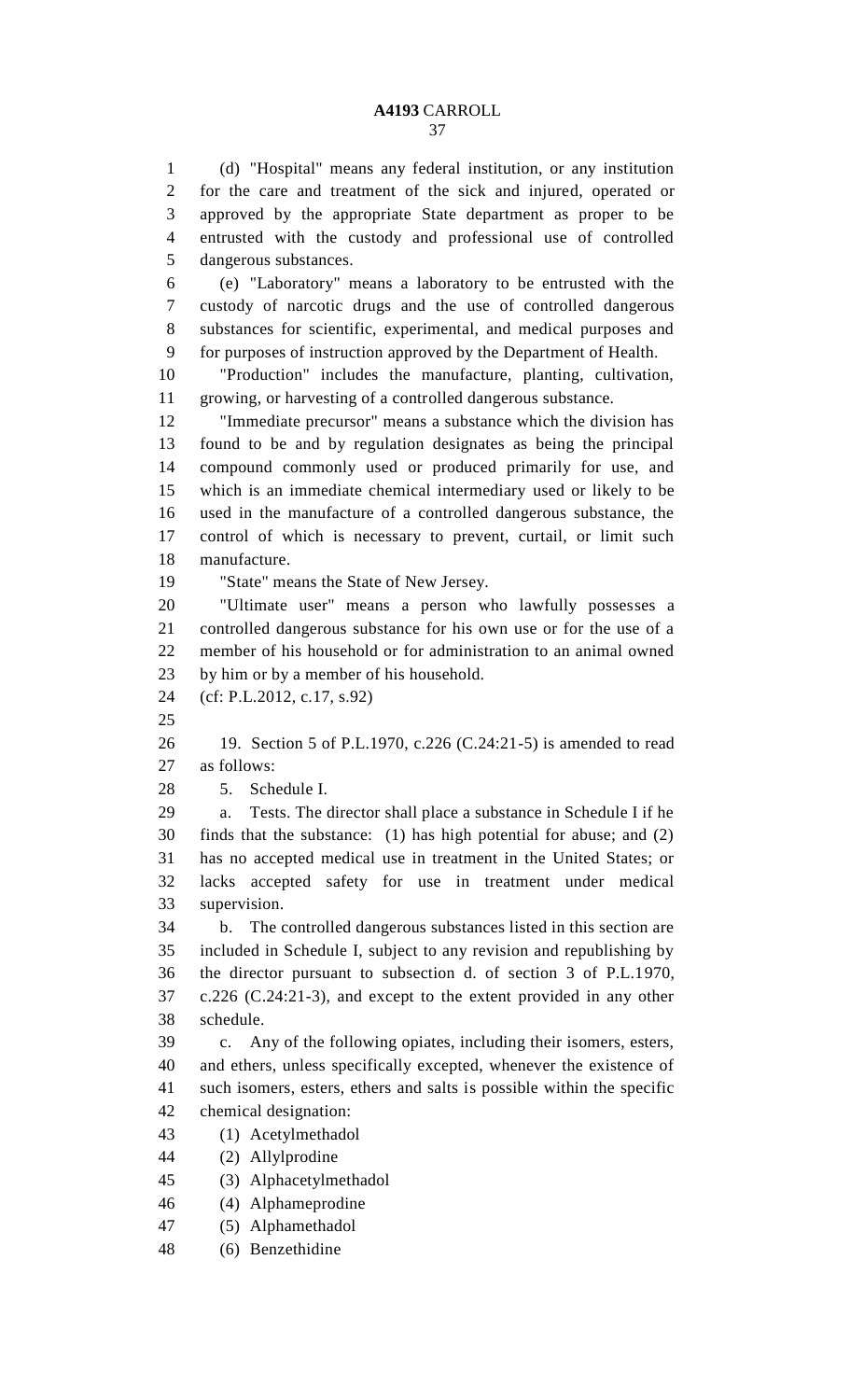- (7) Betacetylmethadol
- (8) Betameprodine
- (9) Betamethadol
- (10) Betaprodine
- (11) Clonitazene
- (12) Dextromoramide
- (13) Dextrorphan
- (14) Diampromide
- (15) Diethylthiambutene
- (16) Dimenoxadol
- (17) Dimepheptanol
- (18) Dimethylthiambutene
- (19) Dioxaphetyl butyrate
- (20) Dipipanone
- (21) Ethylmethylthiambutene
- (22) Etonitazene
- (23) Etoxeridine
- (24) Furethidine
- (25) Hydroxypethidine
- (26) Ketobemidone
- (27) Levomoramide
- (28) Levophenacylmorphan
- (29) Morpheridine
- (30) Noracymethadol
- (31) Norlevorphanol
- (32) Normethadone
- (33) Norpipanone
- (34) Phenadoxone
- (35) Phenampromide
- (36) Phenomorphan
- (37) Phenoperidine
- (38) Piritramide
- (39) Proheptazine
- (40) Properidine
- (41) Racemoramide
- (42) Trimeperidine.

 d. Any of the following narcotic substances, their salts, isomers and salts of isomers, unless specifically excepted, whenever the existence of such salts, isomers and salts of isomers is possible within the specific chemical designation:

- (1) Acetorphine
- (2) Acetylcodone
- (3) Acetyldihydrocodeine
- (4) Benzylmorphine
- (5) Codeine methylbromide
- (6) Codeine-N-Oxide
- (7) Cyprenorphine
- (8) Desomorphine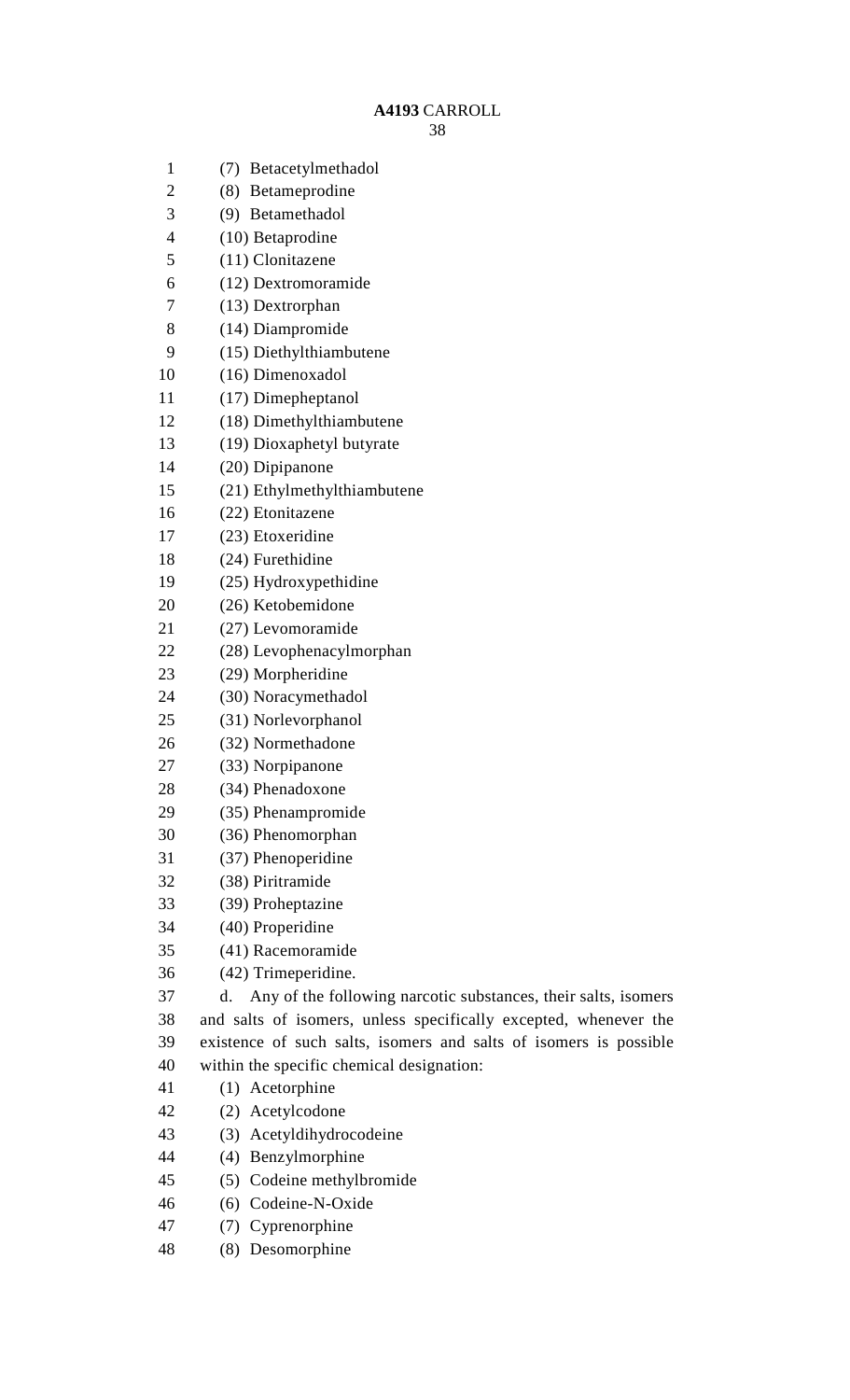- (9) Dihydromorphine (10) Etorphine (11) Heroin (12) Hydromorphinol (13) Methyldesorphine (14) Methylhydromorphine (15) Morphine methylbromide (16) Morphine methylsulfonate (17) Morphine-N-Oxide (18) Myrophine (19) Nicocodeine (20) Nicomorphine (21) Normorphine (22) Phoclodine (23) Thebacon. e. Any material, compound, mixture or preparation which contains any quantity of the following hallucinogenic substances, their salts, isomers and salts of isomers, unless specifically excepted, whenever the existence of such salts, isomers, and salts of isomers is possible within the specific chemical designation: (1) 3,4-methylenedioxy amphetamine (2) 5-methoxy-3,4-methylenedioxy amphetamine (3) 3,4,5-trimethoxy amphetamine (4) Bufotenine (5) Diethyltryptamine (6) Dimethyltryptamine (7) 4-methyl-2,5-dimethoxylamphetamine (8) Ibogaine (9) Lysergic acid diethylamide (10) **[**Marihuana**]** (Deleted by amendment, P.L. , c. ) (pending before the Legislature as this bill) (11) Mescaline (12) Peyote (13) N-ethyl-3-piperidyl benzilate (14) N-methyl-3-piperidyl benzilate (15) Psilocybin (16) Psilocyn. (17) **[**Tetrahydrocannabinols.**]** (Deleted by amendment, P.L. , c. ) (pending before the Legislature as this bill) (cf: P.L.2007, c.244, s.3) 20. Section 29 of P.L.1970, c.226 (C.24:21-29) is amended to read as follows: 29. Second or subsequent offenses. a. Any person convicted of any offense under this act, if the offense is a second or subsequent offense, shall be punished by a term of imprisonment of up to twice that otherwise authorized, by up to twice the fine otherwise
- authorized, or by both.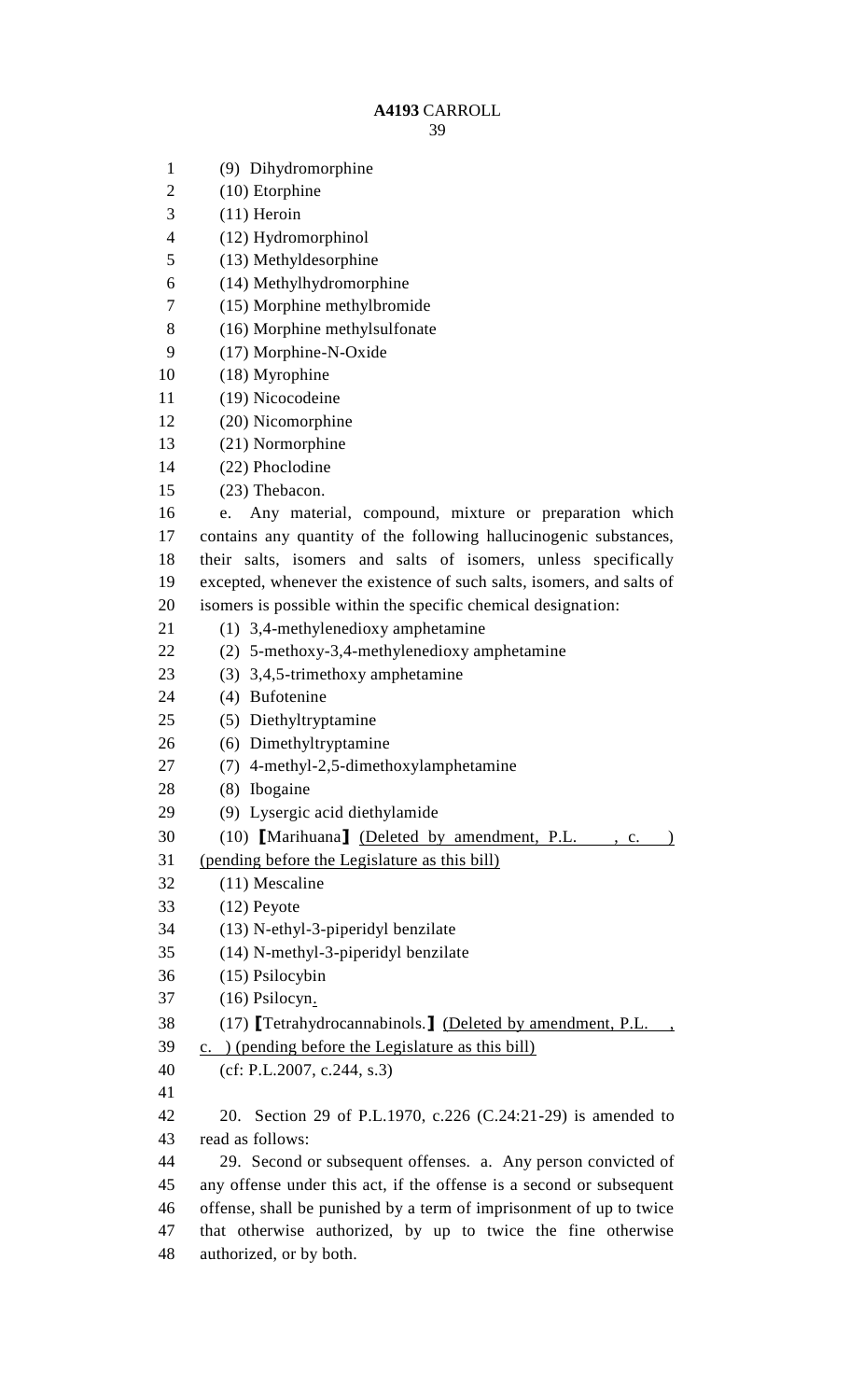b. For purposes of this section, an offense shall be considered a second or subsequent offense, if, prior to the commission of the offense, the offender has at any time been convicted of an offense or offenses under this act or under any law of the United States or of any state relating to narcotic drugs, **[**marihuana,**]** depressant, stimulant, or hallucinogenic drugs.

- (cf: P.L.1987, c.106, s.21)
- 

 21. (New section) a. A person shall not, either directly or indirectly by an agent or employee, sell, offer for sale, distribute for commercial purpose at no cost or minimal cost or with coupons or rebate offers, give, or furnish, to a person under 19 years of age:

(1) the plant Genus Cannabis L., or any part of the plant; or

 (2) any cigarettes made of or containing marijuana which can be smoked, marijuana cigarette paper, or other marijuana product in any form.

 b. The establishment of all of the following shall constitute a defense to any action brought pursuant to subsection a. of this section:

 (1) that the purchaser or the recipient of the promotional sample falsely represented, by producing either a driver's license or non- driver identification card issued by the New Jersey Motor Vehicle Commission, a similar card issued pursuant to the laws of another state or the federal government of Canada, or a photographic identification card issued by a county clerk, that the purchaser or recipient was of legal age to make the purchase or receive the sample;

 (2) that the appearance of the purchaser or the recipient of the promotional sample was such that an ordinary prudent person would believe the purchaser or recipient to be of legal age to make the purchase or receive the sample; and

 (3) that the sale or distribution was made in good faith, relying upon the production of the identification set forth in paragraph (1) of this subsection, the appearance of the purchaser or recipient, and in the reasonable belief that the purchaser or recipient was of legal age to make the purchase or receive the sample.

 c. A person who violates the provisions of subsection a. of this section who actually sells or otherwise provides the plant Genus Cannabis L., marijuana, marijuana cigarette paper, or other marijuana product to a person under 19 years of age, shall be liable to a civil penalty of not less than \$250 for the first violation, not less than \$500 for the second violation, and \$1,000 for the third and each subsequent violation. The civil penalty shall be collected pursuant to the "Penalty Enforcement Law of 1999," P.L.1999, c.274 (C.2A:58-10 et seq.), in a summary proceeding before the municipal court having jurisdiction. An official authorized by statute or ordinance to enforce the State or local health codes or a law enforcement officer having enforcement authority in that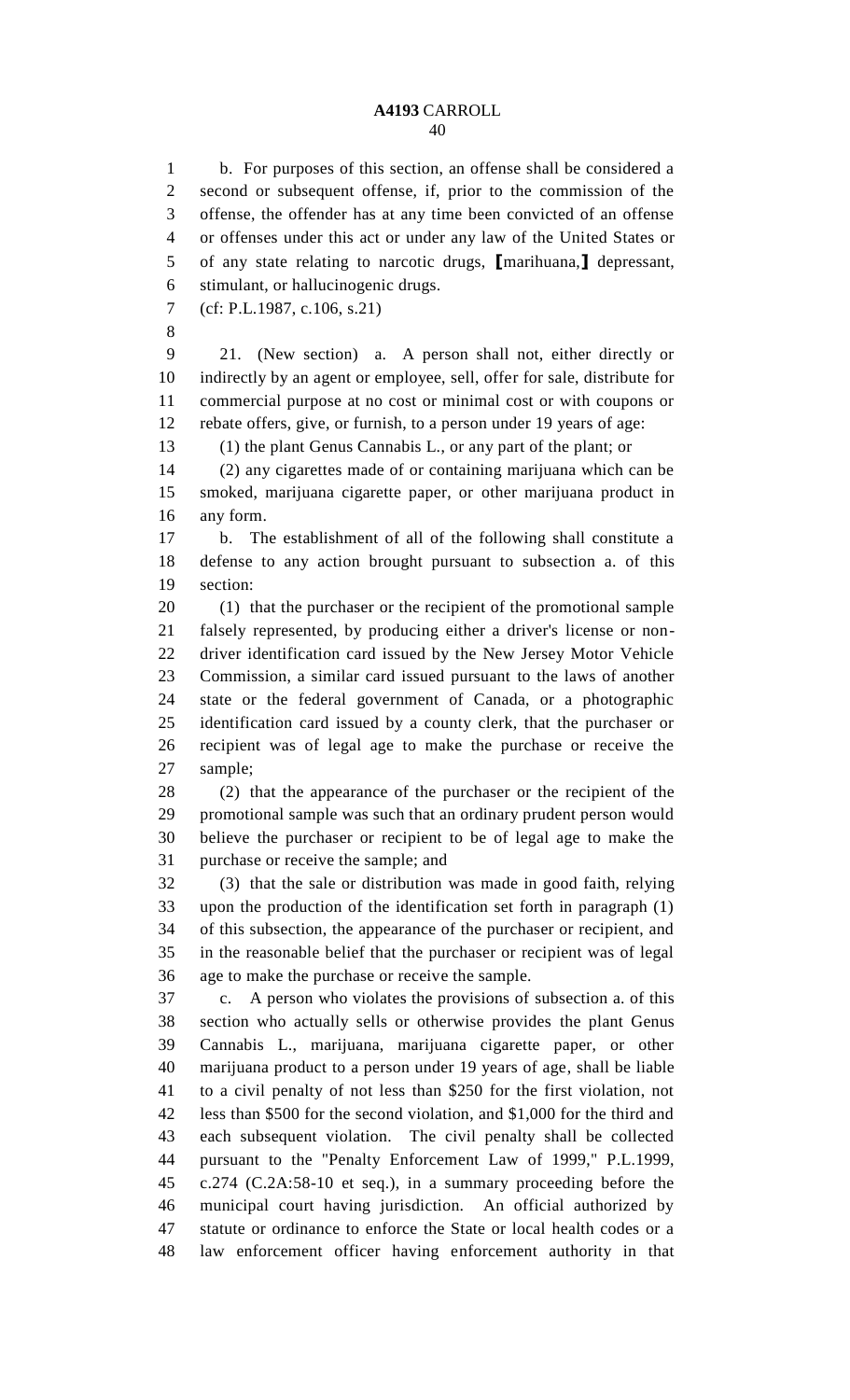municipality may issue a summons for a violation of the provisions of subsection a. of this section, and may serve and execute all process with respect to the enforcement of this section consistent with the Rules of Court. A penalty recovered under the provisions of this subsection shall be recovered by and in the name of the State by the local health agency. The penalty shall be paid into the treasury of the municipality in which the violation occurred for the general uses of the municipality.

 22. (New section) The Commissioner of Health is authorized to 11 enforce the provisions of section 21 of P.L., c. (C. (pending before the Legislature as this bill) with respect to the prohibition on the sale and commercial distribution of the plant Genus Cannabis L., marijuana, marijuana cigarette paper, or other marijuana product to persons under 19 years of age. The commissioner may delegate the enforcement authority provided in this section to local health agencies, subject to the availability of sufficient funding. The commissioner shall report quarterly to the Legislature, pursuant to section 2 of P.L.1991, c.164 (C.52:14- 19.1), on the enforcement program's progress, results of enforcement efforts, and other matters the commissioner deems appropriate.

23. N.J.S.2C:33-13 is amended to read as follows:

 2C:33-13. Smoking in Public. a. Any person who smokes or carries lighted tobacco in or upon any bus or other public conveyance, except group charter buses, specially marked railroad smoking cars, limousines or livery services, and, when the driver is the only person in the vehicle, autocabs, is a petty disorderly person. Any person who smokes or carries lighted marijuana in or upon any bus or other public conveyance is a petty disorderly person. For the purposes of this section, "bus" includes school buses and other vehicles owned or contracted for by the governing body, board or individual of a nonpublic school, a public or private college, university, or professional training school, or a board of education of a school district, that are used to transport students to and from school and school-related activities; and the prohibition on smoking or carrying lighted tobacco or marijuana shall apply even if students are not present in the vehicle.

40 b. Any person who smokes or carries lighted tobacco or marijuana in any public place, including but not limited to places of public accommodation, where such smoking is prohibited by 43 municipal ordinance under authority of R.S.40:48-1 and R.S.40:48- 2 or by the owner or person responsible for the operation of the public place, and when adequate notice of such prohibition has been conspicuously posted, is guilty of a petty disorderly persons offense. Notwithstanding the provisions of N.J.S.2C:43-3, the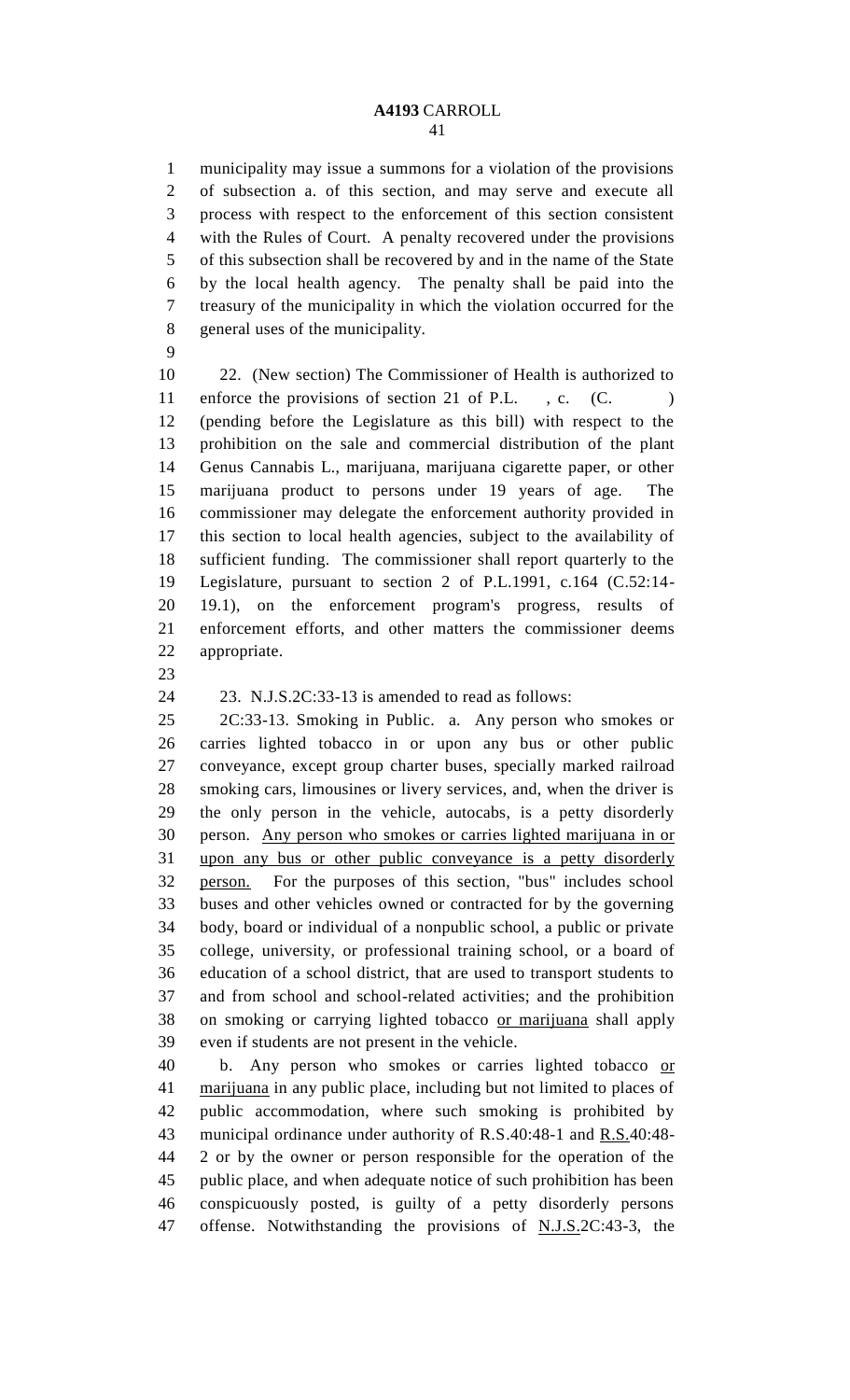maximum fine which can be imposed for violation of this section is \$200. c. The provisions of this section shall supersede any other statute and any rule or regulation adopted pursuant to law. (cf: P.L.2003, c.233, s.1) 24. Section 1 of P.L.2010, c.121 (C.18A:39-31) is amended to read as follows: 1. a. The board of education of any school district may enter into a contract for the sale of advertising space on the exterior sides of school buses owned or leased by the school district, subject to the limitations set forth in this section. Advertisements for tobacco, marijuana, or alcohol products or for political advocacy shall be prohibited, in addition to any other advertisements for products or services or by sponsors that the Commissioner of Education deems inappropriate. All advertisements shall require prior approval by the local board of education. b. In the event that a board of education enters into a contract for the sale of advertising space on the exterior sides of school buses pursuant to subsection a. of this section, 50% of any revenue generated by the sale shall be used by the board to offset the fuel costs of providing pupil transportation services, and the remaining 50% of the revenue shall be used to support any programs and services the board may deem appropriate. c. The provisions of the "Public School Contracts Law," N.J.S.18A:18A-1 et seq., shall apply to any contract entered into by a board of education pursuant to this act. (cf: P.L.2010, c.121, s.1) 25. The title of P.L.1987, c.389 is amended to read as follows: **AN ACT** providing for a comprehensive education program on the nature and effects of drugs, alcohol, tobacco, marijuana, and controlled dangerous substances, supplementing Title 18A of the New Jersey Statutes, revising parts of the statutory law and making an appropriation. (cf: P.L.1989, c.225, s.1) 26. Section 1 of P.L.1987, c.389 (C.18A:40A-1) is amended to read as follows: 1. Instructional programs on the nature of drugs, alcohol, anabolic steroids, tobacco, marijuana, and controlled dangerous substances, as defined in section 2 of P.L.1970, c.226 (C.24:21-2), and their physiological, psychological, sociological and legal effects on the individual, the family and society shall be taught in each public school and in each grade from kindergarten through 12 in a manner adapted to the age and understanding of the pupils. The programs shall be based upon the curriculum guidelines established by the Commissioner of Education pursuant to section 2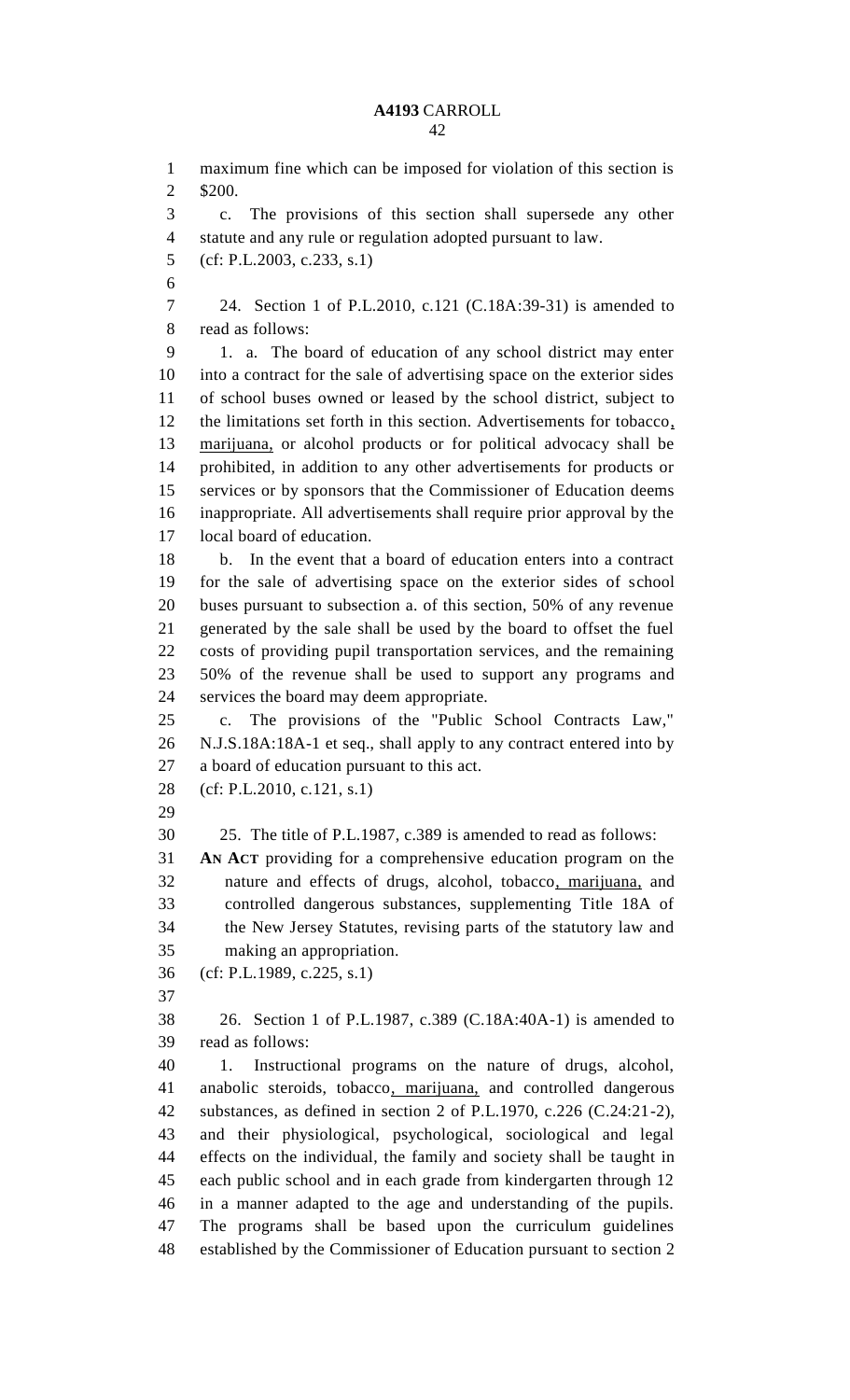of this act, and shall be included in the curriculum for each grade in such a manner as to provide a thorough and comprehensive treatment of the subject. (cf: P.L.1989, c.225, s.2) 27. Section 2 of P.L.1987, c.389 (C.18A:40A-2) is amended to read as follows: 2. The Commissioner of Education, in consultation with the Commissioner of Health, shall develop curriculum guidelines for education programs on drugs, alcohol, anabolic steroids, tobacco, marijuana, and controlled dangerous substances. These guidelines shall be reviewed annually, and shall be updated as necessary to insure that the curriculum reflects the most current information available on the nature and treatment of drug, alcohol, anabolic steroids, tobacco, marijuana, and controlled dangerous substance abuse and treatment. The guidelines shall provide for a sequential course of study for each grade, K-12, and shall, at a minimum, include: a. Detailed, factual information regarding the physiological, psychological, sociological and legal aspects of substance abuse; b. Detailed information concerning the availability of help and assistance for pupils and their families with chemical dependency problems; c. Decision making and coping skills; and, d. The development of activities and attitudes which are consistent with a healthy life style. The guidelines shall include model instructional units, shall define specific behavioral and learning objectives and shall recommend instructional materials suitable for each grade level. (cf: P.L.1989, c.225, s.3) 28. Section 3 of P.L.1987, c.389 (C.18A:40A-3) is amended to read as follows: 3. a. Upon completion of the curriculum guidelines required pursuant to section 2 of this act, the Commissioner of Education, in consultation with the Commissioner of Health, shall establish inservice workshops and training programs to train selected public school teachers to teach an education program on drugs, alcohol, anabolic steroids, tobacco, marijuana, and controlled dangerous substances. The inservice training programs may utilize existing county or regional offices, or such other institutions, agencies or persons as the Commissioner of Education deems appropriate. The programs and workshops shall provide instructional preparation for the teaching of the drug, alcohol, anabolic steroids, tobacco, marijuana, and controlled dangerous substances curriculum, and shall, in addition to the curriculum material, include information on the history, pharmacology, physiology and psychosocial aspects of drugs, alcohol, anabolic steroids, tobacco, marijuana, and controlled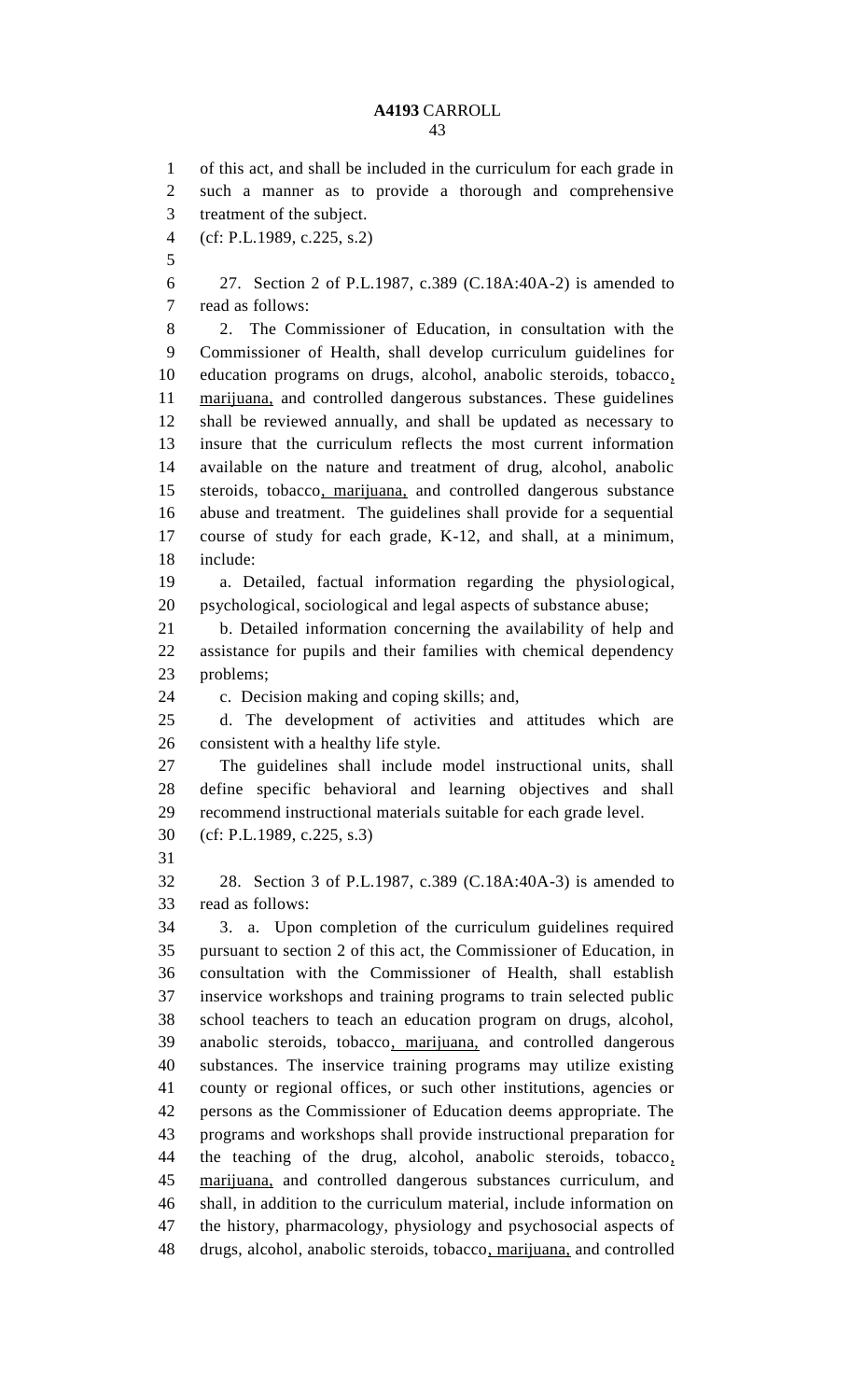#### **A4193** CARROLL  $\overline{A}$

 dangerous substances, symptomatic behavior associated with substance abuse, the availability of rehabilitation and treatment programs, and the legal aspects of substance abuse. Each local board of education shall provide time for the inservice training during the usual school schedule in order to insure that appropriate teaching staff members are prepared to teach the education program in each grade in each school district.

 b. Upon completion of the initial inservice training program, the Commissioner of Education shall insure that programs and workshops that reflect the most current information on substance abuse are prepared and are made available to teaching staff members at regular intervals.

 c. In addition to providing inservice training programs for teaching staff members who will provide instruction on substance abuse in the public schools, the Commissioner of Education shall make these training programs available to such other instructional and supervisory personnel as he deems necessary and appropriate.

- (cf: P.L.1989, c.225, s.4)
- 

 29. Section 5 of P.L.1987, c.389 (C.18A:40A-5) is amended to read as follows:

 5. The board of education in each school district in the State in which a nonpublic school is located shall have the power and duty to loan to all pupils attending nonpublic schools located within the district all educational materials developed by the Commissioner of Education pursuant to this act for the instruction of public school pupils on the nature and effects of drugs, alcohol, anabolic steroids, tobacco, marijuana, and controlled dangerous substances. The Commissioner of Education shall make these materials available so that the local board of education shall not be required to expend funds for the loan of these materials.

(cf: P.L.1989, c.225, s.5)

30. The title of P.L.2005, c.383 is amended to read as follows:

 **AN ACT** concerning smoking and marijuana smoking in indoor 36 public places and workplaces and revising parts of the statutory law.

(cf: P.L.2005, c.383, title)

 31. Section 3 of P.L.2005, c.383 (C.26:3D-57) is amended to read as follows:

3. As used in this act:

 "Bar" means a business establishment or any portion of a nonprofit entity, which is devoted to the selling and serving of alcoholic beverages for consumption by the public, guests, patrons or members on the premises and in which the serving of food, if served at all, is only incidental to the sale or consumption of such beverages.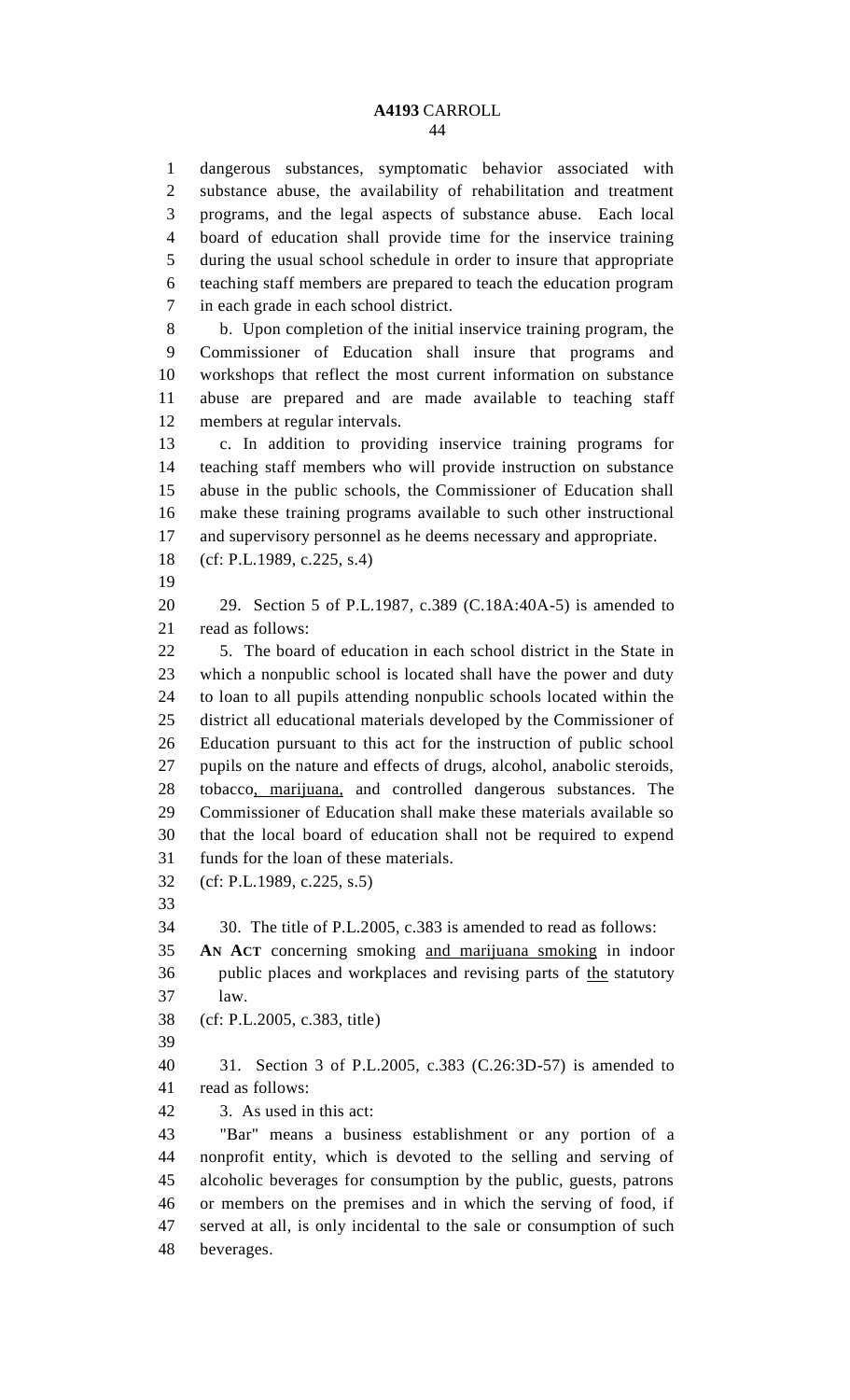"Cigar bar" means any bar, or area within a bar, designated specifically for the smoking of tobacco products, purchased on the premises or elsewhere; except that a cigar bar that is in an area within a bar shall be an area enclosed by solid walls or windows, a ceiling and a solid door and equipped with a ventilation system which is separately exhausted from the nonsmoking areas of the bar so that air from the smoking area is not recirculated to the nonsmoking areas and smoke is not backstreamed into the nonsmoking areas.

 "Cigar lounge" means any establishment, or area within an establishment, designated specifically for the smoking of tobacco products, purchased on the premises or elsewhere; except that a cigar lounge that is in an area within an establishment shall be an area enclosed by solid walls or windows, a ceiling and a solid door and equipped with a ventilation system which is separately exhausted from the nonsmoking areas of the establishment so that air from the smoking area is not recirculated to the nonsmoking areas and smoke is not backstreamed into the nonsmoking areas.

 "Electronic smoking device" means an electronic device that can be used to deliver nicotine or other substances, not including marijuana, to the person inhaling from the device**[**, including**]** . An 22 electronic smoking device may include, but is not limited to, an electronic cigarette, cigar, cigarillo, or pipe.

 "Indoor public place" means a structurally enclosed place of business, commerce or other service-related activity, whether publicly or privately owned or operated on a for-profit or nonprofit basis, which is generally accessible to the public, including, but not limited to: a commercial or other office building; office or building owned, leased or rented by the State or by a county or municipal government; public and nonpublic elementary or secondary school building; board of education building; theater or concert hall; public library; museum or art gallery; bar; restaurant or other establishment where the principal business is the sale of food for consumption on the premises, including the bar area of the establishment; garage or parking facility; any public conveyance operated on land or water, or in the air, and passenger waiting rooms and platform areas in any stations or terminals thereof; health care facility licensed pursuant to P.L.1971, c.136 (C.26:2H-1 et seq.); patient waiting room of the office of a health care provider licensed pursuant to Title 45 of the Revised Statutes; child care center licensed pursuant to P.L.1983, c.492 (C.30:5B-1 et seq.); race track facility; facility used for the holding of sporting events; ambulatory recreational facility; shopping mall or retail store; hotel, motel or other lodging establishment; apartment building lobby or other public area in an otherwise private building; or a passenger elevator in a building other than a single-family dwelling.

 "Marijuana smoking" means the burning of, inhaling from, exhaling the smoke from, or the possession of a lighted marijuana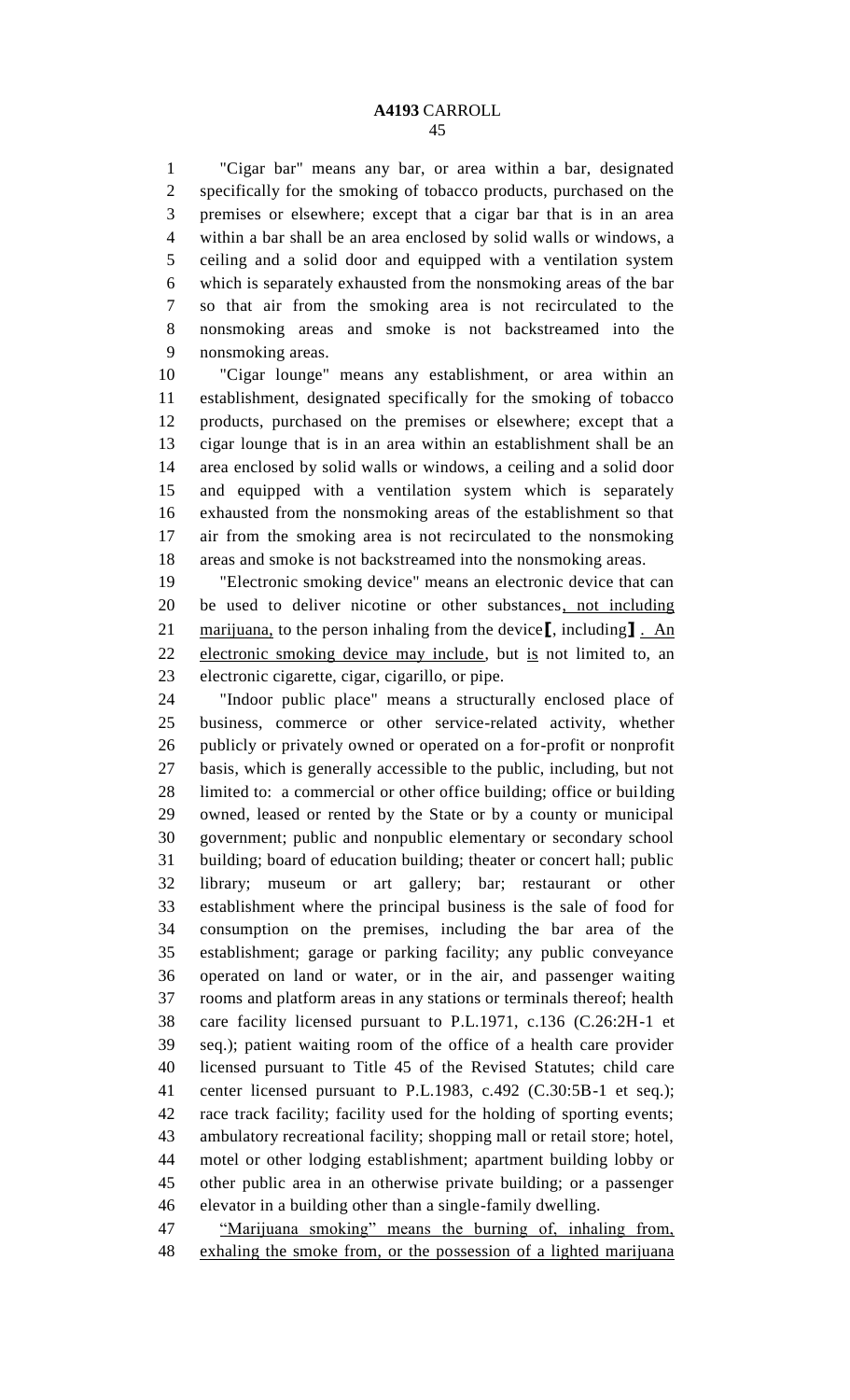cigarette, pipe or any other matter or substance which contains marijuana that can be smoked. "Person having control of an indoor public place or workplace" means the owner or operator of a commercial or other office building or other indoor public place from whom a workplace or space within the building or indoor public place is leased. "Smoking" means the burning of, inhaling from, exhaling the smoke from, or the possession of a lighted cigar, cigarette, pipe or any other matter or substance which contains tobacco or any other matter that can be smoked, not including marijuana, or the inhaling or exhaling of smoke or vapor from an electronic smoking device. "Tobacco retail establishment" means an establishment in which at least 51% of retail business is the sale of tobacco products and accessories, and in which the sale of other products is merely incidental. "Workplace" means a structurally enclosed location or portion thereof at which a person performs any type of service or labor. (cf: P.L.2009, c.182, s.2) 32. Section 4 of P.L.2005, c.383 (C.26:3D-58) is amended to read as follows: 4. a. Smoking is prohibited in an indoor public place or 23 workplace, except as otherwise provided in this act. Marijuana smoking is prohibited in an indoor public place or workplace. b. Smoking **[**is**]** and marijuana smoking are prohibited in any area of any building of, or on the grounds of, any public or nonpublic elementary or secondary school, regardless of whether the area is an indoor public place or is outdoors. (cf: P.L.2005, c.383, s.4) 33. Section 5 of P.L.2005, c.383 (C.26:3D-59) is amended to read as follows: 5. The provisions of P.L.2005, c.383 (C.26:3D-55 et seq.) shall 34 not apply to private homes, private residences and private automobiles. The provisions of **[**this act**]** P.L.2005, c.383 (C.26:3D-55 et seq.) concerning smoking shall not apply to: a. any cigar bar or cigar lounge that, in the calendar year ending December 31, 2004, generated 15% or more of its total annual gross income from the on-site sale of tobacco products and the rental of on-site humidors, not including any sales from vending machines, and is registered with the local board of health in the municipality in which the bar or lounge is located. The registration shall remain in effect for one year and shall be renewable only if: (1) in the preceding calendar year, the cigar bar or lounge generated 15% or more if its total annual gross income from the on-site sale of tobacco products and the rental of on-site humidors, and (2) the cigar bar or cigar lounge has not expanded its size or changed its location since December 31, 2004;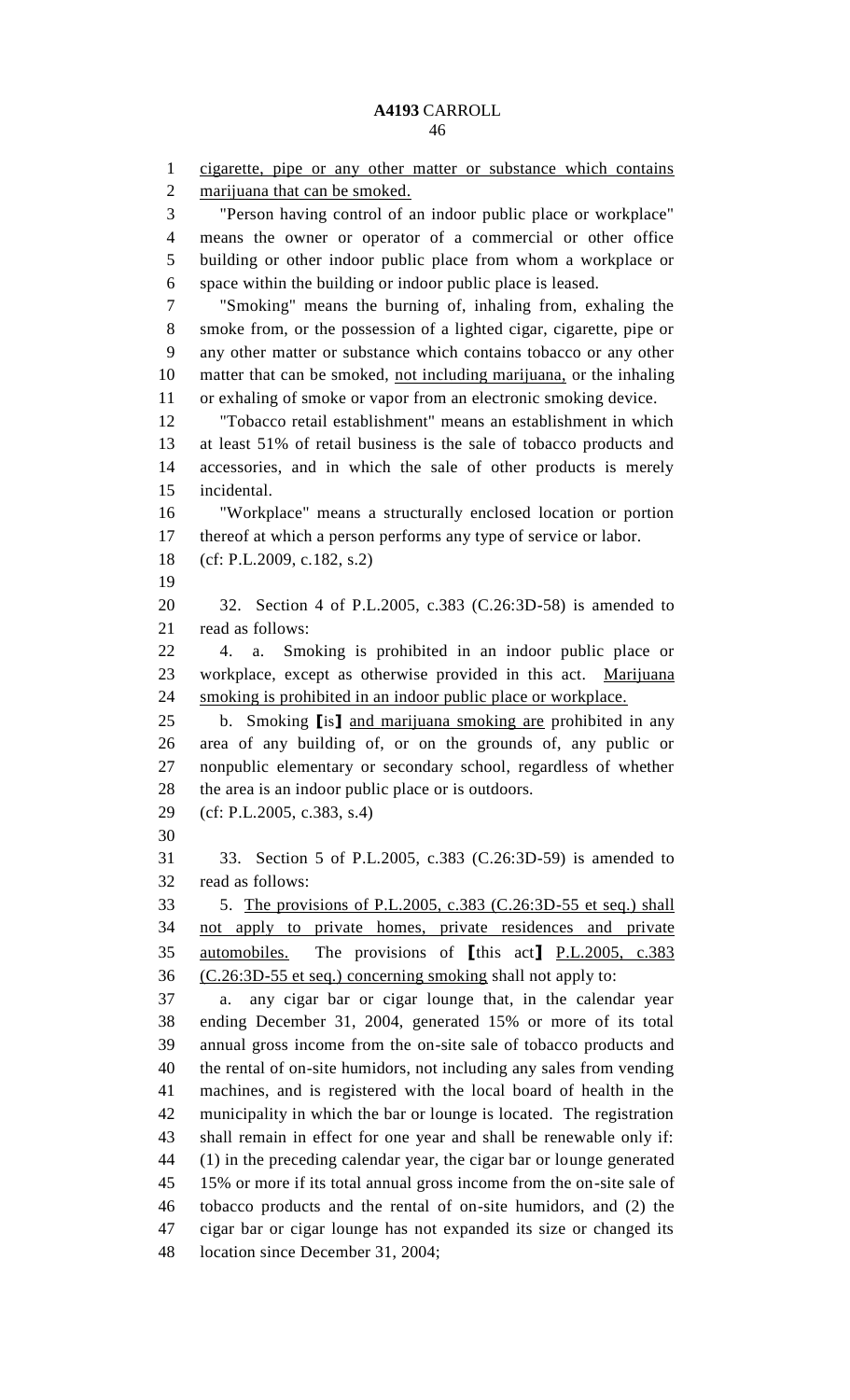b. any tobacco retail establishment, or any area the tobacco retail establishment provides for the purposes of smoking; c. any tobacco business when the testing of a cigar or pipe tobacco by heating, burning or smoking is a necessary and integral part of the process of making, manufacturing, importing or distributing cigars or pipe tobacco; and d. **[**private homes, private residences and private automobiles; 8 and **J** (Deleted by amendment, P.L., c.) (pending before the Legislature as this bill) e. the area within the perimeter of: (1) any casino as defined in section 6 of P.L.1977, c.110 (C.5:12-6) approved by the Casino Control Commission that contains at least 150 stand-alone slot machines, 10 table games, or some combination thereof approved by the commission, which machines and games are available to the public for wagering; and (2) any casino simulcasting facility approved by the Casino Control Commission pursuant to section 4 of P.L.1992, c.19 (C.5:12-194) that contains a simulcast counter and dedicated seating for at least 50 simulcast patrons or a simulcast operation and at least 10 table games, which simulcast facilities and games are available to the public for wagering. (cf: P.L.2005, c.383, s.5) 34. Section 7 of P.L.2005, c.383 (C.26:3D-61) is amended to read as follows: 7. a. The person having control of an indoor public place or workplace shall place in every public entrance to the indoor public 28 place or workplace a sign or signs, which shall be located so as to be clearly visible to the public and shall contain letters or a symbol which contrast in color with the sign or signs, indicating that marijuana smoking is prohibited therein, and smoking is prohibited therein, except in such designated smoking areas as provided pursuant to this act. The sign or signs shall also indicate that violators are subject to a fine. The person having control of the indoor public place or workplace shall post a sign stating "Smoking Permitted" in letters at least one inch in height or marked by the international symbol for "Smoking Permitted" in those areas where smoking is permitted. b. The provisions of this section shall not be construed to prevent a lessee of the workplace, or space within the building or 41 indoor public place, from enforcing the smoking or marijuana smoking restrictions imposed by the owner or operator of a commercial or other office building or other indoor public place. (cf: P.L.2005, c.383, s.7) 35. Section 8 of P.L.2005, c.383 (C.26:3D-62) is amended to read as follows: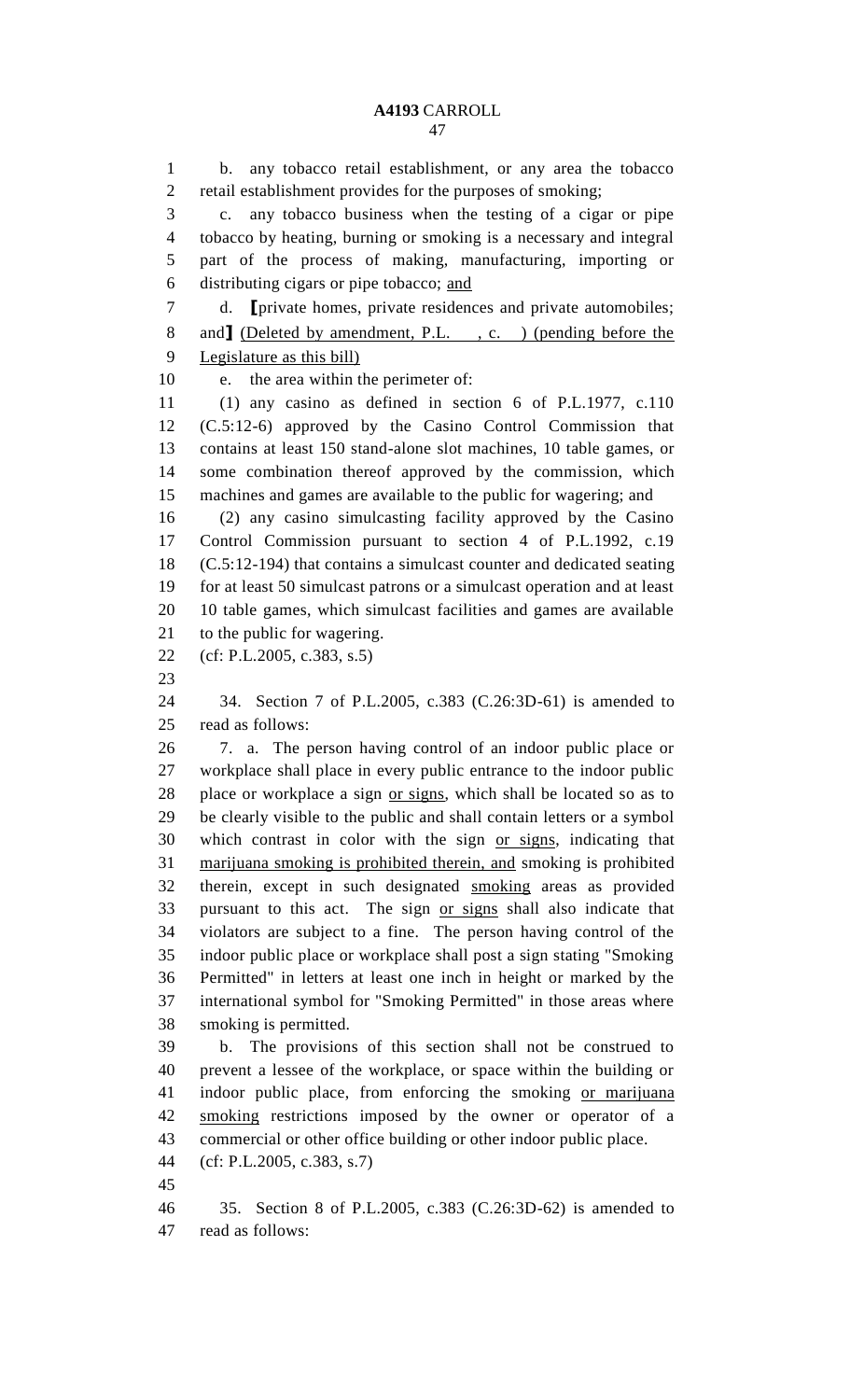8. a. The person having control of an indoor public place or workplace shall order any person smoking or marijuana smoking in violation of this act to comply with the provisions of this act. A person, after being so ordered, who smokes or marijuana smokes in violation of this act is subject to a fine of not less than \$250 for the first offense, \$500 for the second offense and \$1,000 for each subsequent offense. A penalty shall be recovered in accordance with the provisions of subsections c. and d. of this section.

 b. The Department of Health or the local board of health or the board, body, or officers exercising the functions of the local board of health according to law, upon written complaint or having reason to suspect that an indoor public place or workplace covered by the provisions of this act is or may be in violation of the provisions of this act, shall, by written notification, advise the person having control of the place accordingly, and order appropriate action to be taken. A person receiving that notice, who fails or refuses to comply with the order, is subject to a fine of not less than \$250 for the first offense, \$500 for the second offense, and \$1,000 for each subsequent offense. In addition to the penalty provided herein, the court may order immediate compliance with the provisions of this act.

 c. A penalty recovered under the provisions of this act shall be recovered by and in the name of the Commissioner of Health or by and in the name of the local board of health. When the plaintiff is the Commissioner of Health, the penalty recovered shall be paid by the commissioner into the treasury of the State. When the plaintiff is a local board of health, the penalty recovered shall be paid by the local board into the treasury of the municipality where the violation occurred.

 d. A municipal court shall have jurisdiction over proceedings to enforce and collect any penalty imposed because of a violation of this act if the violation has occurred within the territorial jurisdiction of the court. The proceedings shall be summary and in accordance with the "Penalty Enforcement Law of 1999," P.L.1999, c.274 (C.2A:58-10 et seq.). Process shall be in the nature of a summons or warrant and shall issue only at the suit of the Commissioner of Health, or the local board of health, as the case may be, as plaintiff.

 e. The penalties provided in subsections a. and b. of this section shall be the only civil remedy for a violation of this act, and there shall be no private right of action against a party for failure to comply with the provisions of this act.

(cf: P.L.2012, c.17, s.331)

 36. Section 9 of P.L.2005, c.383 (C.26:3D-63) is amended to read as follows:

 9. The provisions of this act shall supersede any other statute, municipal ordinance and rule or regulation adopted pursuant to law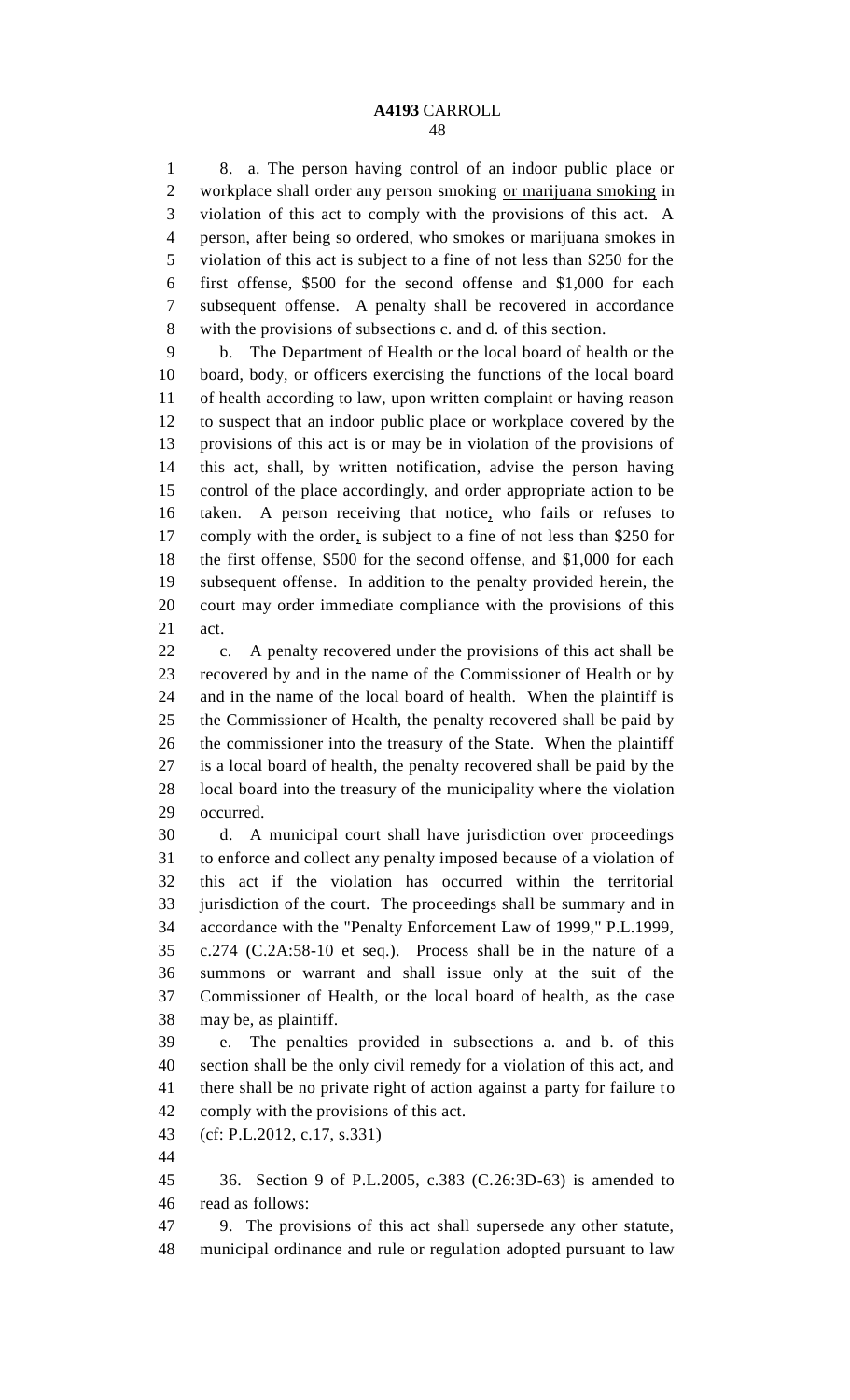1 concerning smoking or marijuana smoking in an indoor public place or workplace, except where smoking or marijuana smoking is prohibited by municipal ordinance under authority of R.S.40:48-1 or R.S.40:48-2, or by any other statute or regulation adopted pursuant to law for purposes of protecting life and property from fire or protecting public health, and except for those provisions of a municipal ordinance which provide restrictions on or prohibitions against smoking or marijuana smoking equivalent to, or greater than, those provided under this act. (cf: P.L.2005, c.383, s.9) 37. Section 3 of P.L.1941, c.308 (C.34:6-136.3) is amended to read as follows: 3. Prohibited homework. The manufacture of any of the following by industrial homework shall be unlawful, and no permit or certificate issued under this act shall be deemed to authorize such manufacture: (1) Articles of food or drink, (2) Articles for use in connection with the serving of food or drink, (3) Toys and dolls, (4) Tobacco and marijuana, (5) Drugs and poisons, (6) Bandages and other sanitary goods, (7) Explosives, fireworks, and articles of like character, (8) Articles of infants' and children's wearing apparel, (9) Articles of women's or men's wearing apparel, (10) Articles, the

- processing of which requires exposure to substances determined by the commissioner to be hazardous to the health or safety of persons so exposed, (11) the manufacture or distribution of dolls' clothing in any tenement house is hereby prohibited, anything to the contrary herein notwithstanding.
- (cf: P.L.1991, c.47, s.1)
- 

38. The following sections are repealed:

Sections 1 and 2 of P.L.1939, c.248 (C.26:2-81 and 26:2-82); and

- Section 46 of P.L.1970, c.226 (C.24:21-44).
- 

 39. This act shall take effect on the first day of January that is more than 180 days following enactment, and the Attorney General, Commissioner of Health, and other State department heads may take any anticipatory administrative action in advance of the effective date as necessary for the implementation of this act.

- 
- 
- 

#### STATEMENT

 This bill would legalize marijuana by removing all criminal liability associated with marijuana from the "New Jersey Code of Criminal Justice," Title 2C of the New Jersey Statutes, as well as its regulation as a controlled dangerous substance under the "New Jersey Controlled Dangerous Substances Act," P.L.1970, c.226 (C.24:21-1 et seq.). The manufacturing, distribution, possession,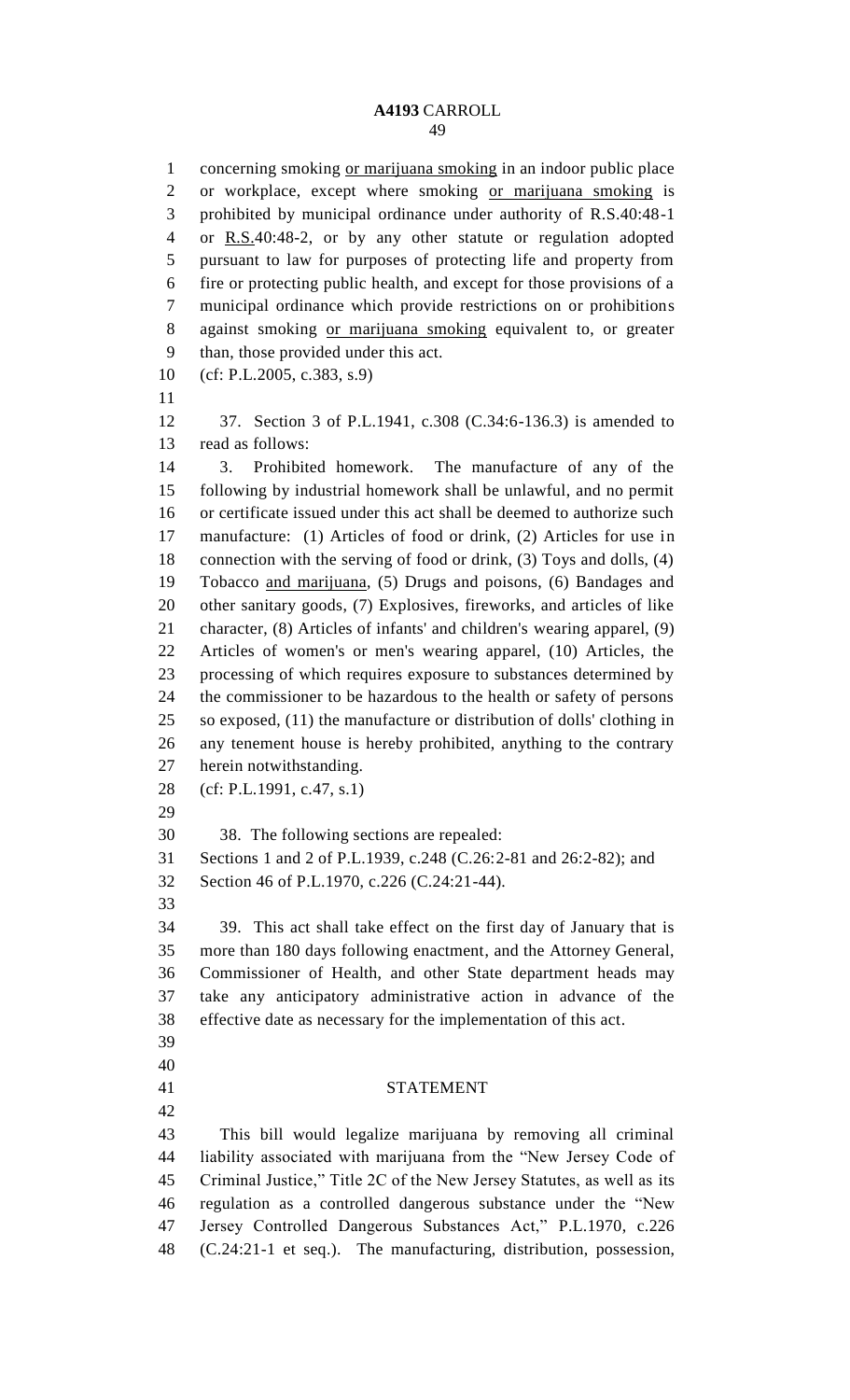and use of medical marijuana would remain subject to these acts

and the "New Jersey Compassionate Use Medical Marijuana Act,"

P.L.2009, c.307 (C.24:6I-1 et al.).

 With respect to criminal or disorderly persons offense convictions pre-dating marijuana legalization that relate to marijuana possession, use or being under the influence of marijuana, or failure to make lawful disposition of marijuana, these convictions could be expunged in an expedited process. An expungement petition could be filed and presented in Superior Court at any time, notwithstanding the general ten-year waiting period (for crimes) or general five-year waiting period (for disorderly persons offenses) normally applicable. The provisions of N.J.S.2C:52-9 through N.J.S.2C:52-14, concerning law enforcement objections, a required hearing, and grounds for denial, would not apply to the petition; and the court, upon review of the petition, would immediately grant the expungement.

 Similar to cigarettes and other tobacco products, the sale or distribution of marijuana, marijuana products, or the marijuana plant Genus Cannabis L. would be prohibited to persons less than 19 years of age. A violation of this prohibition would subject the liable party to a civil penalty of not less than \$250 for the first violation, not less than \$500 for the second violation, and \$1,000 for the third and any subsequent violation. These are the same monetary penalties that apply to the underage sale or distribution of cigarettes and other tobacco products. The Commissioner of Health would be authorized to enforce the prohibition against underage marijuana sales or distribution, or delegate this enforcement authority to local health agencies, and make a quarterly report to the Legislature on prohibition enforcement, just as the commissioner does currently with respect to cigarettes and other tobacco products.

 Other ways in which the bill would treat legal marijuana similarly to cigarettes and other tobacco products include:

 - Prohibiting marijuana smoking in various indoor or public places pursuant to the "New Jersey Smoke-Free Air Act," P.L.2005, c.383 (C.26:3D-55 et seq.);

 - Prohibiting industrial manufacturing of marijuana for an employer in a home setting;

 - Prohibiting advertisements for marijuana on the exterior sides of school buses owned or leased by a school district; and

 - Requiring instructional programs in schools on the physiological, psychological, and sociological effects of marijuana on the individual, family, and society.

 The bill would repeal three sections of law that are either outdated or would be obviated by marijuana legalization. The outdated section, section 46 of P.L.1970, c.226 (C.24:21-44), dealt with a 1970's study on penalties concerning the use and possession of marijuana established under the "New Jersey Controlled Dangerous Substances Act," P.L.1970, c.226 (C.24:21-1 et al.).